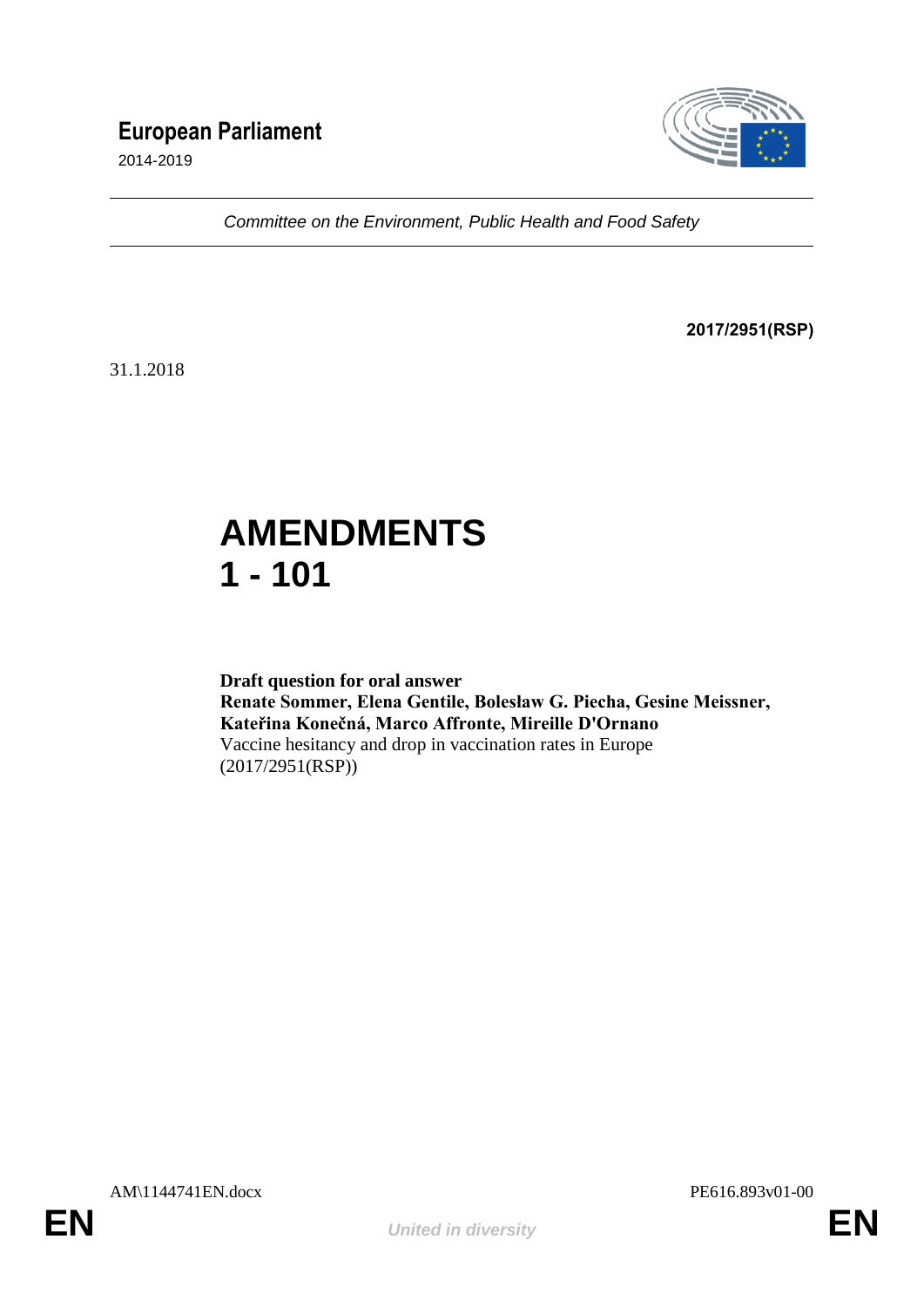AM\_Com\_NonLegRE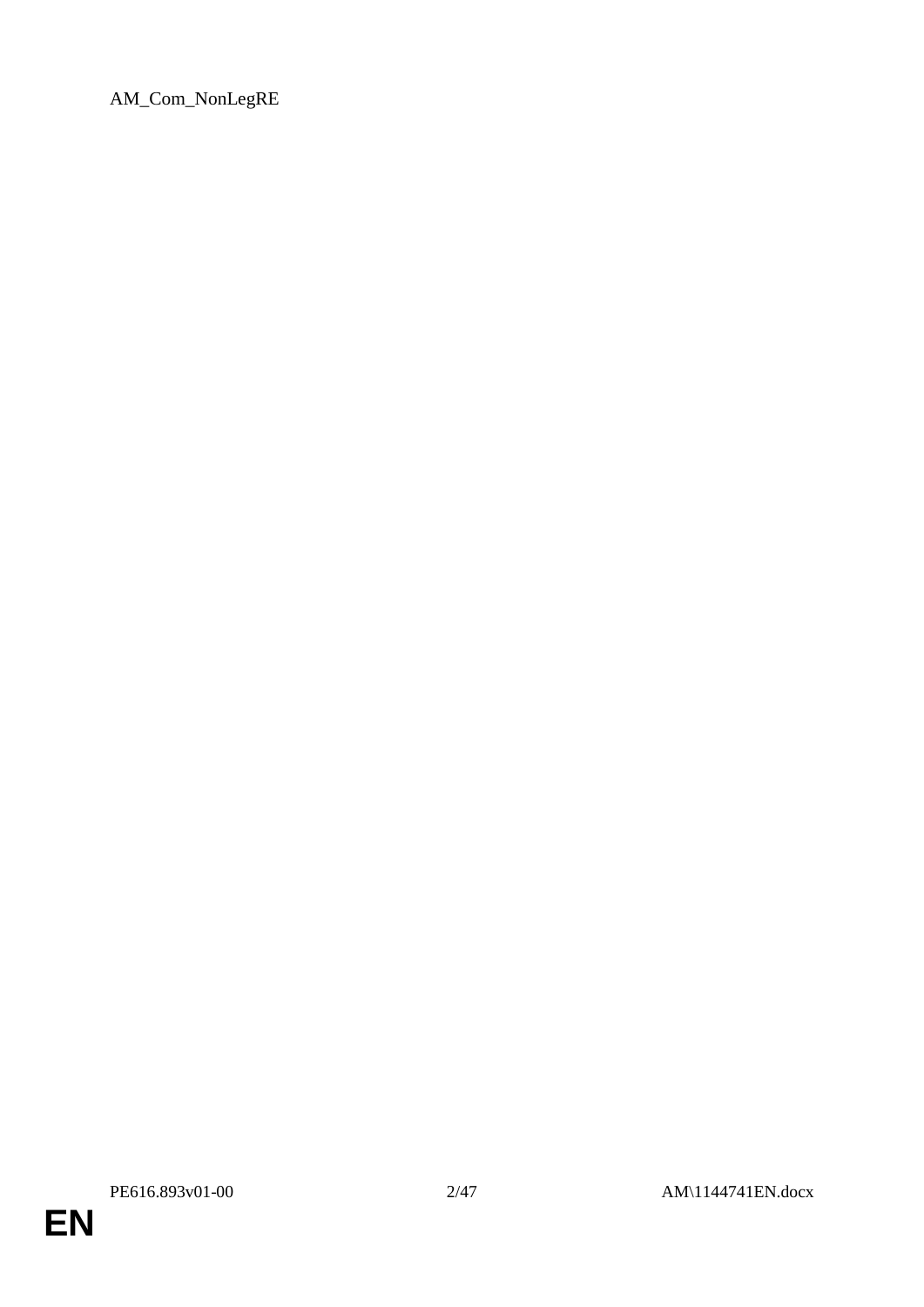# **Amendment 1 Mireille D'Ornano**

# **Draft motion for a resolution Citation 1 a (new)**

*Draft motion for a resolution Amendment*

- *having regard to Article 6 of the Treaty on the Functioning of the European Union,*

Or. fr

### **Amendment 2 Miriam Dalli**

**Draft motion for a resolution Citation 15 a (new)**

*Draft motion for a resolution Amendment*

*- having regard to Council Recommendation on seasonal influenza vaccination (2009);*

Or. en

**Amendment 3 Jytte Guteland, Giorgos Grammatikakis, Daciana Octavia Sârbu, Rory Palmer, Nikos Androulakis, Pavel Poc, Miriam Dalli, Karin Kadenbach, Seb Dance**

# **Draft motion for a resolution Recital B**

# *Draft motion for a resolution Amendment*

B. whereas cost of a full vaccines package for one child, even at the lowest global prices, has increased by a factor of 68 from 2001 to 2014;

B. whereas cost of a full vaccines package for one child, even at the lowest global prices, has increased by a factor of 68 from 2001 to 2014; *whereas this price increase is unjustifiable and incompatible with the Sustainable Development Goal to ensure healthy lives and promote wellbeing at all ages;*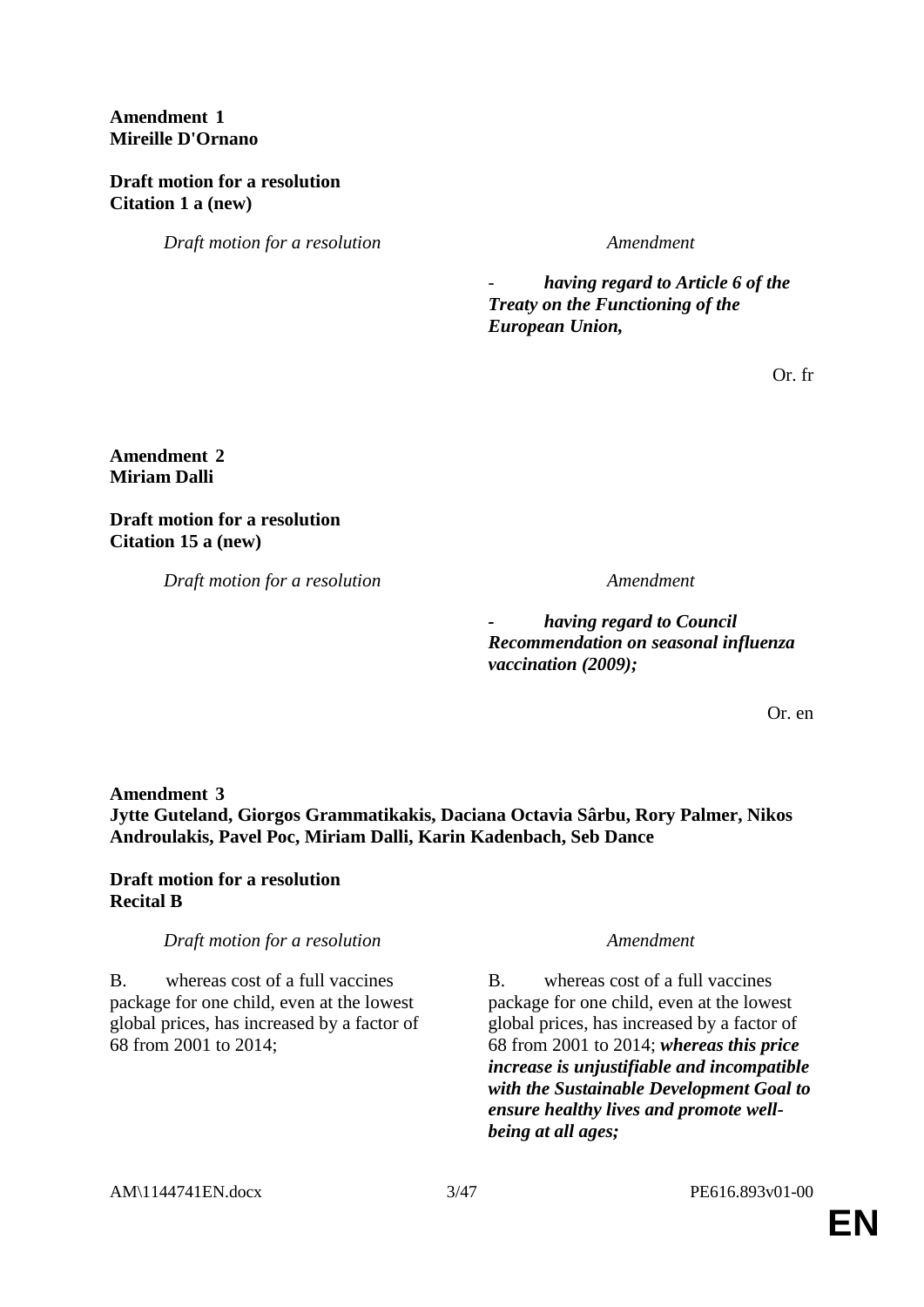# **Amendment 4 Mireille D'Ornano**

# **Draft motion for a resolution Recital C**

*Draft motion for a resolution Amendment*

C. *Whereas* within the EU/EEA, countries vary considerably with respect to recommended vaccines and organisation of health services;

C. *whereas* within the EU/EEA, countries vary considerably with respect to recommended vaccines and organisation of health services*, given that protection and improvement of human health are matters for the Member States and cannot be subject to legally binding acts outside the national framework*;

Or. fr

**Amendment 5 Mireille D'Ornano**

**Draft motion for a resolution Recital D a (new)**

*Draft motion for a resolution Amendment*

*Da. whereas, in accordance with Article 6 of the Treaty on the Functioning of the European Union, the protection and improvement of human health are supporting competences, in respect of which the Commission is authorised to act only to support, coordinate or supplement the actions of the Member States, and whereas, therefore, legally binding acts of the European Union cannot require harmonisation of the laws and regulations of the European States,*

Or. fr

#### **Amendment 6**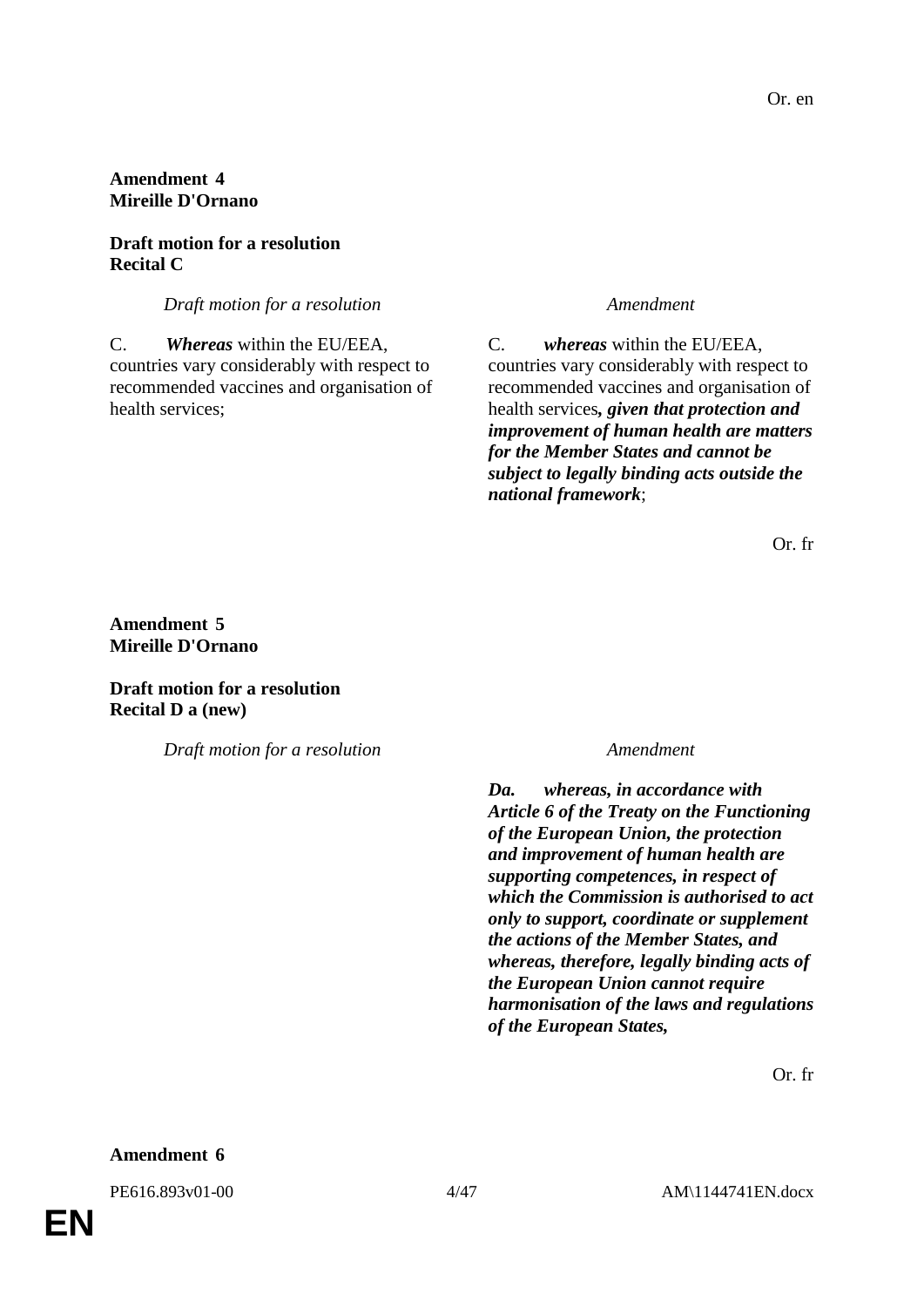### **Biljana Borzan**

### **Draft motion for a resolution Recital E a (new)**

*Draft motion for a resolution Amendment*

*E a. Whereas, according to a global survey undertaken by the Vaccine Confidence Project, the European region has the highest negative responses in terms of perception of the importance of vaccines and their safety and effectiveness, leading to the highest degree of vaccine hesitancy in the population1a .*

*1a Larson, Heidi J. et al. (2016). The State of Vaccine Confidence 2016: Global Insights Through a 67-Country Survey. EBioMedicine. 2016; Volume 12, 295 – 301.*

\_\_\_\_\_\_\_\_\_\_\_\_\_\_\_\_\_

Or. en

# **Amendment 7 Mireille D'Ornano**

**Draft motion for a resolution Recital E a (new)**

*Draft motion for a resolution Amendment*

*Ea. whereas mass vaccination can eradicate a number of diseases and thus avoid epidemics which could cause many deaths;*

Or. fr

# **Amendment 8 Annie Schreijer-Pierik**

### **Draft motion for a resolution Recital F a (new)**

AM\1144741EN.docx 5/47 PE616.893v01-00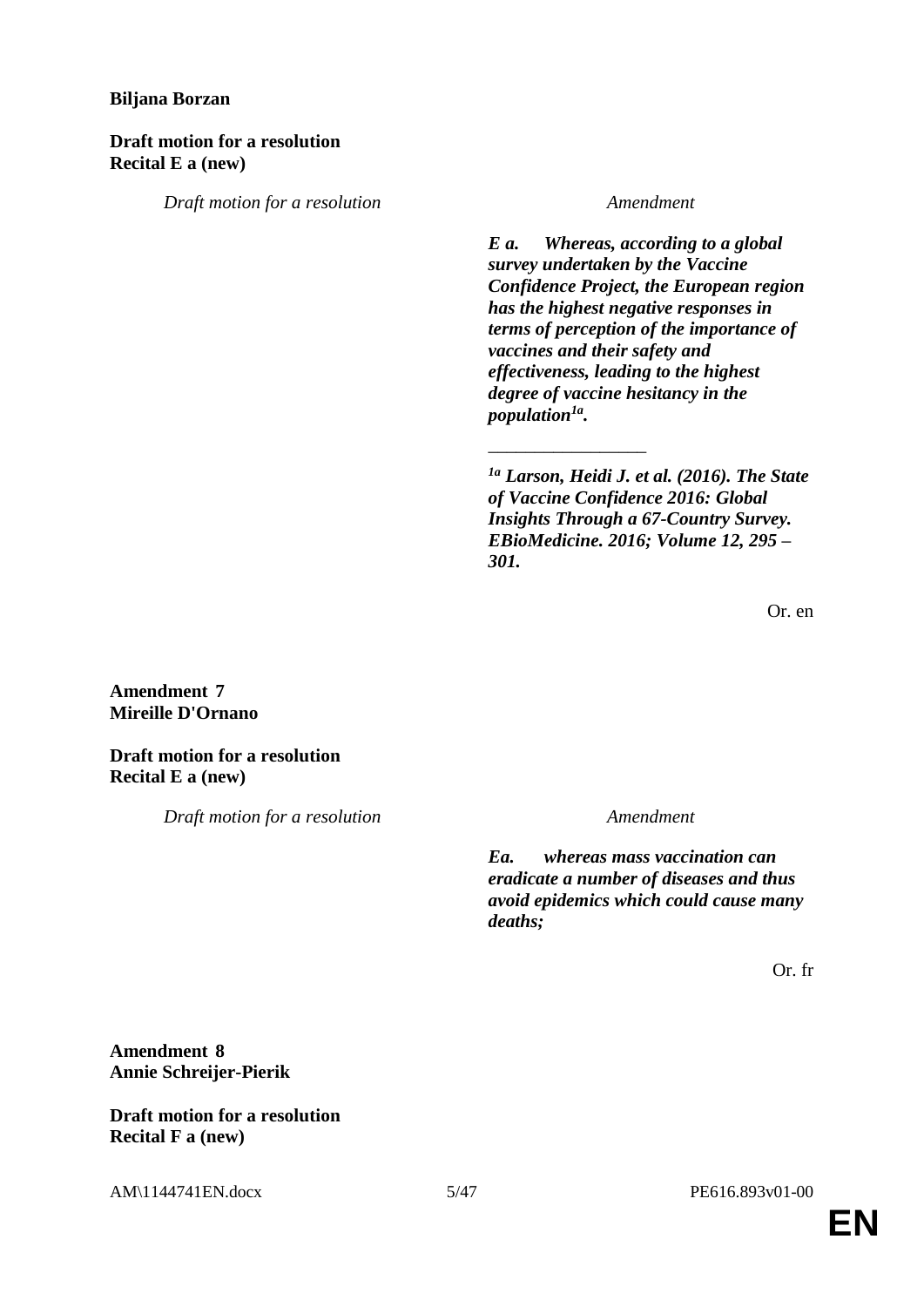*Draft motion for a resolution Amendment*

*Fa. whereas, on the basis of the 'One Health' approach, various Member States regard vaccination of agricultural and domestic animals as an important measure both to prevent outbreaks of cross-border animal diseases and to limit the risk of further contagion, and have introduced it, including against infections by Coxiella burnettii and other bacterial and viral diseases which also present public health risks;*

Or. nl

#### **Amendment 9 Mireille D'Ornano**

# **Draft motion for a resolution Recital F a (new)**

*Draft motion for a resolution Amendment*

*Fa. whereas in some Member States public mistrust of vaccines is growing significantly, leading to a worrying refusal to vaccinate;*

Or. fr

### **Amendment 10 Biljana Borzan**

### **Draft motion for a resolution Recital F a (new)**

*Draft motion for a resolution Amendment*

*F a. Whereas, in the period of 2008- 2015, there were 215,000 cases of Vaccine Preventable Diseases (VPDs), excluding influenza, in Europe1a .*

*1a Council on Foreign Relations (2015), "Vaccine-Preventable Outbreak Maps"* 

\_\_\_\_\_\_\_\_\_\_\_\_\_\_\_\_\_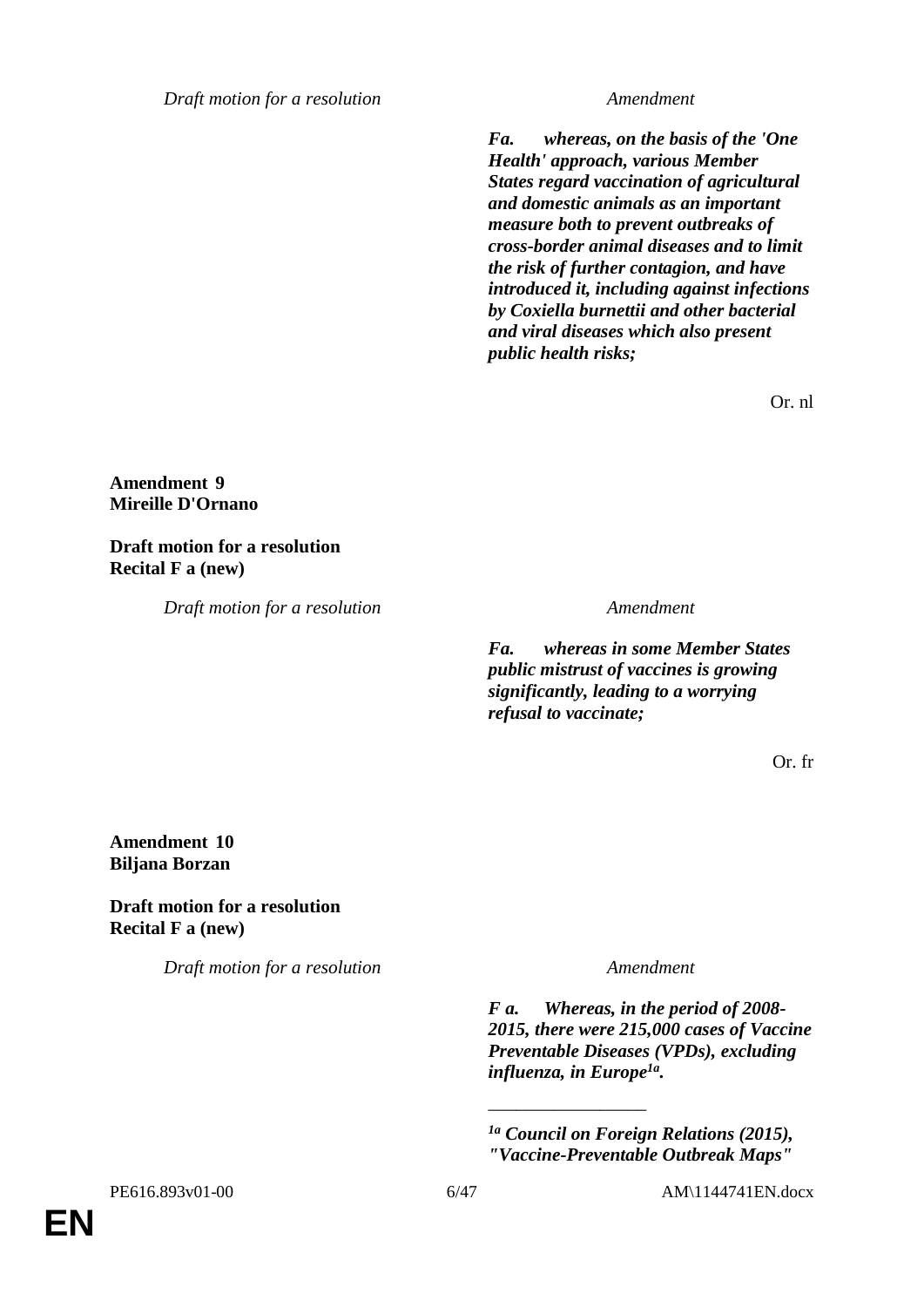Or. en

### **Amendment 11 Aldo Patriciello**

### **Draft motion for a resolution Recital F a (new)**

*Draft motion for a resolution Amendment*

*Fa. having regard also to the increasing numbers of intercontinental travellers;*

*2015.*

Or. it

**Amendment 12 Marco Affronte**

**Draft motion for a resolution Paragraph 1 a (new)**

*Draft motion for a resolution Amendment*

*1 a. Recognises the potential role vaccines can play in reducing the need for antibiotics, thereby helping to limit the spread of Anti-Microbial Resistance (AMR), which should continue to be explored; stresses however that urgently reducing the overuse and misuse of, and unintended exposure to, antibiotics must remain a top priority.*

Or. en

**Amendment 13 Nicola Caputo**

**Draft motion for a resolution Paragraph 1 a (new)**

AM\1144741EN.docx 7/47 PE616.893v01-00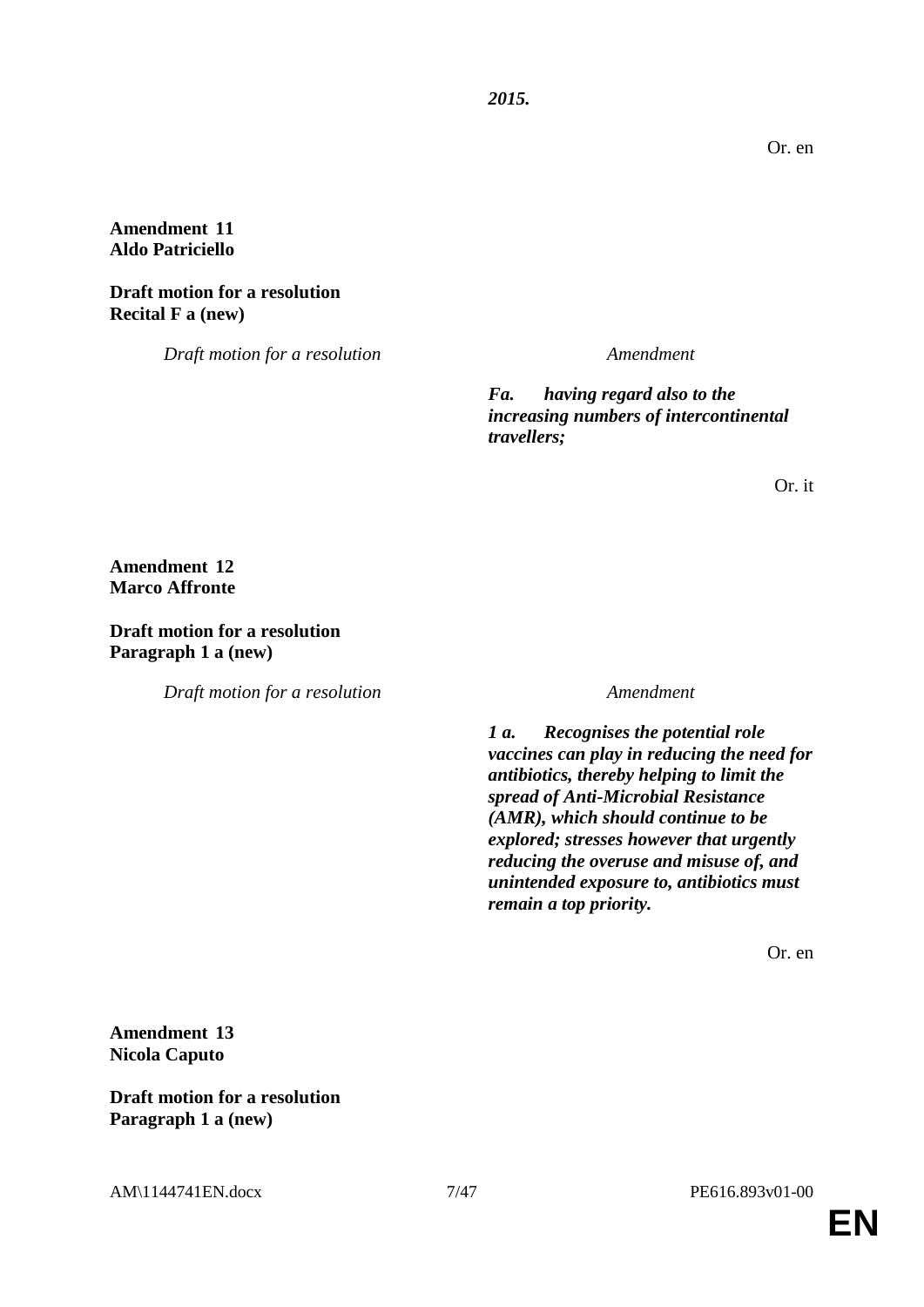*Draft motion for a resolution Amendment*

*1 a. Notes that vaccination prevents an estimated 2.5 million deaths each year worldwide and reduces disease-specific treatment costs, including antimicrobial treatments;*

Or. en

### **Amendment 14 Guillaume Balas**

#### **Draft motion for a resolution Paragraph 2**

### *Draft motion for a resolution Amendment*

2. Welcomes that the introduction of the large-scale protective vaccinations in Europe has significantly contributed to the eradication or decline in many infectious diseases; *Nevertheless*, is concerned *that the above achievements are now gravely challenged by the worrying phenomenon of vaccine hesitancy*;

2. Welcomes that the introduction of the large-scale protective vaccinations in Europe has significantly contributed to the eradication or decline in many infectious diseases; *nevertheless*, is concerned *by the worrying phenomenon of vaccine hesitancy, and calls for greater transparency in the production of vaccines and in studies into their potential side effects in order to reassure European citizens and put in place the necessary educational measures*;

Or. fr

**Amendment 15 Françoise Grossetête**

# **Draft motion for a resolution Paragraph 2**

#### *Draft motion for a resolution Amendment*

2. Welcomes that the introduction of the large-scale protective vaccinations in Europe has significantly contributed to the eradication or decline in many infectious diseases; *Nevertheless*, is concerned that the above achievements are now gravely

**EN**

2. Welcomes that the introduction of the large-scale protective vaccinations in Europe has significantly contributed to the eradication or decline in many infectious diseases; *nevertheless*, is concerned that the above achievements are now gravely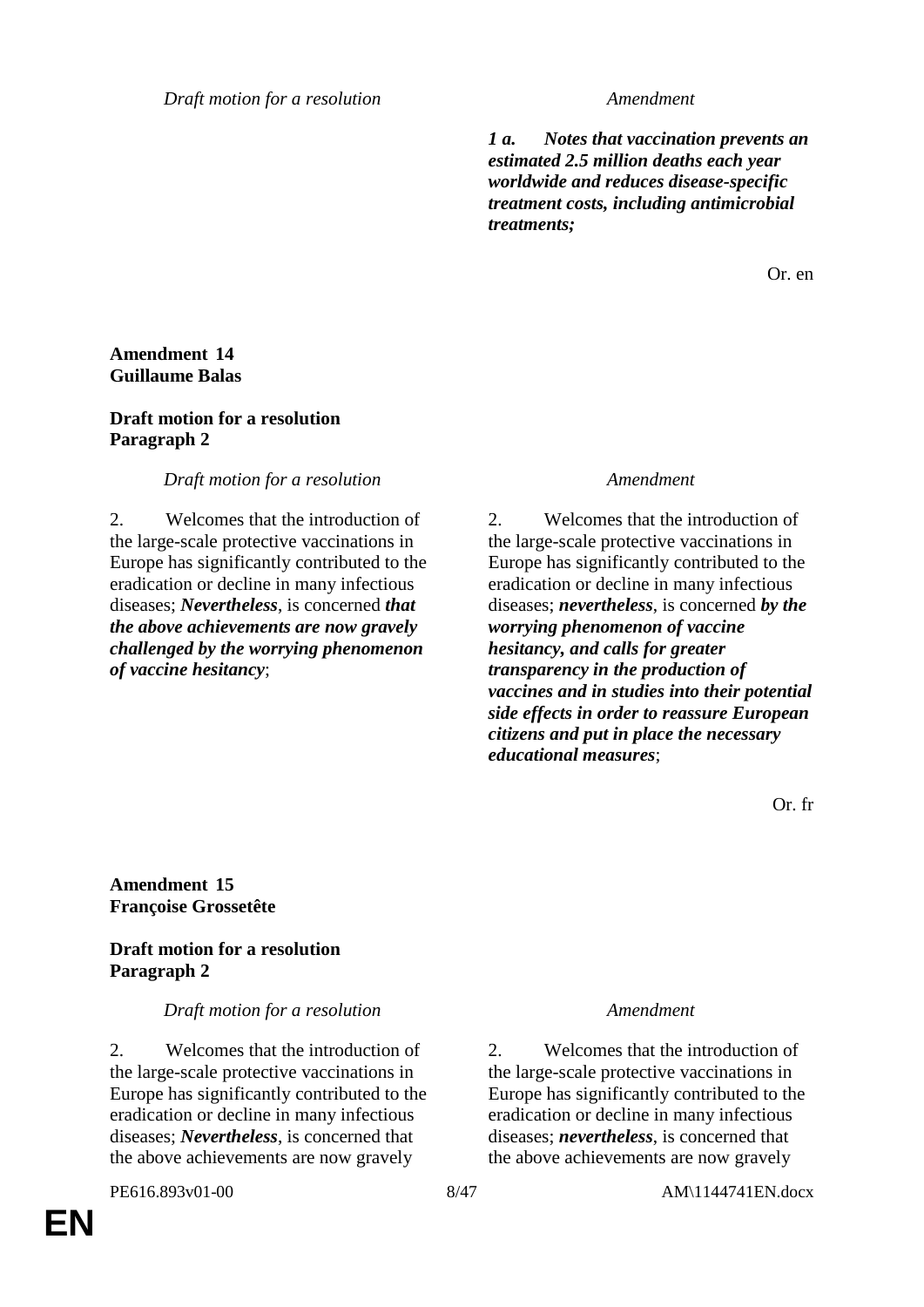challenged by the worrying phenomenon of vaccine hesitancy;

challenged by the worrying phenomenon of vaccine hesitancy; *is also concerned at the lack of national recommendations to take account of population ageing, given the particularly vulnerable situation of the elderly;*

Or. fr

#### **Amendment 16 Mireille D'Ornano**

### **Draft motion for a resolution Paragraph 2**

#### *Draft motion for a resolution Amendment*

2. Welcomes that the introduction of the large-scale protective vaccinations in Europe has significantly contributed to the eradication or decline in many infectious diseases; *Nevertheless*, is concerned that the above achievements are now gravely challenged by the worrying phenomenon of vaccine hesitancy;

2. Welcomes that the introduction of the large-scale protective vaccinations in Europe has significantly contributed to the eradication or decline in many infectious diseases; *nevertheless*, is concerned that the above achievements are now gravely challenged by the worrying phenomenon of vaccine hesitancy*, which is based on a lack of information or exposure to false information*;

Or. fr

### **Amendment 17 Guillaume Balas**

### **Draft motion for a resolution Paragraph 3**

*Draft motion for a resolution Amendment*

3. Points out that *Vaccines are safe according to the WHO, as a licensed*  vaccine *is rigorously tested across multiple phases of trials before its use is approved, and regularly reassessed once it is* on the market;

3. Points out that *in order to guarantee the safety of a* vaccine*, it is important that the tests conducted prior to marketing authorisation and the regular analyses conducted after the vaccine has been placed* on the market *are carried out by independent researchers whose conflict of interest declarations and conclusions are made public*;

AM\1144741EN.docx 9/47 PE616.893v01-00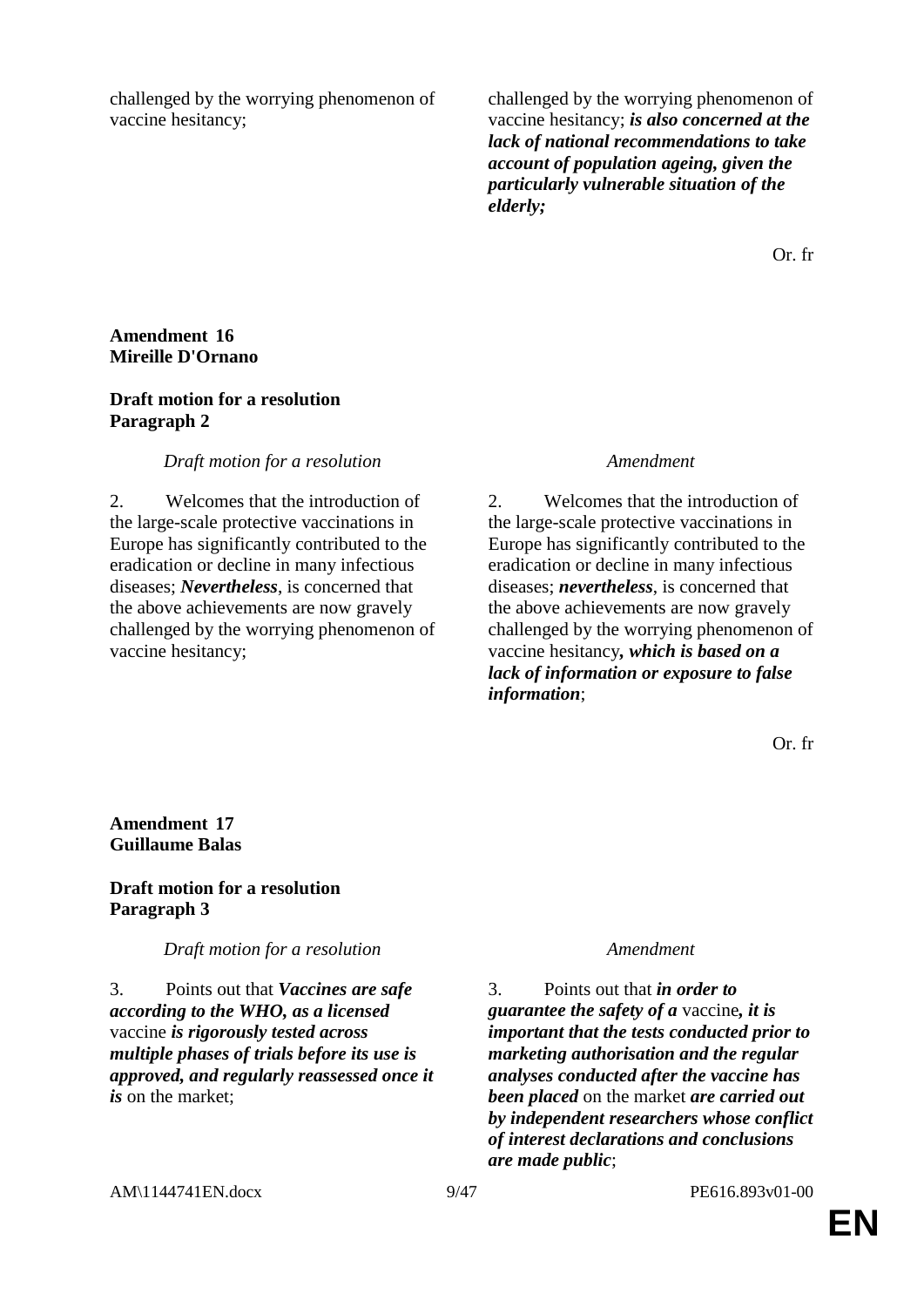### **Amendment 18 Daciana Octavia Sârbu**

# **Draft motion for a resolution Paragraph 3**

### *Draft motion for a resolution Amendment*

3. Points out that Vaccines are *safe according to* the WHO*, as* a licensed vaccine is *rigorously tested across multiple phases of trials before its use is approved,* and regularly reassessed once it is on the market;

3. Points out that vaccines are *rigorously tested through multiple stages of trials before being prequalified by* the WHO *and/or licensed for use by national authorities; the safety of* a licensed vaccine is *continuously monitored* and regularly reassessed once it is on the market;

Or. en

### **Amendment 19 Urszula Krupa**

### **Draft motion for a resolution Paragraph 3**

# *Draft motion for a resolution Amendment*

3. Points out that *Vaccines* are safe according to the WHO, as a licensed vaccine is rigorously tested across multiple phases of trials before its use is approved, and regularly reassessed once it is on the market;

3. Points out that *vaccines* are safe according to the WHO, as a licensed vaccine is rigorously tested across multiple phases of trials before its use is approved, and *it is* regularly reassessed once it is on the market; *however, given the discrepancies in the content of vaccine leaflets produced for each Member State, calls on the Member States to conduct independent testing on vaccines authorised in their territory in order to verify whether the information provided by the manufacturers is true, in particular with regard to the composition of the vaccines and any possible adverse effects following vaccination;*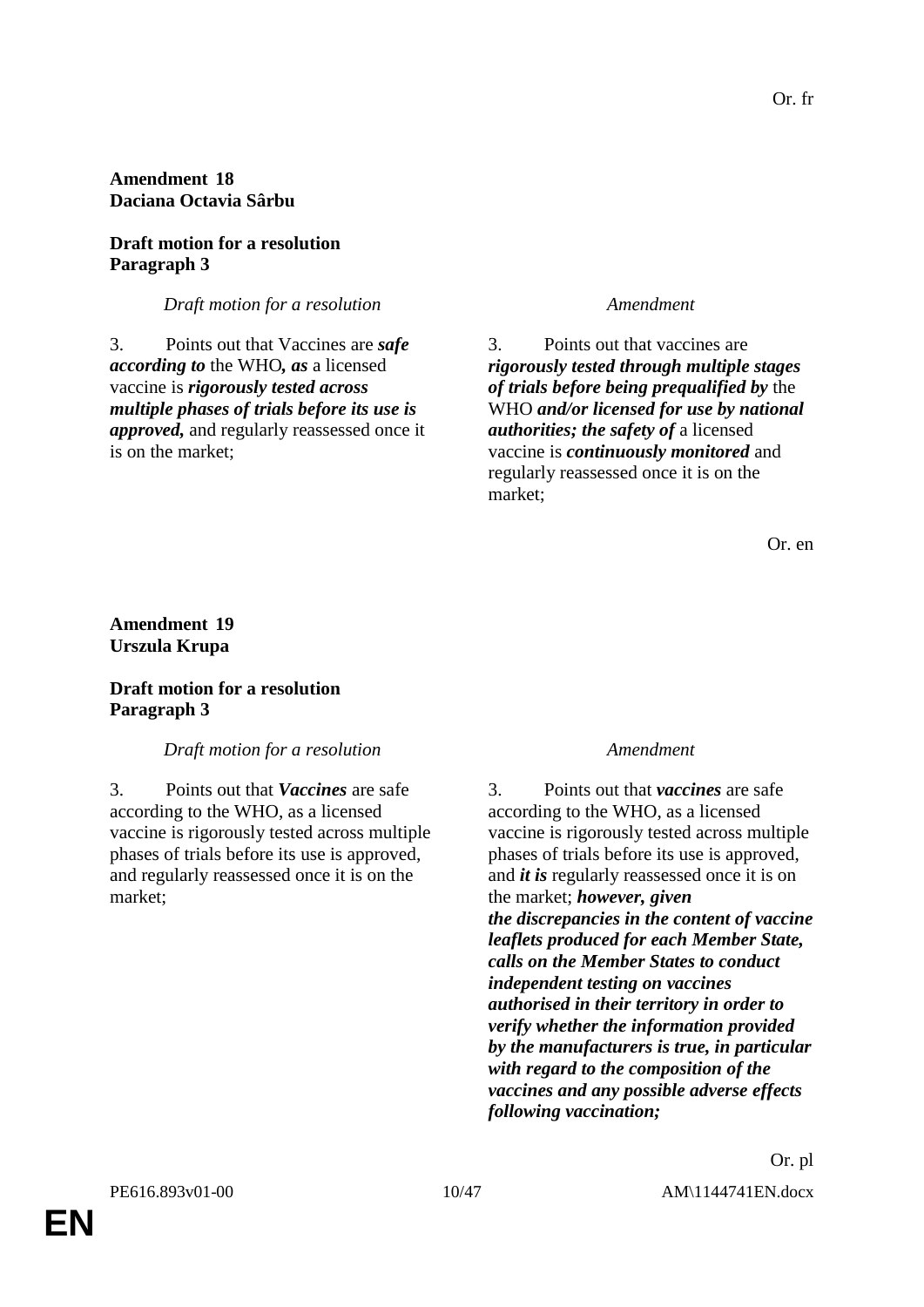**Amendment 20 Miriam Dalli**

#### **Draft motion for a resolution Paragraph 3**

#### *Draft motion for a resolution Amendment*

3. Points out that Vaccines are safe according to the WHO, as a licensed vaccine is rigorously tested across multiple phases of trials before its use is approved, and regularly reassessed once it is on the market;

3. Points out that Vaccines are safe according to the WHO *and the European Medicines Agency (EMA)*, as a licensed vaccine is rigorously tested across multiple phases of trials before its use is approved, and regularly reassessed once it is on the market;

Or. en

#### **Amendment 21 Mireille D'Ornano**

#### **Draft motion for a resolution Paragraph 3**

*Draft motion for a resolution Amendment*

3. Points out that *Vaccines* are safe according to the WHO, as a licensed vaccine is rigorously tested across multiple phases of trials before its use is approved, and regularly reassessed once it is on the market;

3. Points out that *vaccines* are safe according to the WHO *and national health agencies*, as a licensed vaccine is rigorously tested across multiple phases of trials before its use is approved, and regularly reassessed once it is on the market;

Or. fr

**Amendment 22 Urszula Krupa**

#### **Draft motion for a resolution Paragraph 3 a (new)**

*Draft motion for a resolution Amendment*

3a. *Points out that the content of* 

AM\1144741EN.docx 11/47 PE616.893v01-00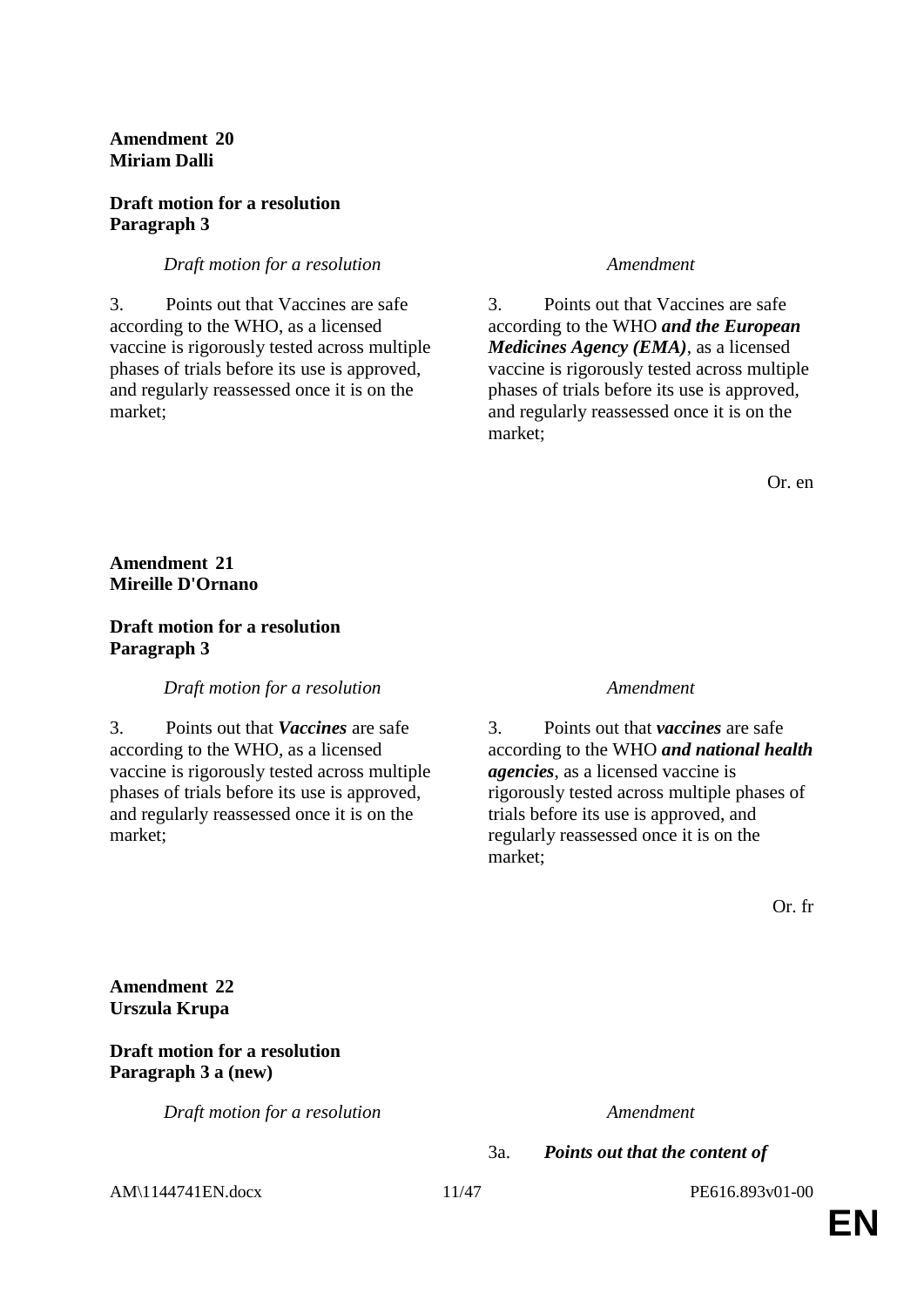*individual leaflets is questionable when it comes to the adverse effects that might occur as a result of vaccination; points out that, in this situation, there is a legitimate need for independent testing to be carried out with the aim of checking discrepancies that have been reported; points out that patients must have full, detailed and accurate information on the vaccines that are available on the market, so that they can choose the right one for their child;*

Or. pl

#### **Amendment 23 Guillaume Balas**

**Draft motion for a resolution Paragraph 3 a (new)**

*Draft motion for a resolution Amendment*

*3a. Proposes that researchers subject to a conflict of interest be excluded from evaluation panels; calls for the confidentiality of the deliberations of the evaluation panel of the European Medicines Agency (EMEA) to be lifted; proposes that the scientific and clinical data which informs the conclusions of the panel, and whose anonymity is guaranteed in advance, be made public;*

Or. fr

**Amendment 24 Annie Schreijer-Pierik**

# **Draft motion for a resolution Paragraph 3 a (new)**

*Draft motion for a resolution Amendment*

*3a. Recalls that the European One Health Action Plan against Antimicrobial Resistance (AMR) observes that* 

**EN**

PE616.893v01-00 12/47 AM\1144741EN.docx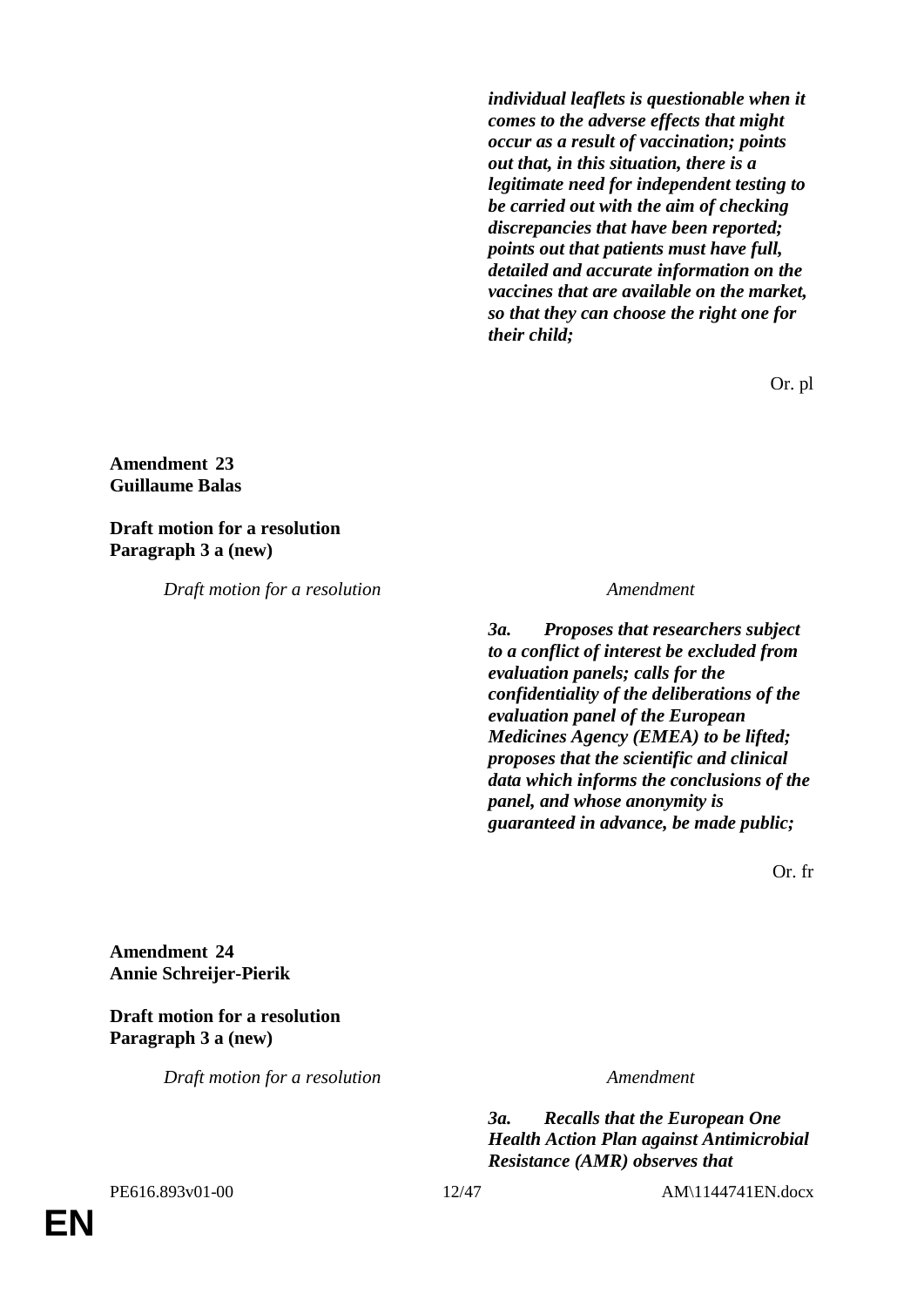*immunisation through vaccination is a cost-effective public health intervention in efforts to combat antimicrobial resistance1a;*

*1a European Commission (29, June 2017), A European One Health Action Plan against Antimicrobial Resistance (AMR), p. 10.*

\_\_\_\_\_\_\_\_\_\_\_\_\_\_\_\_\_

Or. nl

### **Amendment 25 Miriam Dalli**

### **Draft motion for a resolution Paragraph 4**

*Draft motion for a resolution Amendment*

4. Welcomes the active engagement of the Commission on the issue of vaccination and the inclusion of a *Joint Action Plan on* vaccination*, co-funded by the EU Health Programme,* in the 2018 Commission Work Programme;

4. Welcomes the active engagement of the Commission on the issue of vaccination and the inclusion of a vaccination *initiative* in the 2018 Commission Work Programme; *welcomes the publication of the roadmap for a Council Recommendation on strengthening cooperation against vaccine preventable diseases;*

Or. en

# **Amendment 26 Nikos Androulakis, Giorgos Grammatikakis, Jytte Guteland**

# **Draft motion for a resolution Paragraph 4**

# *Draft motion for a resolution Amendment*

4. Welcomes the active engagement of the Commission on the issue of vaccination and the *inclusion* of a Joint Action Plan on vaccination, co-funded by the EU Health Programme*, in the 2018 Commission Work Programme*;

4. Welcomes the active engagement of the Commission on the issue of vaccination and the *implementation* of a Joint Action Plan on vaccination, cofunded by the EU Health Programme *from Spring 2018, with the participation of 20* 

AM\1144741EN.docx 13/47 PE616.893v01-00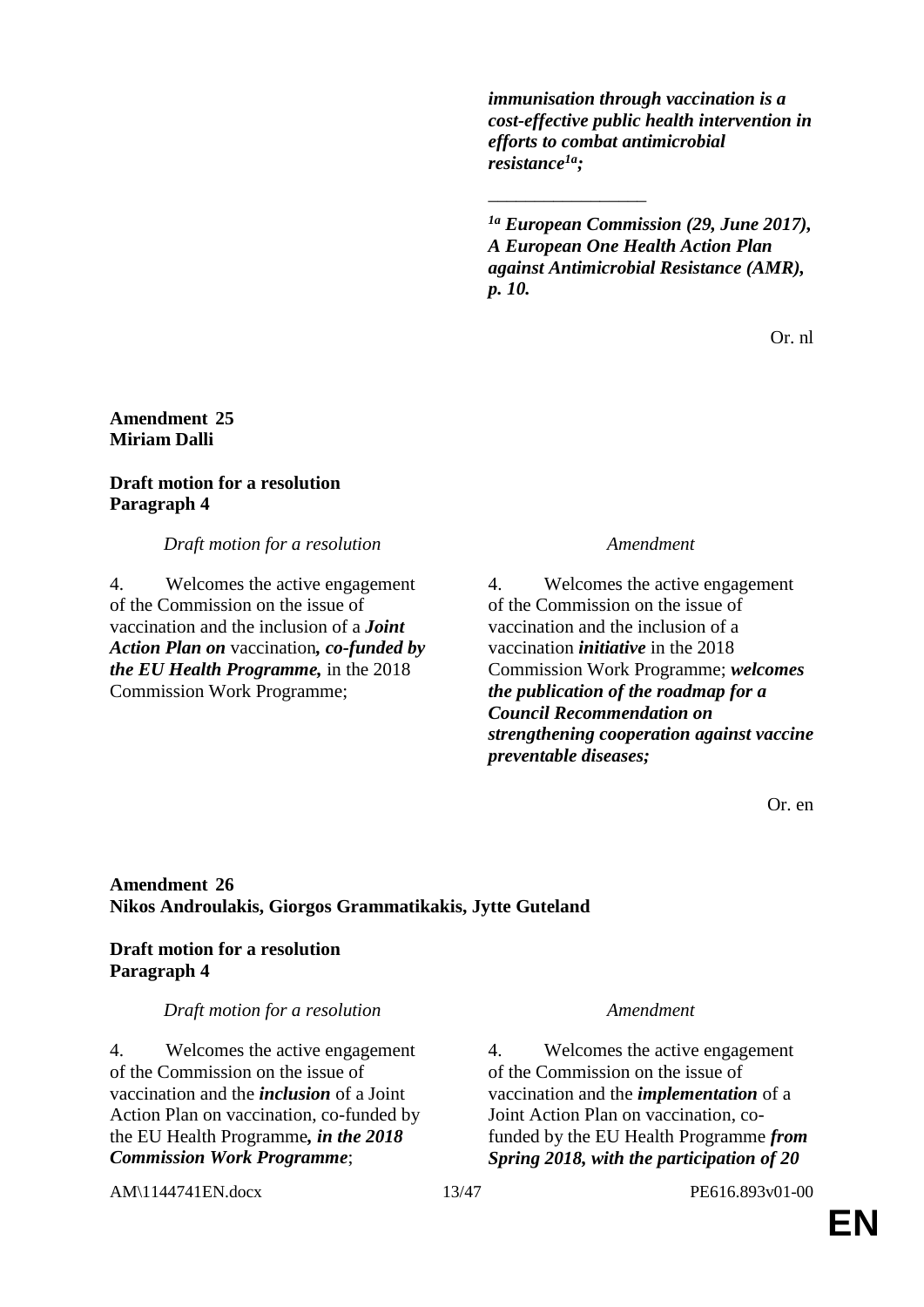*Member States*; *regrets that 8 Member States decided not to participate;*

Or. en

### **Amendment 27 Mireille D'Ornano**

### **Draft motion for a resolution Paragraph 4**

*Draft motion for a resolution Amendment*

4. *Welcomes* the active engagement of the Commission on the issue of vaccination and the inclusion of a Joint Action Plan on vaccination, co-funded by the EU Health Programme, in the 2018 Commission Work Programme;

4. *Takes note of* the active engagement of the Commission on the issue of vaccination and the inclusion of a Joint Action Plan on vaccination, cofunded by the EU Health Programme, in the 2018 Commission Work Programme;

Or. fr

#### **Amendment 28 Marco Affronte**

**Draft motion for a resolution Paragraph 4 a (new)**

*Draft motion for a resolution Amendment*

*4 a. Calls on the Commission to elaborate guidelines defining conditions (coverage percentage, epidemic phenomena, etc.) and criteria that can conduct to a compulsory vaccination mechanism, in order to have harmonized guidelines for all Member States.*

Or. en

**Amendment 29 Annie Schreijer-Pierik**

**Draft motion for a resolution Paragraph 4 a (new)**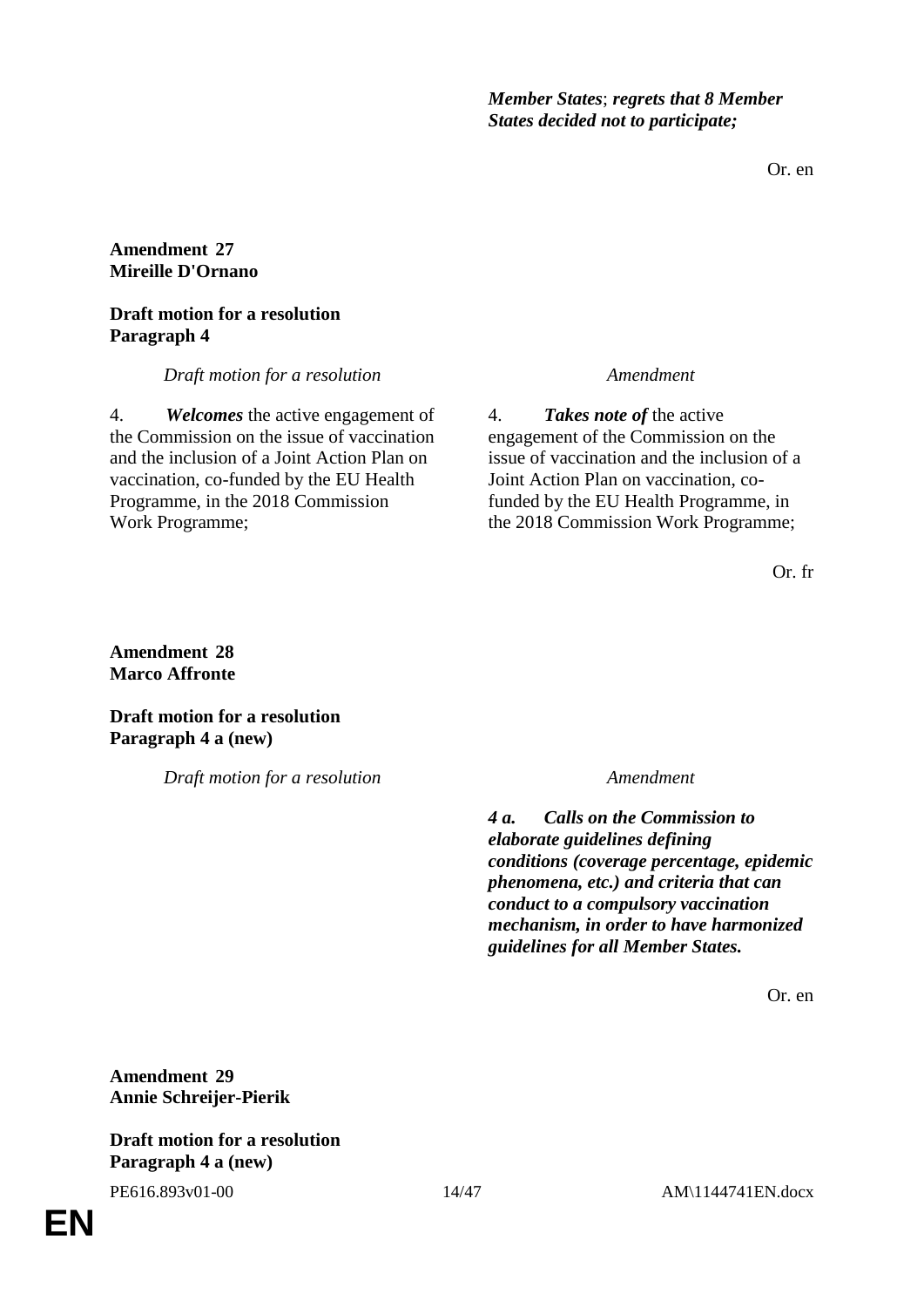*Draft motion for a resolution Amendment*

*4a. Expresses its support for the fact that in its AMR Action Plan the Commission announces that it will provide incentives to increase the uptake of diagnostics, antimicrobial alternatives and vaccines1a;*

*1a European Commission (29, June 2017), A European One Health Action Plan against Antimicrobial Resistance (AMR), p. 12.*

\_\_\_\_\_\_\_\_\_\_\_\_\_\_\_\_\_

Or. nl

**Amendment 30 Miriam Dalli**

**Draft motion for a resolution Paragraph 4 a (new)**

*Draft motion for a resolution Amendment*

*4 a. Welcomes the forthcoming launch of a Joint Action co-funded by the EU Health Programme aimed at increasing vaccination coverage;*

Or. en

#### **Amendment 31 Marco Affronte**

**Draft motion for a resolution Paragraph 4 b (new)**

*Draft motion for a resolution Amendment*

*4 b. Calls on the Member States and the Commission to reinforce legislative basis for immunization coverage. According to the objective 1 of the European Vaccine Action Plan 2015– 2020, introducing and implementing an* 

AM\1144741EN.docx 15/47 PE616.893v01-00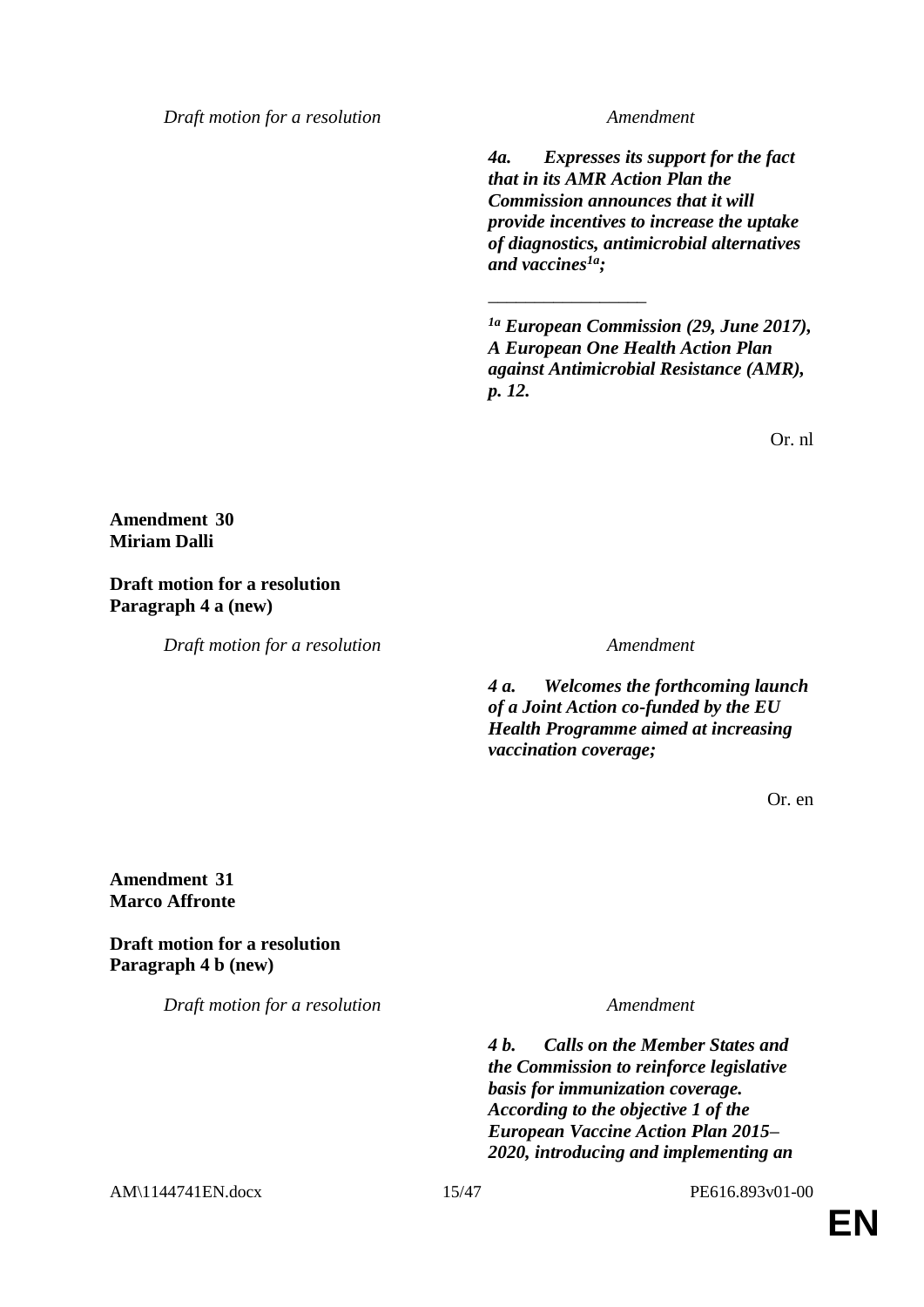*appropriate legislative framework is crucial to define national priorities and to concretize a sustainable commitment to immunization.*

Or. en

### **Amendment 32 Marco Affronte**

#### **Draft motion for a resolution Paragraph 4 c (new)**

*Draft motion for a resolution Amendment*

*4 c. Stresses the importance to create an innovative financing mechanism to allocate funding for immunisation at affordable prices and high-quality supply, identifying any funding gaps thorough MS, in line with the goal 6 and the objective 5 of the European Vaccine Action Plan 2015–2020, in order to achieve financial sustainability of national immunization programmes.*

Or. en

### **Amendment 33 Mireille D'Ornano**

# **Draft motion for a resolution Paragraph 5**

# *Draft motion for a resolution Amendment*

5. Strongly supports the Joint Procurement Agreement, which gives Member States and the Commission a framework to jointly procure vaccines, thereby pooling the purchasing power of Member States, ensuring that pandemic vaccines are available in sufficient quantities that access to vaccines is guaranteed, and that all participating Member States are treated equally;

5. Strongly supports the Joint Procurement Agreement, which gives Member States and the Commission a framework to jointly procure vaccines, thereby pooling the purchasing power of Member States, ensuring that pandemic vaccines are available in sufficient quantities *and avoiding any risk of stocks running out, that access to vaccines is* guaranteed, and that all participating Member States are treated equally;

**EN**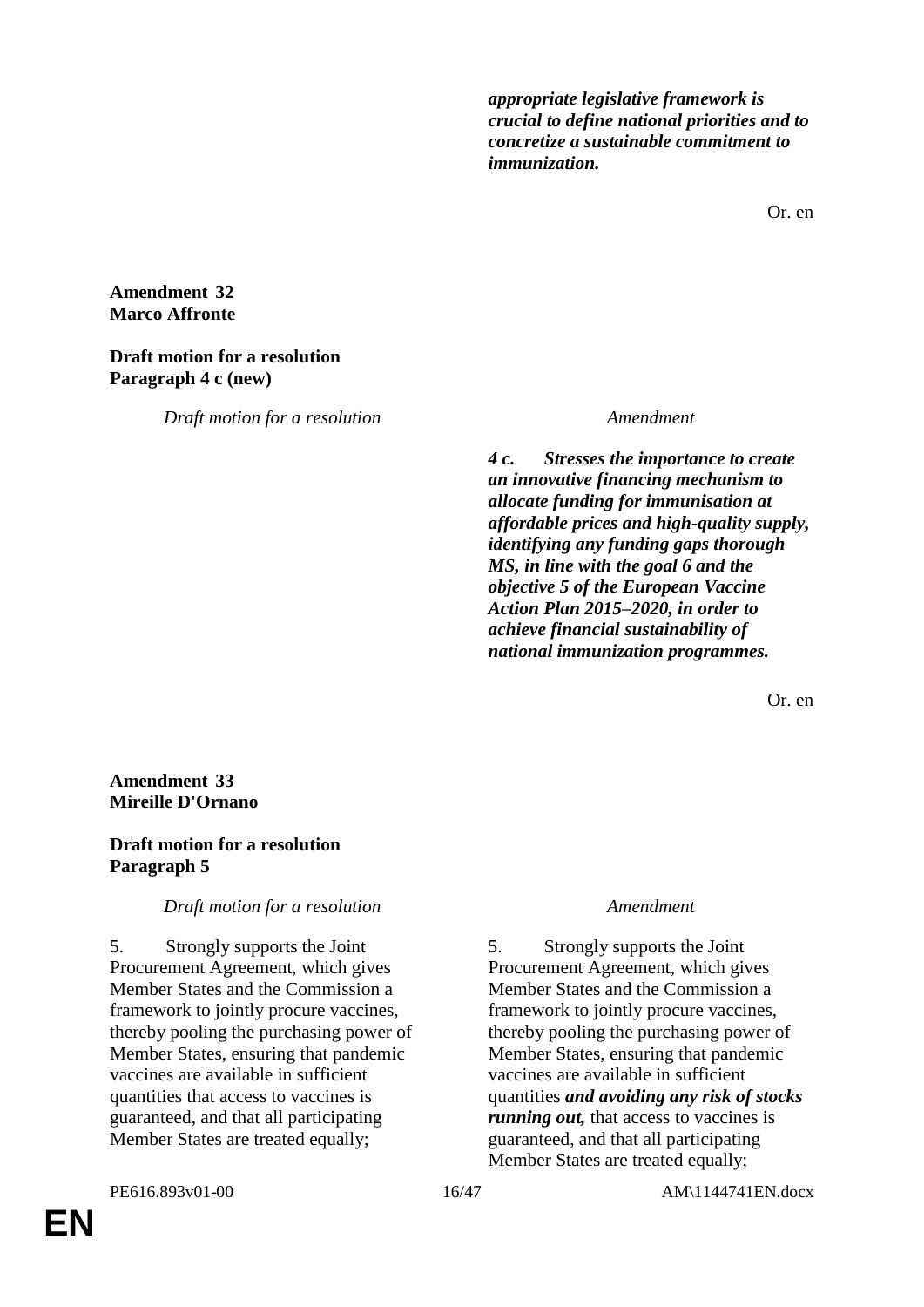# **Amendment 34 Miriam Dalli**

# **Draft motion for a resolution Paragraph 5**

#### *Draft motion for a resolution Amendment*

5. Strongly supports the Joint Procurement Agreement, which gives Member States and the Commission a framework to jointly procure vaccines, thereby pooling the purchasing power of Member States, ensuring that pandemic vaccines are available in sufficient quantities that access to vaccines is guaranteed, and that all participating Member States are treated equally;

5. Strongly supports the Joint Procurement Agreement, which gives Member States and the Commission a framework to jointly procure vaccines, thereby pooling the purchasing power of Member States, ensuring that pandemic vaccines *and other vaccines* are available in sufficient quantities that access to vaccines is guaranteed, and that all participating Member States are treated equally;

### **Amendment 35 Mireille D'Ornano**

### **Draft motion for a resolution Paragraph 6**

#### *Draft motion for a resolution Amendment*

6. Welcomes the fact that 24 Member States have signed the Joint Procurement Agreement, meaning that the Agreement covers 447.8 million of the 508.2 million EU citizens; calls on those Member States which have not yet signed the Joint Procurement Agreement to do so to ensure that all EU citizens are covered by the agreement;

6. Welcomes the fact that 24 Member States have signed the Joint Procurement Agreement, meaning that the Agreement covers 447.8 million of the 508.2 million EU citizens; calls on those Member States which have not yet signed the Joint Procurement Agreement to do so to ensure that all EU citizens are covered by the agreement; *calls on the Commission to look into the possibility of extending the pooling of purchasing power to all Member States of the European Economic Area and of the Council of Europe;*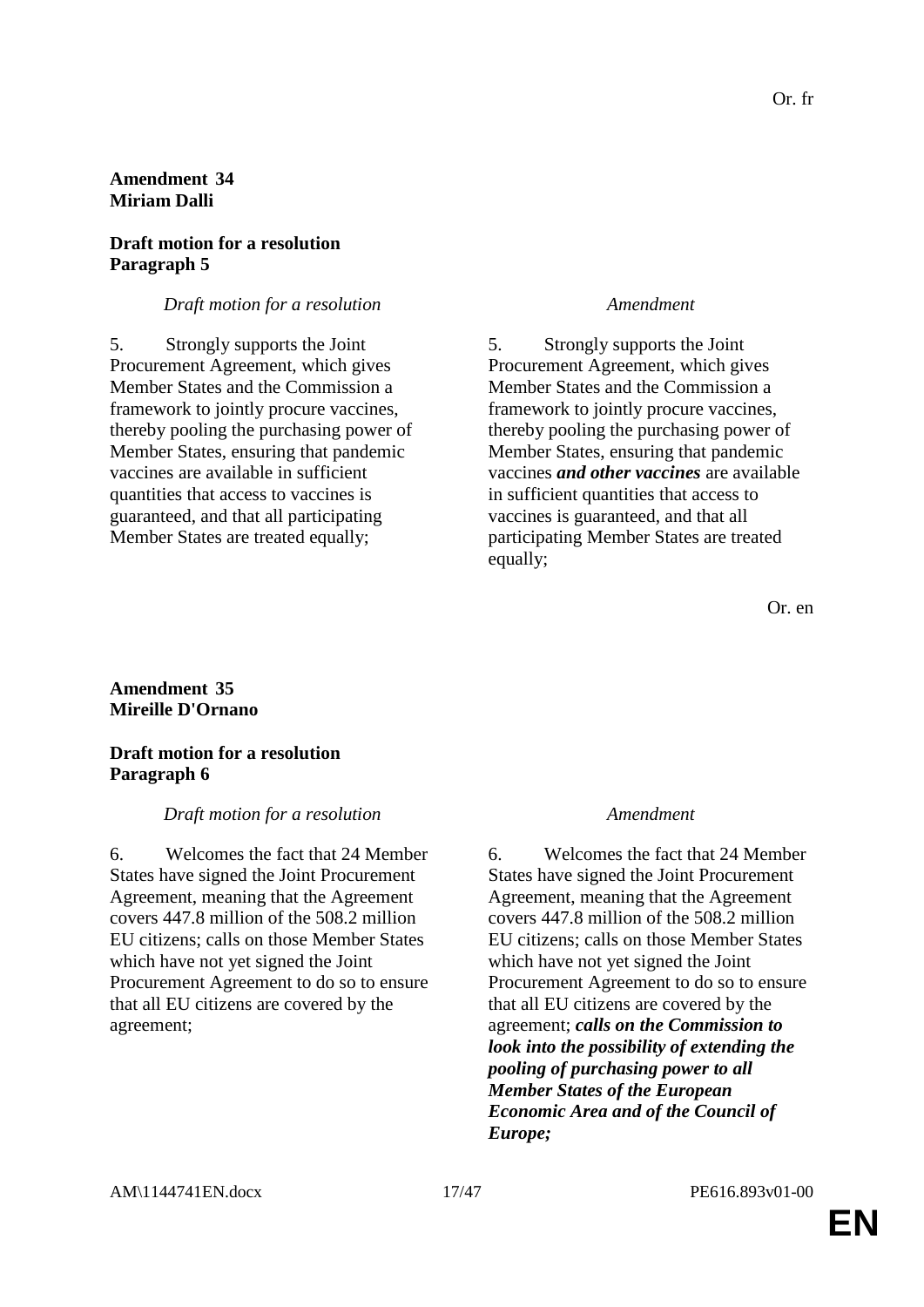# **Amendment 36 Luke Ming Flanagan**

# **Draft motion for a resolution Paragraph 7**

*Draft motion for a resolution Amendment*

7. Recalls the importance of transparency in building and maintaining public trust in medicines;

7. Recalls the importance of transparency in building and maintaining public trust in medicines; *recommends in that vein the importance a) of commissioning independent trials and studies of all vaccinations, and b) publication of the results of those trials and studies;*

Or. en

### **Amendment 37 Mireille D'Ornano**

### **Draft motion for a resolution Paragraph 7**

*Draft motion for a resolution Amendment*

7. Recalls the importance of transparency in building and maintaining public trust in medicines;

7. Recalls the importance of transparency in building and maintaining public trust in medicines*, including vaccines, given the growing phenomenon of vaccine hesitancy in several Member States*;

Or. fr

**Amendment 38 Marco Affronte**

**Draft motion for a resolution Paragraph 7 a (new)**

*Draft motion for a resolution Amendment*

PE616.893v01-00 18/47 AM\1144741EN.docx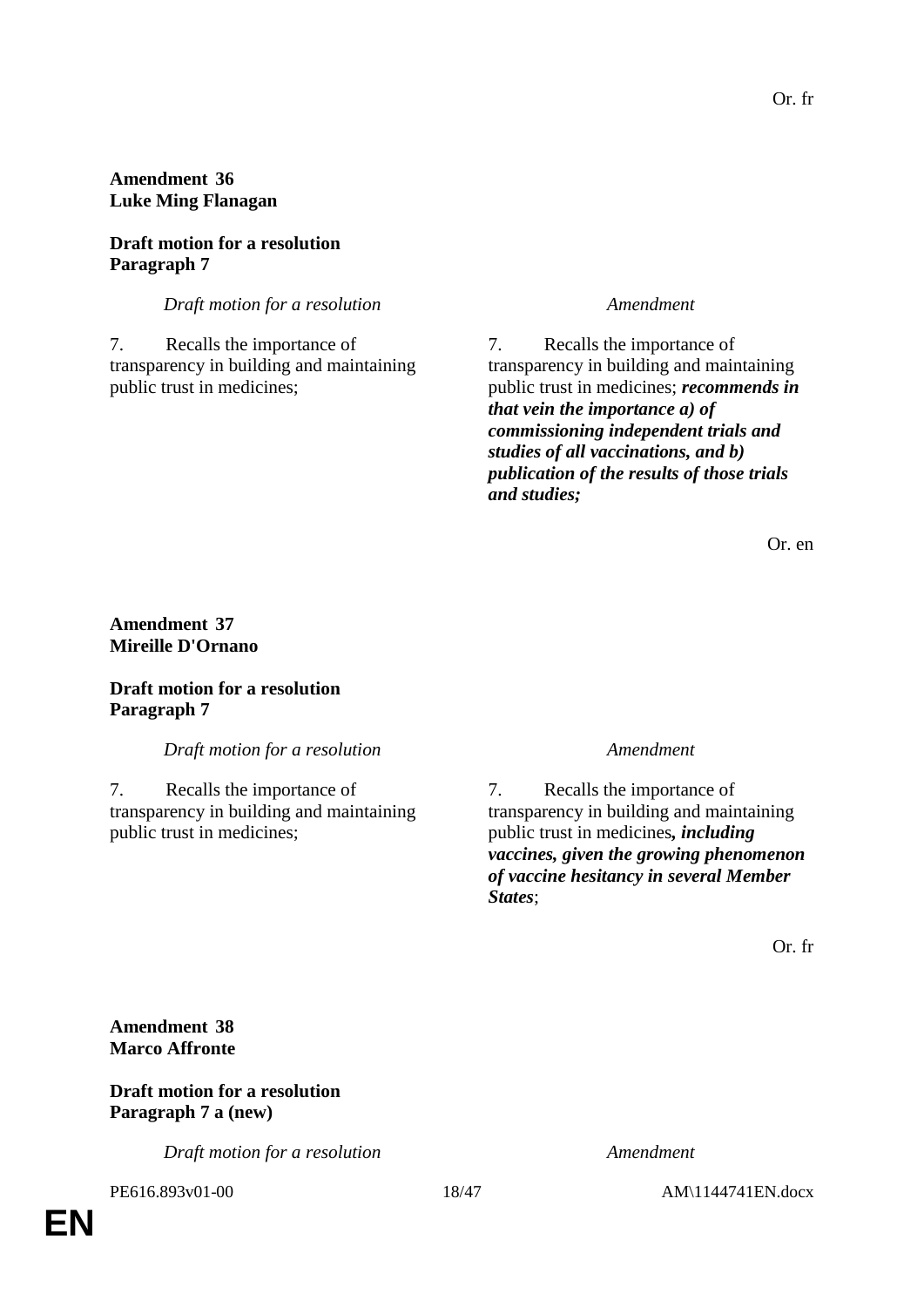*7 a. Whereas in order to ensure the highest protection of human health and to reduce vaccine hesitancy, the chances of any negative health effects resulting from, or perceived to result from vaccinations, however rare, need to be reduced as much as possible; Calls on Member States to consider the introduction of a preventive and precautionary pre-vaccination test, at least for some fragile and vulnerable categories of patients, which takes into consideration, inter alia, their age, intolerances and health condition, in order to help prevent any adverse health reactions and to therefore also counter vaccine hesitancy.*

Or. en

# **Amendment 39 Mireille D'Ornano**

### **Draft motion for a resolution Paragraph 8**

*Draft motion for a resolution Amendment*

8. Recalls the importance of the Clinical Trials Regulation in stimulating and facilitating research into new vaccinations and ensuring transparency of results of clinical trials; calls on the Commission and the European Medicines Agency to implement the Clinical Trials Regulation without further delay;

8. Recalls the importance of the Clinical Trials Regulation in stimulating and facilitating research into new vaccinations and ensuring transparency of results of clinical trials; calls on the Commission and the European Medicines Agency to implement the Clinical Trials Regulation without further delay *and to promote publication of the results, in order to inform the public in the Member States and provide reassurance with respect to any concerns they may have*;

Or. fr

AM\1144741EN.docx 19/47 PE616.893v01-00 **Draft motion for a resolution Paragraph 8**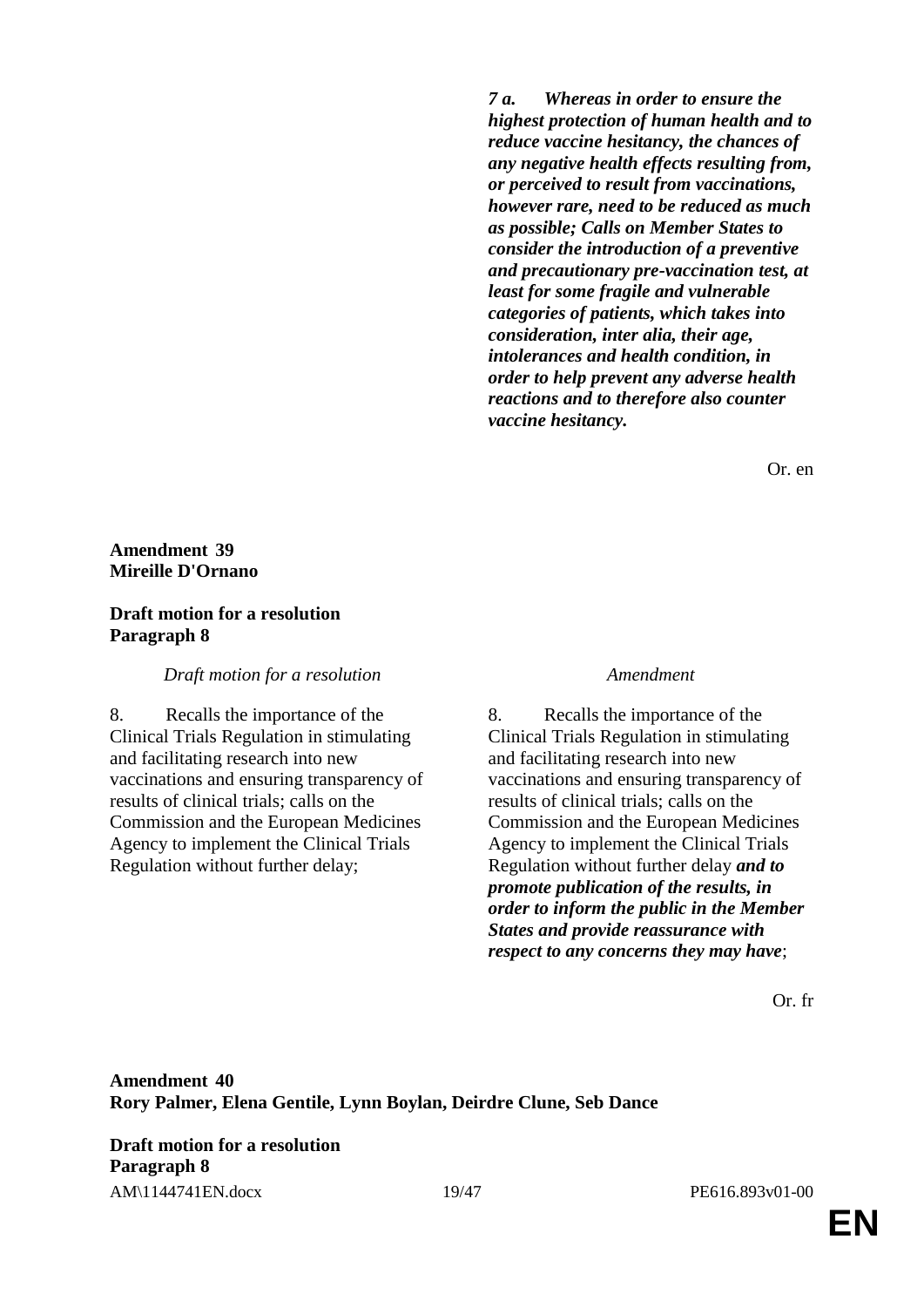#### *Draft motion for a resolution Amendment*

8. Recalls the importance of the Clinical Trials Regulation in stimulating and facilitating research into new vaccinations and ensuring transparency of results of clinical trials; calls on the Commission and the European Medicines Agency to implement the Clinical Trials Regulation without further delay;

8. Recalls the importance of the Clinical Trials Regulation in stimulating and facilitating research into new vaccinations and ensuring transparency of results of clinical trials; calls on the Commission and the European Medicines Agency to implement the Clinical Trials Regulation without further delay; *in particular through setting up the European Portal and Database (EUPD) whose implementation has seen significant delays of over two years;*

Or. en

# **Amendment 41 Rory Palmer, Elena Gentile, Lynn Boylan, Deirdre Clune, Seb Dance**

#### **Draft motion for a resolution Paragraph 8 – subparagraph 1 (new)**

*Draft motion for a resolution Amendment*

*Further calls upon all parties involved to ensure that the current process of relocating the EMA away from London does not cause any additional disruption or delays to the work of the Agency;*

Or. en

#### **Amendment 42 Miriam Dalli**

### **Draft motion for a resolution Paragraph 9**

*Draft motion for a resolution Amendment*

9. Calls on Member States to ensure that all healthcare workers are sufficiently vaccinated themselves; calls on the Commission to address the vaccination rates of healthcare workers in the *Joint* 

9. Calls on Member States to ensure that all healthcare workers are sufficiently vaccinated themselves; calls on the Commission to address the vaccination rates of healthcare workers in the *Council*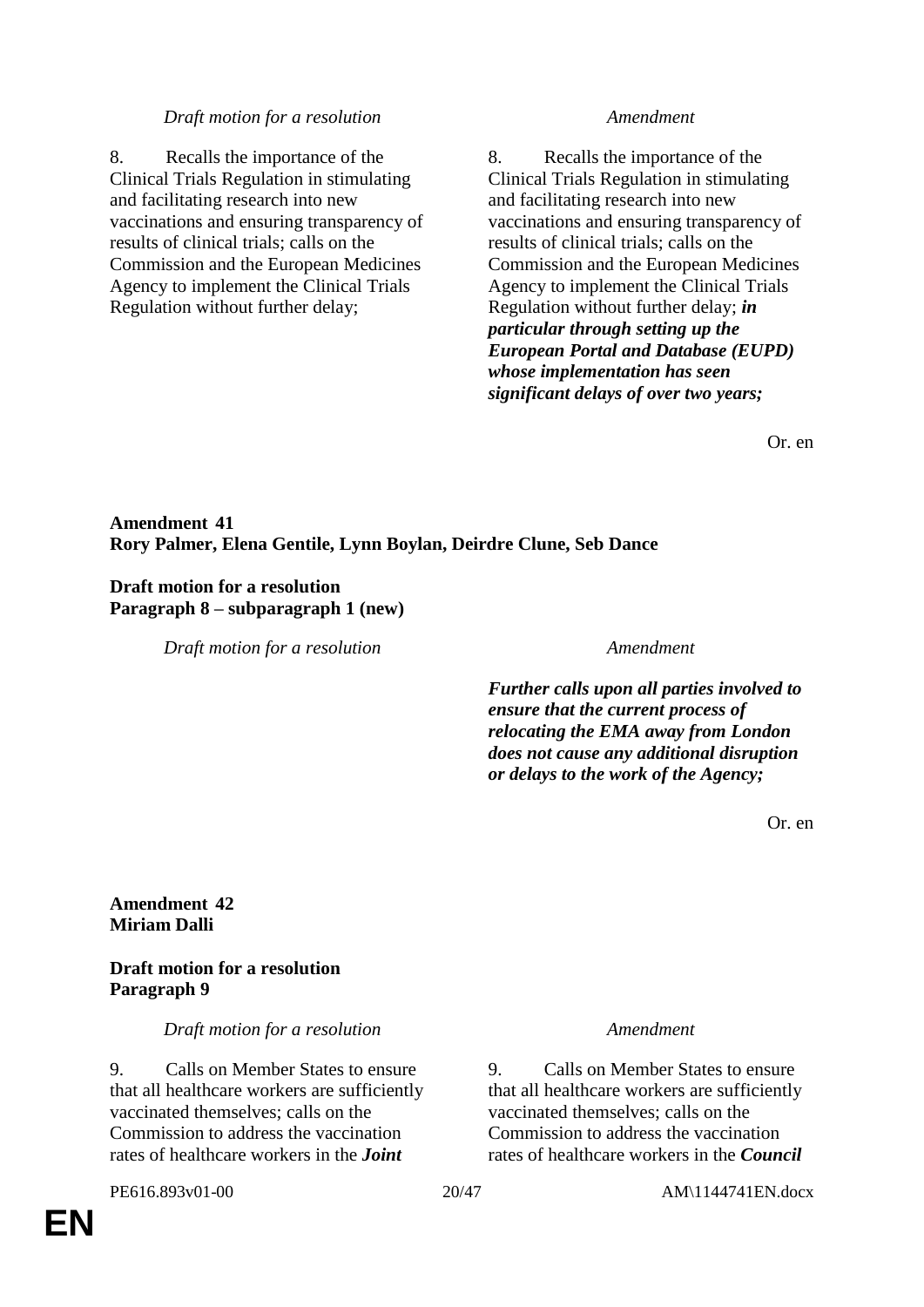#### *Action Plan*; *Recommendation*;

Or. en

### **Amendment 43 Mireille D'Ornano**

### **Draft motion for a resolution Paragraph 9**

*Draft motion for a resolution Amendment*

9. Calls on Member States to ensure that all healthcare workers are sufficiently vaccinated themselves; calls on the Commission to *address* the vaccination rates of healthcare workers in the Joint Action Plan;

9. Calls on Member States to ensure that all healthcare workers are sufficiently vaccinated themselves; calls on the Commission to *coordinate* the vaccination rates of healthcare workers in the Joint Action Plan;

Or. fr

# **Amendment 44 Nikos Androulakis, Giorgos Grammatikakis, Jytte Guteland**

**Draft motion for a resolution Paragraph 9 a (new)**

*Draft motion for a resolution Amendment*

*9 a. Believes that the initiative of the European Commission regarding the Strengthened cooperation against vaccine preventable diseases, due to be presented the second quarter of 2018 in the form of Council Recommendations on supporting Member States in implementing vaccination programmes, reducing vaccine hesitancy strengthening the supply of vaccines and overall improving vaccination coverage, is a good step; Calls the European Commission and the Council to take into account the position of the European Parliament in the drafting of the recommendations;*

Or. en

AM\1144741EN.docx 21/47 PE616.893v01-00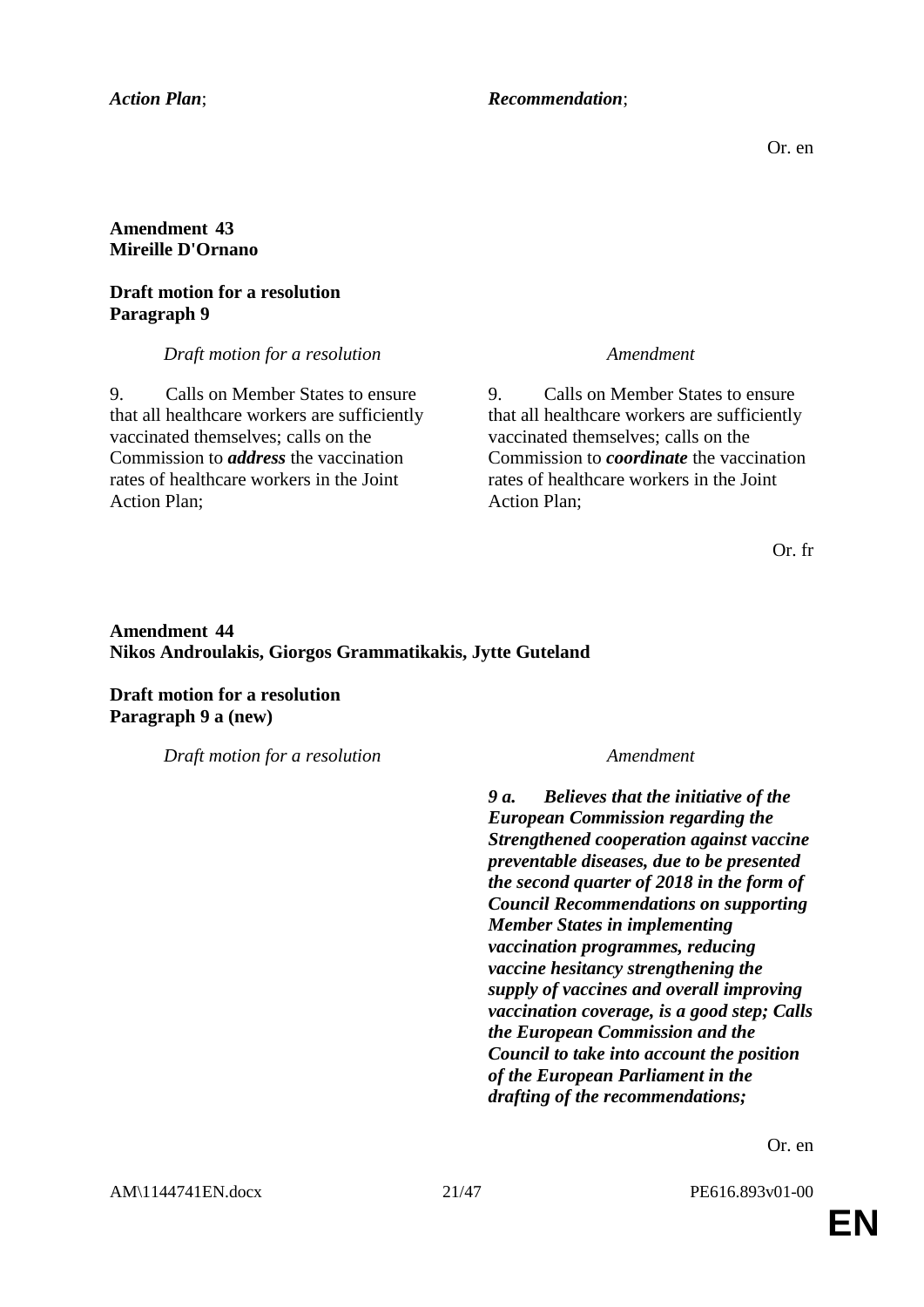# **Amendment 45 Mireille D'Ornano**

#### **Draft motion for a resolution Paragraph 10**

# *Draft motion for a resolution Amendment*

10. Notes with concern that epidemiological data on the current situation of vaccination in the Member States shows important gaps in the uptake of vaccines and insufficient vaccination coverage rates necessary to ensure adequate protection; is concerned that widespread vaccine hesitancy has become a worrying phenomenon due to the range of health-related consequences it causes in the Member States;

10. Notes with concern that epidemiological data on the current situation of vaccination in the Member States shows important gaps in the uptake of vaccines and insufficient vaccination coverage rates necessary to ensure adequate protection; is concerned that widespread vaccine hesitancy has become a worrying phenomenon due to the range of health-related consequences it causes in the Member States; *is alarmed at the spread of false information on the internet, which is contributing to public hesitancy;*

Or. fr

# **Amendment 46 Annie Schreijer-Pierik**

# **Draft motion for a resolution Paragraph 10**

# *Draft motion for a resolution Amendment*

10. Notes with concern that epidemiological data on the current situation of vaccination in the Member States shows important gaps in the *uptake* of vaccines and insufficient vaccination coverage rates necessary to ensure adequate protection; is concerned that widespread vaccine hesitancy has become a worrying phenomenon due to the range of health-related consequences it causes in the Member States;

10. Notes with concern that epidemiological data on the current situation of vaccination in the Member States shows important gaps in the *acceptance* of vaccines and insufficient vaccination coverage rates necessary to ensure adequate protection; is concerned that *growing and* widespread vaccine hesitancy has become a worrying phenomenon due to the range of healthrelated consequences it causes in the Member States;

**EN**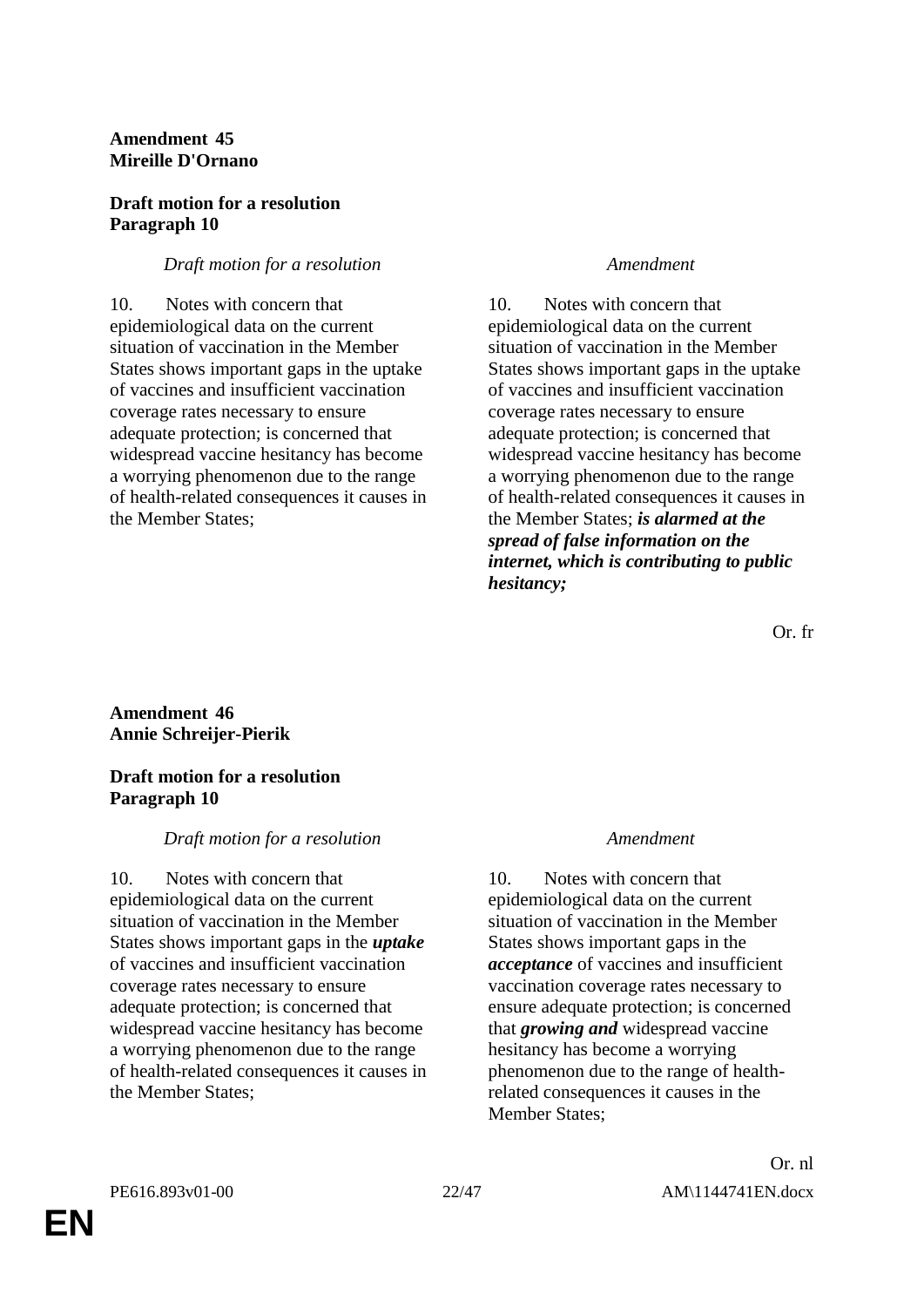**Amendment 47 Françoise Grossetête**

#### **Draft motion for a resolution Paragraph 10 – subparagraph 1 (new)**

*Draft motion for a resolution Amendment*

*Calls on the Member States, given the usefulness of vaccination as a preventive tool, to ensure that vaccine coverage is extended beyond early childhood and that all population groups can be included in a lifelong vaccination approach;*

Or. fr

**Amendment 48 Nicola Caputo**

**Draft motion for a resolution Paragraph 10 a (new)**

*Draft motion for a resolution Amendment*

*10 a. Underlines that the waning of public confidence in vaccination worldwide is a cause for concern and a major challenge for public health experts; notes that Europe is currently facing avoidable measles outbreaks in a number of countries owing to vaccine hesitancy; calls on the Commission to keep reinforcing its support to national vaccination efforts to increase coverage;*

Or. en

**Amendment 49 Guillaume Balas**

**Draft motion for a resolution Paragraph 10 a (new)**

AM\1144741EN.docx 23/47 PE616.893v01-00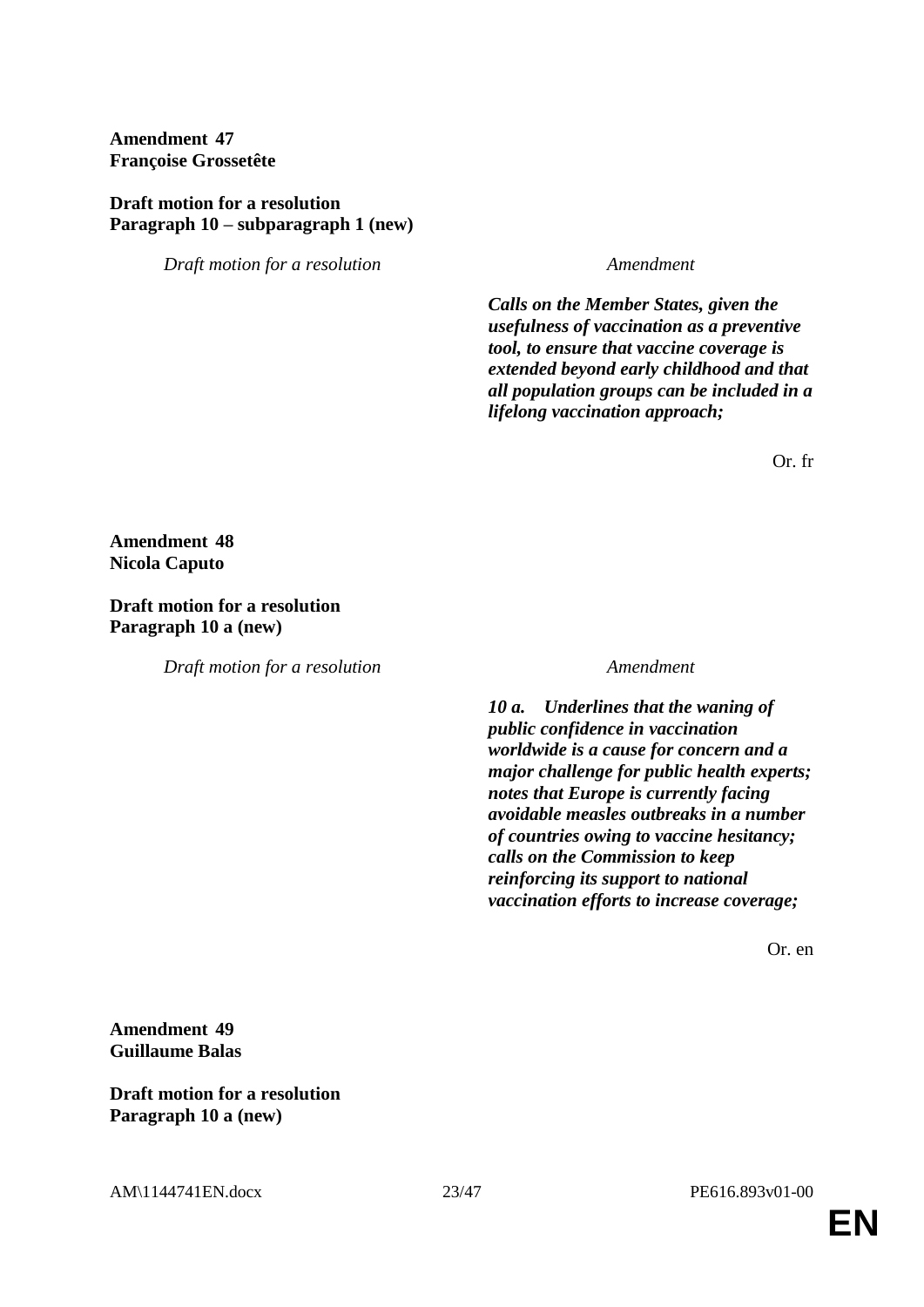*Draft motion for a resolution Amendment*

*10a. Stresses that increased transparency in the process of evaluating vaccines and their adjuvants and the funding of independent research programmes on their possible side-effects would contribute to restoring confidence in vaccination;*

Or. fr

**Amendment 50 Biljana Borzan**

#### **Draft motion for a resolution Paragraph 10 a (new)**

*Draft motion for a resolution Amendment*

*10 a. Calls on the Commission and Members States to strengthen the infrastructure for data collection to track infectious disease patterns and the real-life impact of vaccines to support the delivery of immunisation programmes.*

Or. en

**Amendment 51 György Hölvényi**

# **Draft motion for a resolution Paragraph 11**

*Draft motion for a resolution Amendment*

*deleted*

*11. Is concerned by the wide variation in the vaccines that are recommended, provided and/or mandated by different Member States; is concerned that this variation in vaccination coverage exacerbates health inequalities between Member States and undermines efforts to reduce and eliminate preventable diseases;*

**EN**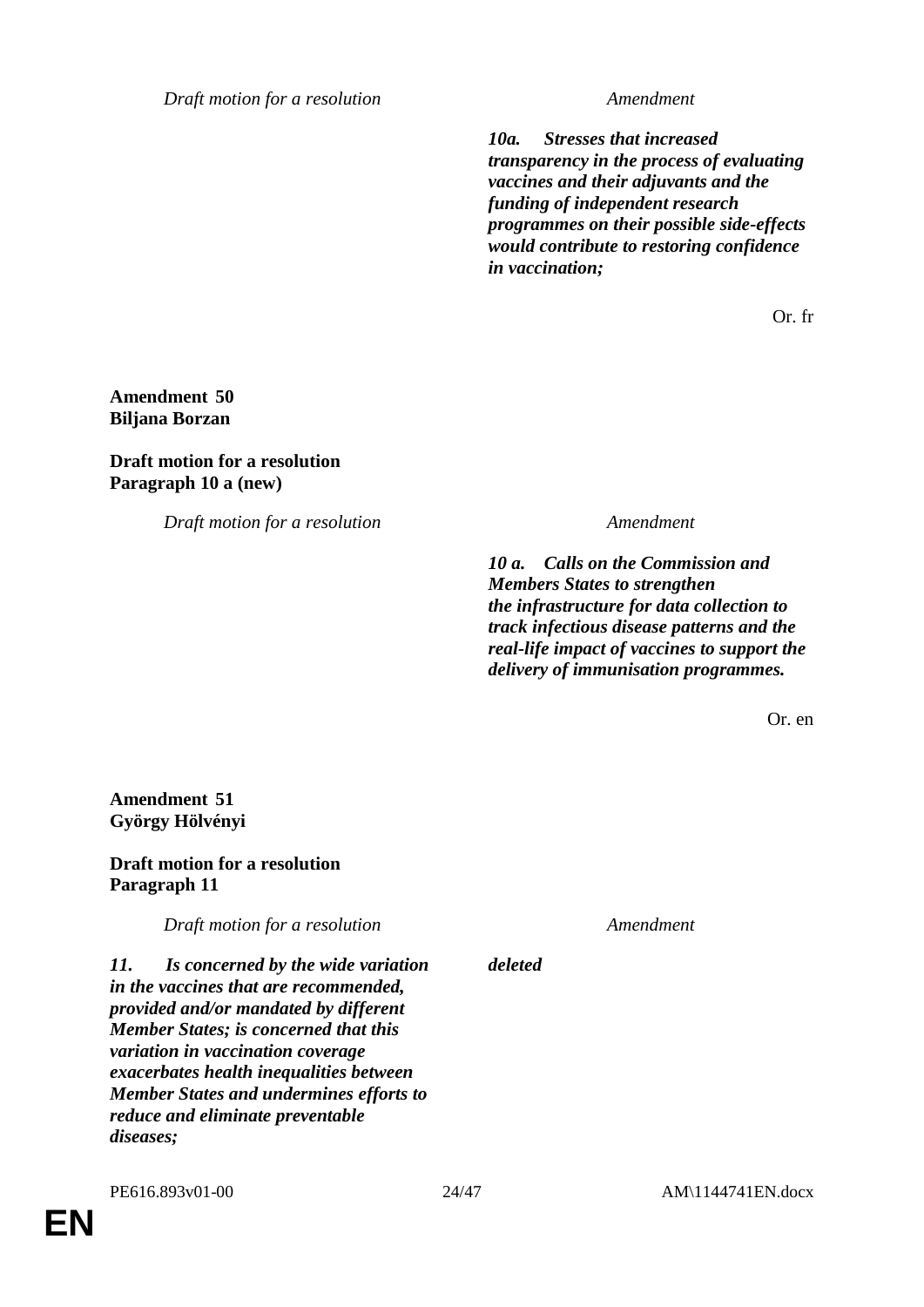### **Amendment 52 Mireille D'Ornano**

# **Draft motion for a resolution Paragraph 11**

#### *Draft motion for a resolution Amendment*

11. Is concerned by the wide variation in the vaccines that are recommended, provided and/or mandated by different Member States; is concerned that this variation in vaccination coverage exacerbates health inequalities between Member States and undermines efforts to reduce and eliminate preventable diseases;

11. Is concerned by the wide variation in the vaccines that are recommended, provided and/or mandated by different Member States *and by the insufficient financial support for vaccination provided by the social security authorities in a number of Member States*; is concerned that this variation in vaccination coverage exacerbates health inequalities between Member States and undermines efforts to reduce and eliminate preventable diseases;

Or. fr

### **Amendment 53 Guillaume Balas**

#### **Draft motion for a resolution Paragraph 12**

#### *Draft motion for a resolution Amendment*

12. Condemns the spread of unreliable, misleading and unscientific information on vaccination aggravated by media controversies; calls on Member States and the Commission to take effective steps *against the spread of such misinformation* and to *further develop awareness and information campaigns*, especially for parents, including the creation of a European platform aimed at increasing vaccination coverage;

12. Condemns the spread of unreliable, misleading and unscientific information on vaccination aggravated by media controversies; calls on Member States and the Commission to take effective steps *to restore confidence in vaccines* and to *enhance education and listening*, especially for parents, including the

creation of a European platform aimed at increasing vaccination coverage;

Or. fr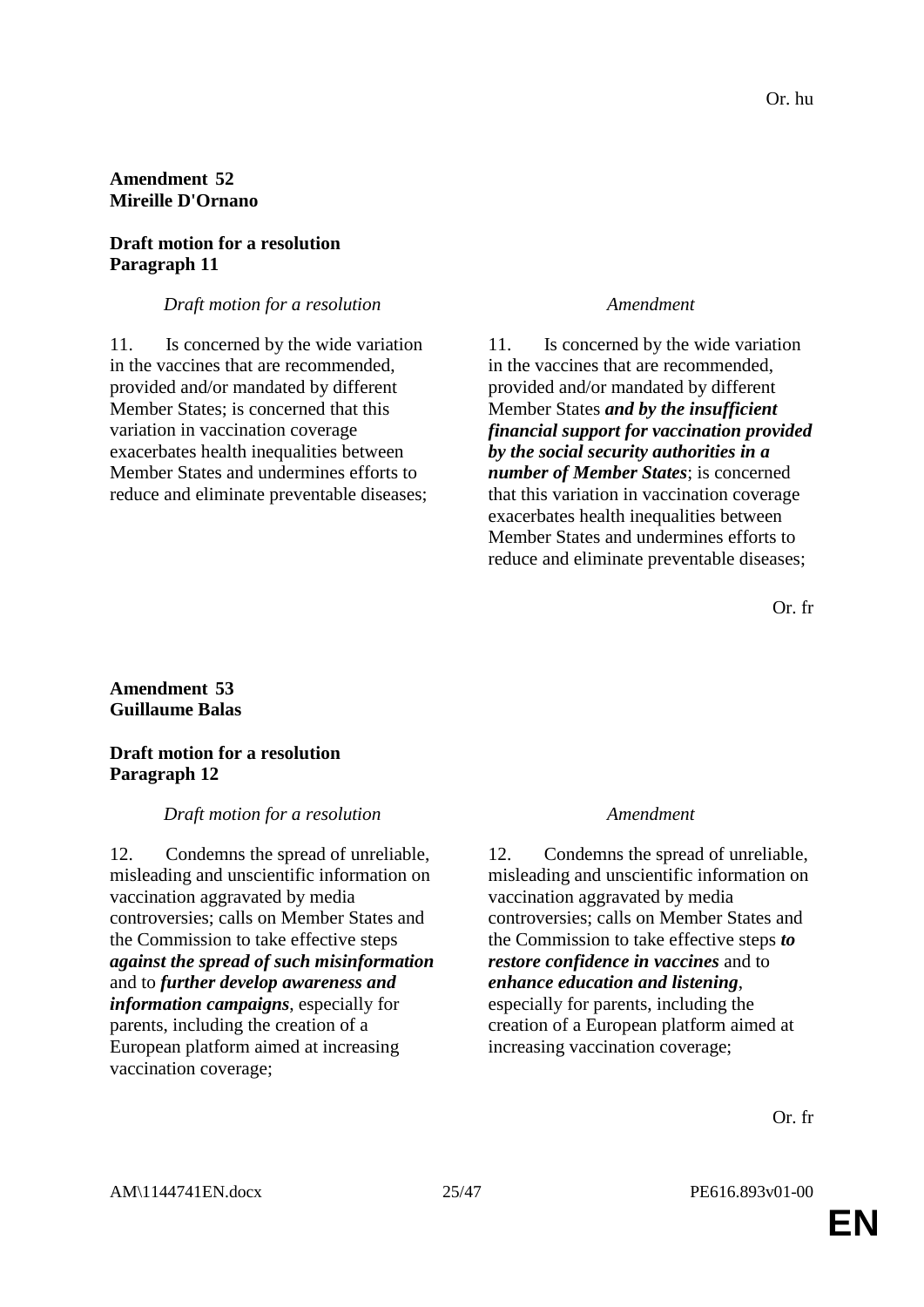# **Amendment 54 Annie Schreijer-Pierik**

### **Draft motion for a resolution Paragraph 12**

# *Draft motion for a resolution Amendment*

12. Condemns the spread of unreliable, misleading and unscientific information on vaccination aggravated by media controversies; calls on Member States and the Commission to take effective steps *against the spread of such misinformation and* to further develop awareness and information campaigns, especially for parents, including the creation of a European platform aimed at increasing vaccination coverage;

12. Condemns the spread of unreliable, misleading and unscientific information on vaccination aggravated by media controversies; calls on Member States and the Commission to take effective steps to further develop awareness and information campaigns, especially for parents, including the creation of a European platform aimed at increasing vaccination coverage*, and thus to prevent such misleading information from proving effective and being disseminated*;

Or. nl

# **Amendment 55 Luke Ming Flanagan**

### **Draft motion for a resolution Paragraph 12**

# *Draft motion for a resolution Amendment*

12. Condemns the spread of unreliable, misleading and unscientific information on vaccination aggravated by media controversies; calls on Member States and the Commission to *take effective steps against* the spread of such misinformation and to further develop awareness and information campaigns, especially for parents, including the creation of a European platform aimed at increasing vaccination coverage;

12. Condemns the spread of unreliable, misleading and unscientific information on vaccination aggravated by media controversies; calls on Member States and the Commission to *counter* the spread of such misinformation *by publishing the results of any and all independent studies verifying the effectiveness of the most controversial vaccines,* and to further develop awareness and information campaigns, especially for parents, including the creation of a European platform aimed at increasing vaccination coverage;

Or. en

**EN**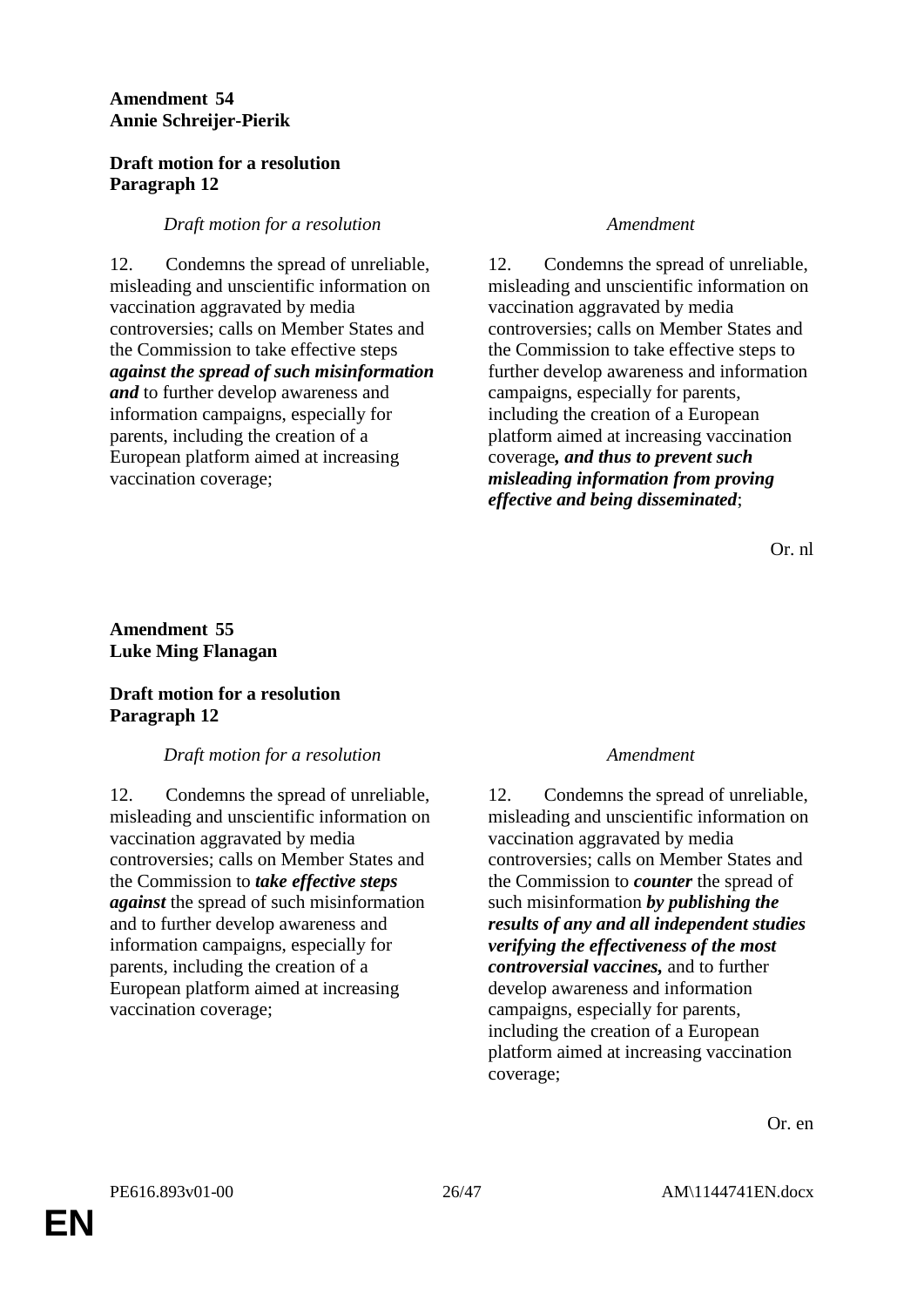# **Amendment 56 Biljana Borzan**

#### **Draft motion for a resolution Paragraph 12**

### *Draft motion for a resolution Amendment*

12. Condemns the spread of unreliable, misleading and unscientific information on vaccination aggravated by media controversies; calls on Member States and the Commission to take effective steps against the spread of such misinformation and to further develop awareness and information campaigns, especially for parents, including the creation of a European platform aimed at increasing vaccination coverage;

12. Condemns the spread of unreliable, misleading and unscientific information on vaccination aggravated by media controversies*; points out that vaccination hesitancy has also been fuelled by media sensationalism and by poor journalism that gives "false balance" in which, for example, anecdotal stories are presented as the counter balance for strong scientific evidence*; calls on Member States and the Commission to take effective steps against the spread of such misinformation and to further develop awareness and information campaigns, especially for parents, including the creation of a European platform aimed at increasing vaccination coverage;

Or. en

# **Amendment 57 Mireille D'Ornano**

### **Draft motion for a resolution Paragraph 12**

# *Draft motion for a resolution Amendment*

12. Condemns the spread of unreliable, misleading and unscientific information on vaccination aggravated by media controversies; calls on Member States and the Commission to take effective steps against the spread of such misinformation and to further develop awareness and information campaigns, especially for parents, including the creation of a European platform aimed at increasing vaccination coverage;

12. Condemns the spread of unreliable, misleading and unscientific information on vaccination aggravated by media controversies; calls on Member States and the Commission to take effective steps against the spread of such misinformation and to further develop awareness and information campaigns, especially for parents, including the creation of a European platform aimed at increasing vaccination coverage*, while nevertheless upholding freedom of expression, as education must take precedence over*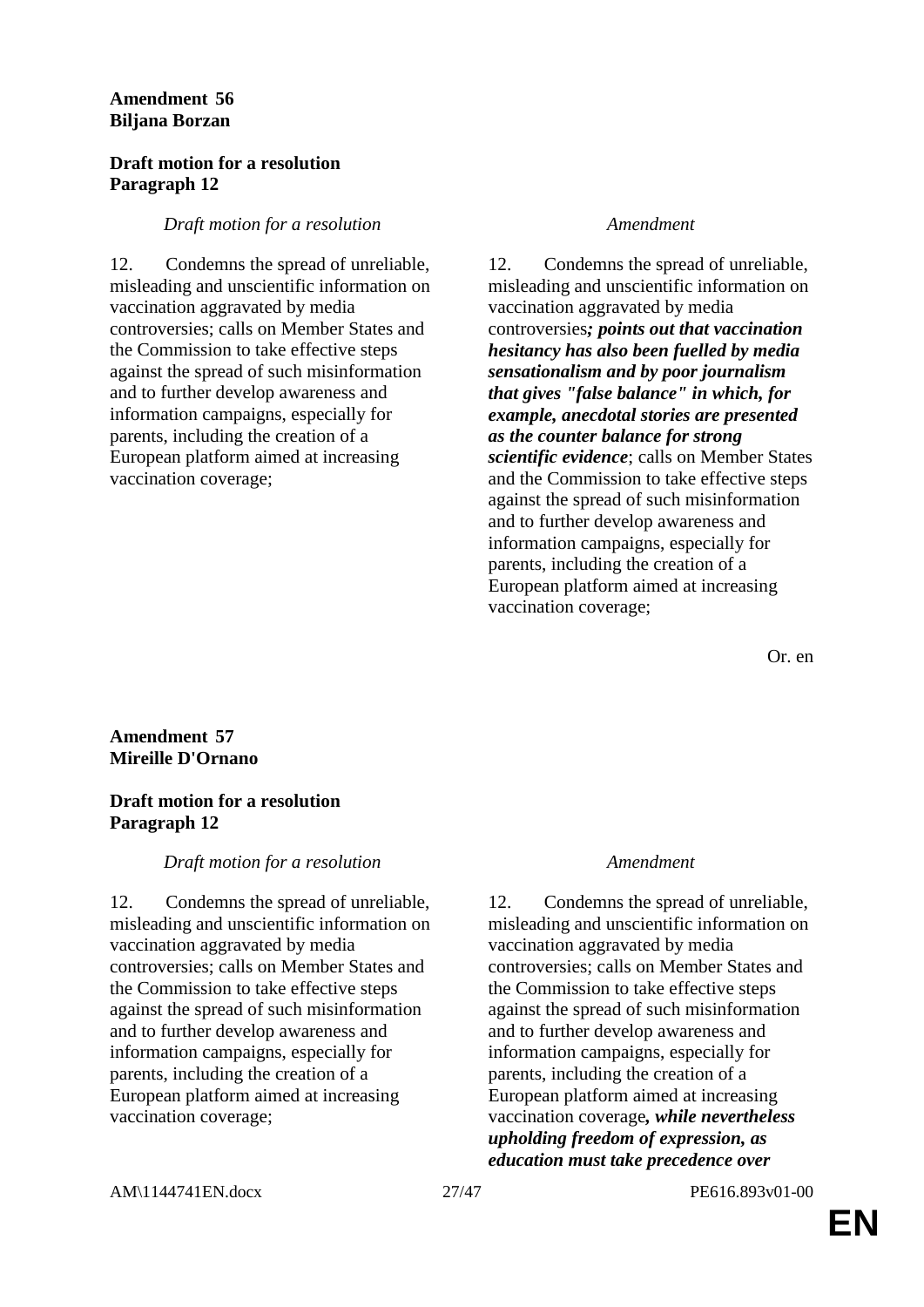Or. fr

**Amendment 58 Jytte Guteland, Giorgos Grammatikakis, Daciana Octavia Sârbu, Rory Palmer, Nikos Androulakis, Pavel Poc, Miriam Dalli, Karin Kadenbach, Seb Dance**

**Draft motion for a resolution Paragraph 12 a (new)**

*Draft motion for a resolution Amendment*

*12 a. Emphasises the need for inclusive, factual and science-based information to citizens; calls on the Commission and Member States to facilitate dialogue with stakeholders from civil society, grass root movements, academia, media and national health authorities in order to combat unreliable, misleading and unscientific information on vaccination;*

Or. en

**Amendment 59 Nicola Caputo**

**Draft motion for a resolution Paragraph 12 a (new)**

*Draft motion for a resolution Amendment*

*12 a. Notes that future EU incentives on vaccination could tackle vaccine hesitancy in the context of the growing impact of digitalisation and social media, using vaccines as the case study for combating fake news in the EU;*

Or. en

**Amendment 60 Françoise Grossetête**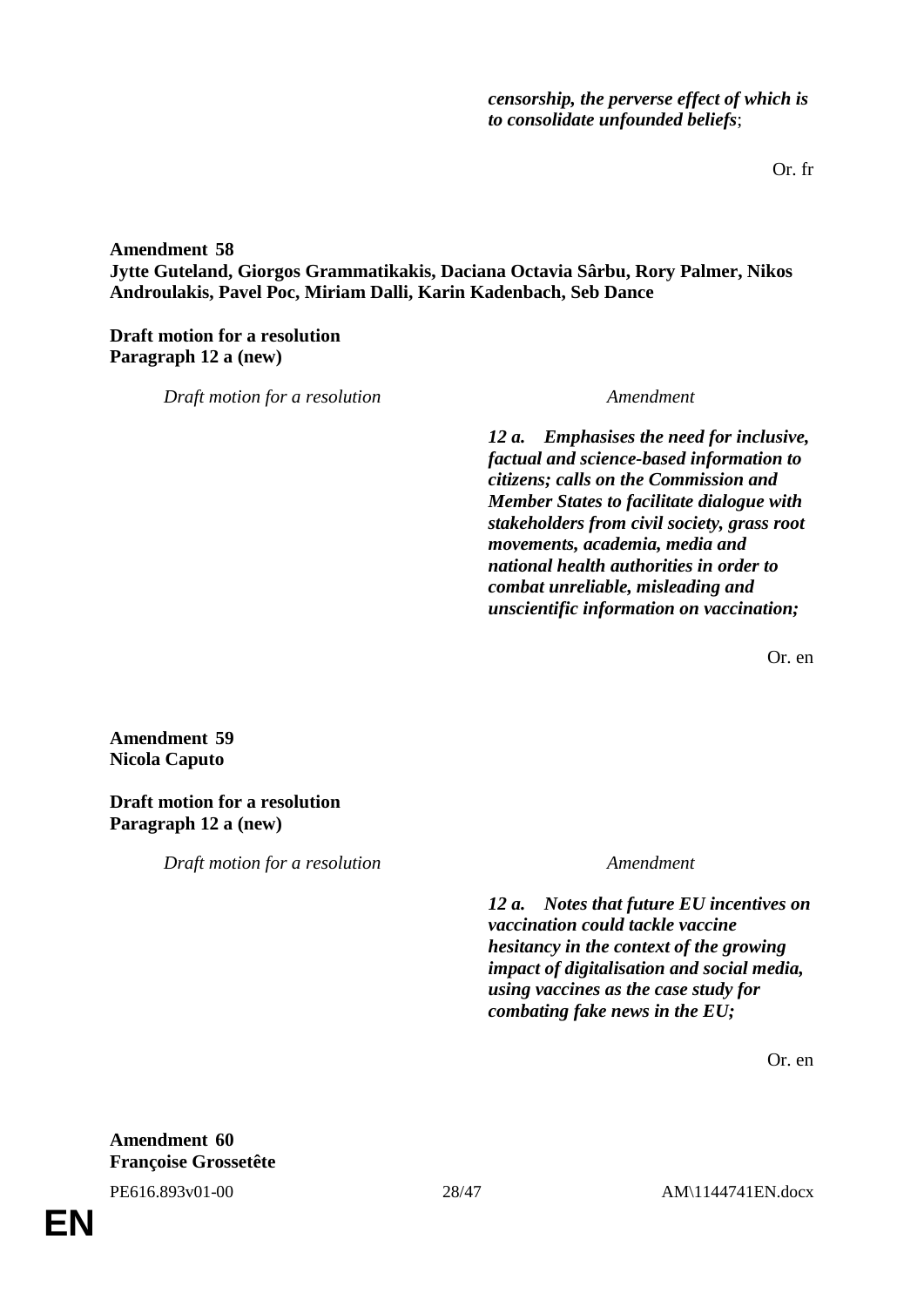#### **Draft motion for a resolution Paragraph 13**

#### *Draft motion for a resolution Amendment*

13. Is concerned about the *high prices of some life-saving vaccines; calls on the Commission and the* Member States *to implement the measures called for in the European Parliament's report of 14 February 2017 on EU options for improving access to medicines*;

13. Is concerned about the *limited budget allocated specifically to vaccination in some* Member States*; stresses that vaccination is one of the most efficient and cost-effective public health interventions for healthcare systems in the long term*;

Or. fr

### **Amendment 61 Luke Ming Flanagan**

#### **Draft motion for a resolution Paragraph 13**

*Draft motion for a resolution Amendment*

13. Is concerned about the high prices of *some* life-saving vaccines; calls on the Commission and the Member States to implement the measures called for in the European Parliament's report of 14 February 2017 on EU options for improving access to medicines;

13. Is concerned about the high prices of *many* life-saving vaccines *and condemns this profiteering from misery*; calls on the Commission and the Member States to implement the measures called for in the European Parliament's report of 14 February 2017 on EU options for improving access to medicines;

Or. en

### **Amendment 62 Miriam Dalli**

### **Draft motion for a resolution Paragraph 13**

*Draft motion for a resolution Amendment*

13. Is concerned about the high prices of some life-saving vaccines; calls on the Commission and the Member States to implement the measures called for in the

AM\1144741EN.docx 29/47 PE616.893v01-00

13. Is concerned about the high prices *and large differences in price* of some lifesaving vaccines *within and outside the EU*; calls on the Commission and the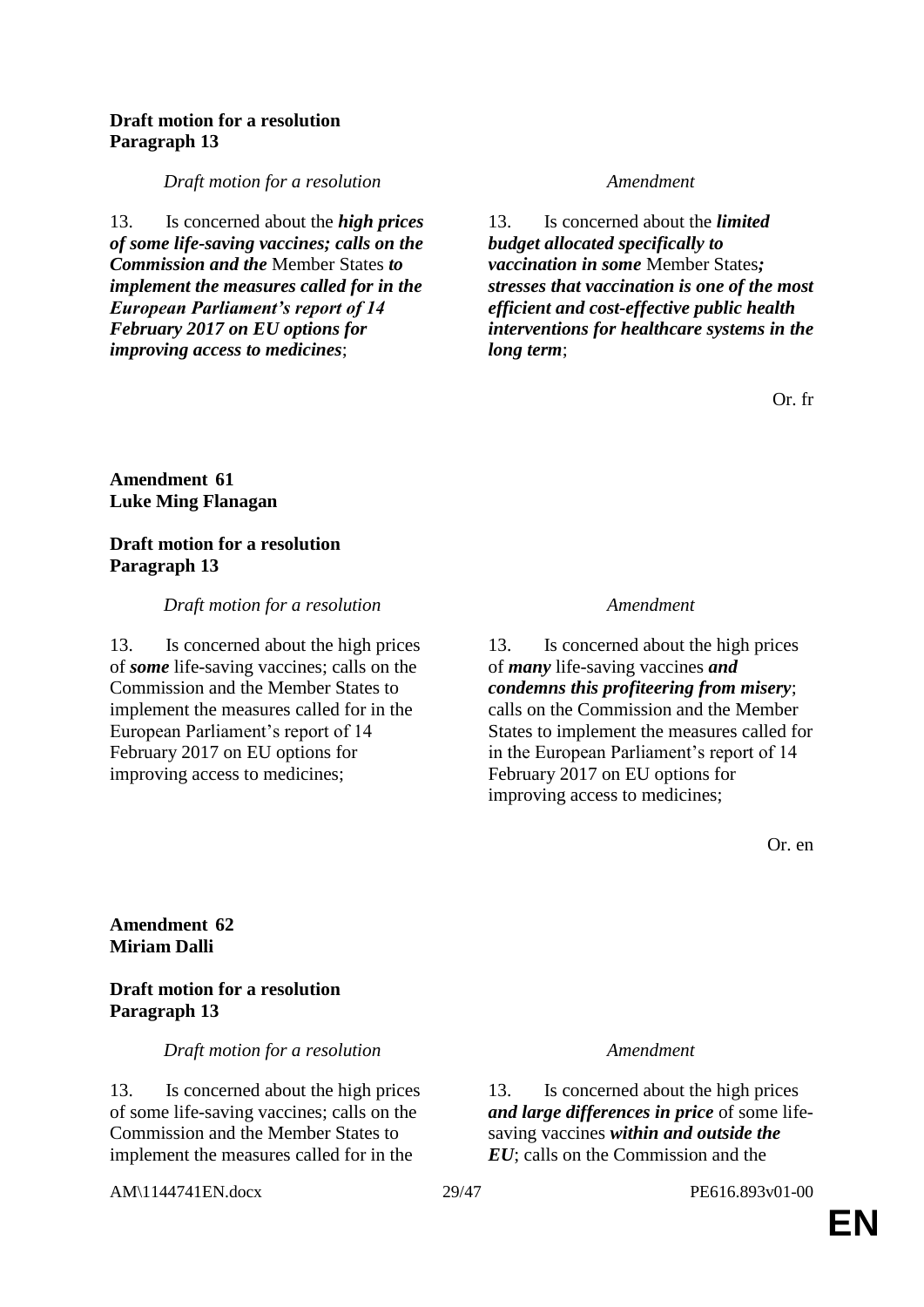European Parliament's report of 14 February 2017 on EU options for improving access to medicines;

Member States to implement the measures called for in the European Parliament's report of 14 February 2017 on EU options for improving access to medicines; *further calls on the Commission to improve transparency in the cost of research, development and production of vaccines;*

Or. en

### **Amendment 63 Annie Schreijer-Pierik**

#### **Draft motion for a resolution Paragraph 13**

### *Draft motion for a resolution Amendment*

13. Is concerned about the high prices of some life-saving vaccines*; calls on* the Commission and the Member States to implement the measures called for in the European Parliament's report of 14 February 2017 on EU options for improving access to medicines;

13. Is concerned about the *alarmingly*  high prices of some life-saving vaccines*, for which there is still too often no satisfactory explanation and justification, for example based on R&D costs; urges* the Commission and the Member States *as soon as possible* to implement the measures called for in the European Parliament's report of 14 February 2017 on EU options for improving access to medicines;

Or. nl

# **Amendment 64 Jytte Guteland, Giorgos Grammatikakis, Daciana Octavia Sârbu, Rory Palmer, Nikos Androulakis, Pavel Poc, Miriam Dalli, Karin Kadenbach, Seb Dance**

# **Draft motion for a resolution Paragraph 13**

# *Draft motion for a resolution Amendment*

13. Is concerned about the high prices of some life-saving vaccines; calls on the Commission and the Member States to implement the measures called for in the European Parliament's report of 14 February 2017 on EU options for

13. Is concerned about the high prices of some life-saving vaccines *and that this risks further exacerbating existing health inequalities in society*; calls on the Commission and the Member States to implement the measures called for in the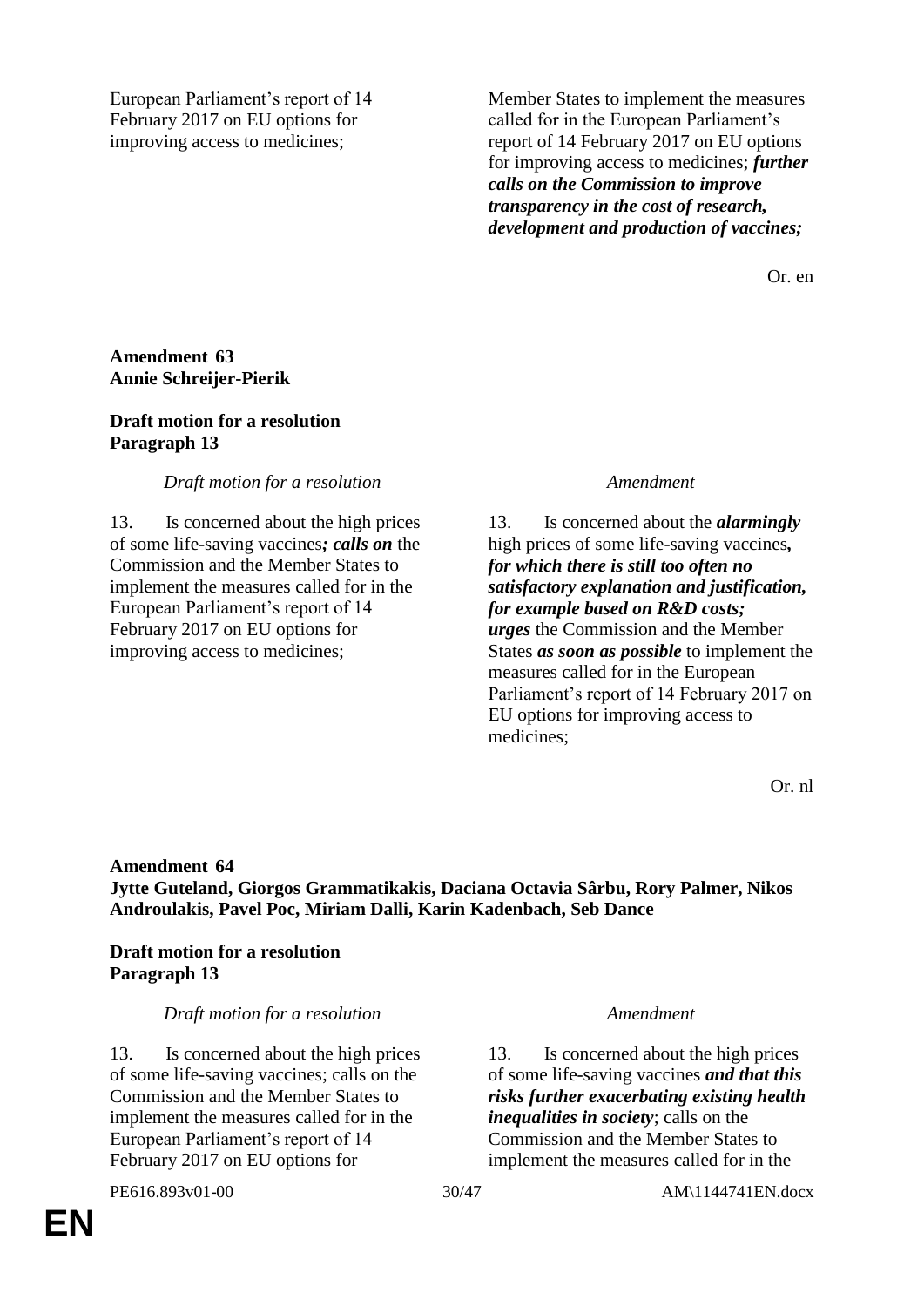**Amendment 65 Mireille D'Ornano**

### **Draft motion for a resolution Paragraph 13**

# *Draft motion for a resolution Amendment*

13. Is concerned about the high prices *of some* life-saving vaccines; calls on the Commission and the Member States to implement the measures called for in the European Parliament's report of 14 February 2017 on EU options for improving access to medicines;

13. Is concerned about the high prices *set by some pharmaceutical laboratories for* life-saving vaccines; calls on the Commission and the Member States to implement the measures called for in the European Parliament's report of 14 February 2017 on EU options for improving access to medicines;

Or. fr

# **Amendment 66 Nikos Androulakis, Giorgos Grammatikakis**

# **Draft motion for a resolution Paragraph 13**

# *Draft motion for a resolution Amendment*

13. Is concerned about the high prices of some life-saving vaccines; calls on the Commission and the Member States to implement the measures called for in the European Parliament's report of 14 February 2017 on EU options for improving access to medicines;

13. Is concerned about the high prices of some life-saving vaccines; calls on the Commission and the Member States to implement the measures called for in the European Parliament's report of 14 February 2017 on EU options for improving access to medicines *and include them in the upcoming Council Recommendations*;

Or. en

improving access to medicines; European Parliament's report of 14 February 2017 on EU options for improving access to medicines;

Or. en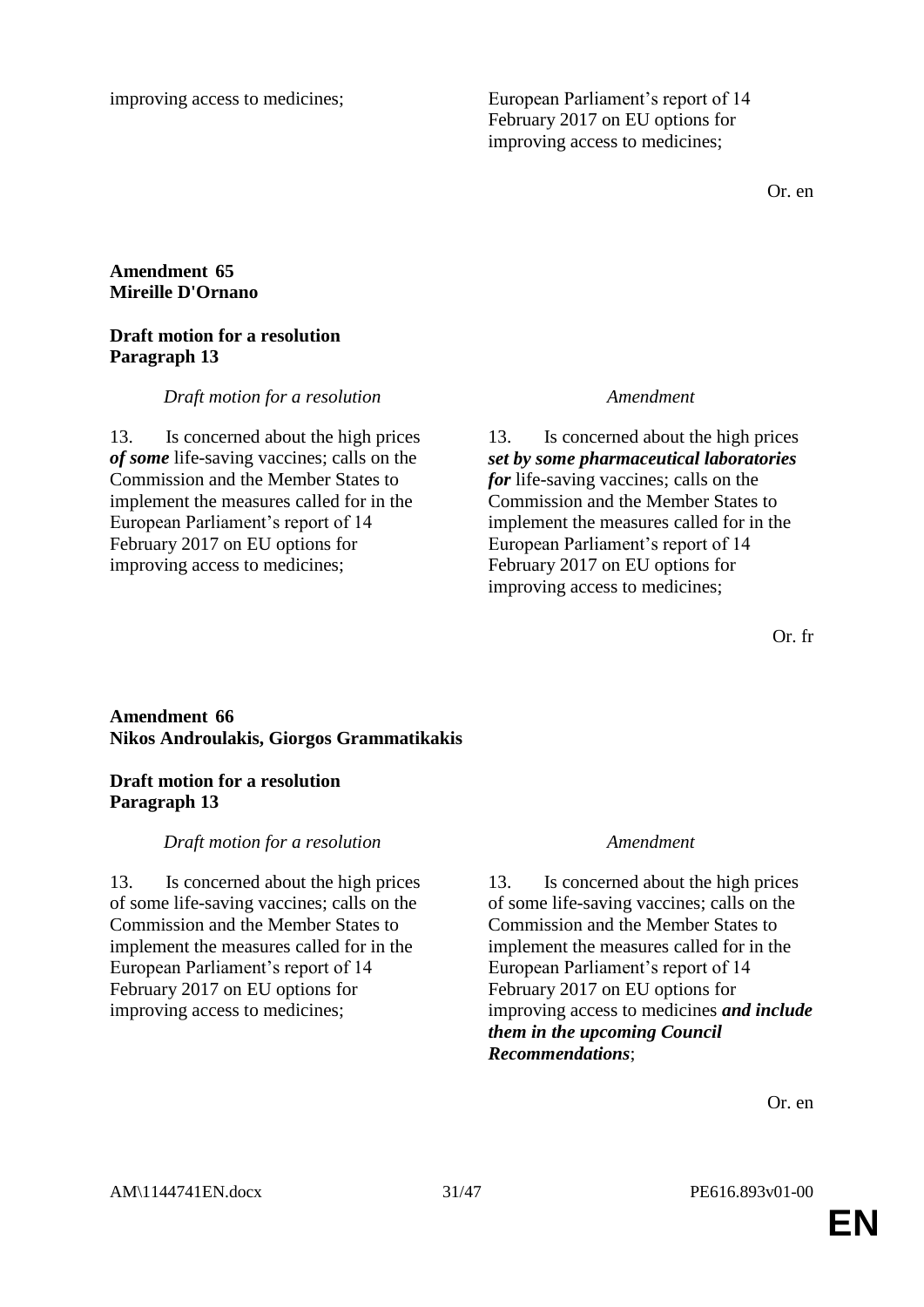# **Amendment 67 Mireille D'Ornano**

### **Draft motion for a resolution Paragraph 14**

### *Draft motion for a resolution Amendment*

14. Is concerned that high vaccine prices disproportionately affect low and middle income countries, including countries that are losing donor support through Gavi, the Vaccine Alliance; calls on the Commission and Member States to take measures to help facilitate access to vaccines in those countries;

14. Is concerned that high vaccine prices disproportionately affect low and middle income countries, including countries that are losing donor support through Gavi, the Vaccine Alliance; calls on the Commission and Member States to take measures to help facilitate access to vaccines in those countries; *calls, therefore, on social security institutions to step up their demands in negotiations with pharmaceutical companies on the setting of vaccine prices;*

Or. fr

# **Amendment 68 Luke Ming Flanagan**

# **Draft motion for a resolution Paragraph 14**

# *Draft motion for a resolution Amendment*

14. Is concerned that high vaccine prices disproportionately affect low and middle income countries, including countries that are losing donor support through Gavi, the Vaccine Alliance; calls on the Commission and Member States to take measures to help facilitate access to vaccines in those countries;

14. Is concerned that high vaccine prices disproportionately affect low and middle income countries, including countries that are losing donor support through Gavi, the Vaccine Alliance; calls on the Commission and Member States to take measures to help facilitate *cheap* access to vaccines in those countries;

Or. en

# **Amendment 69 Miriam Dalli**

#### **Draft motion for a resolution Paragraph 14 a (new)**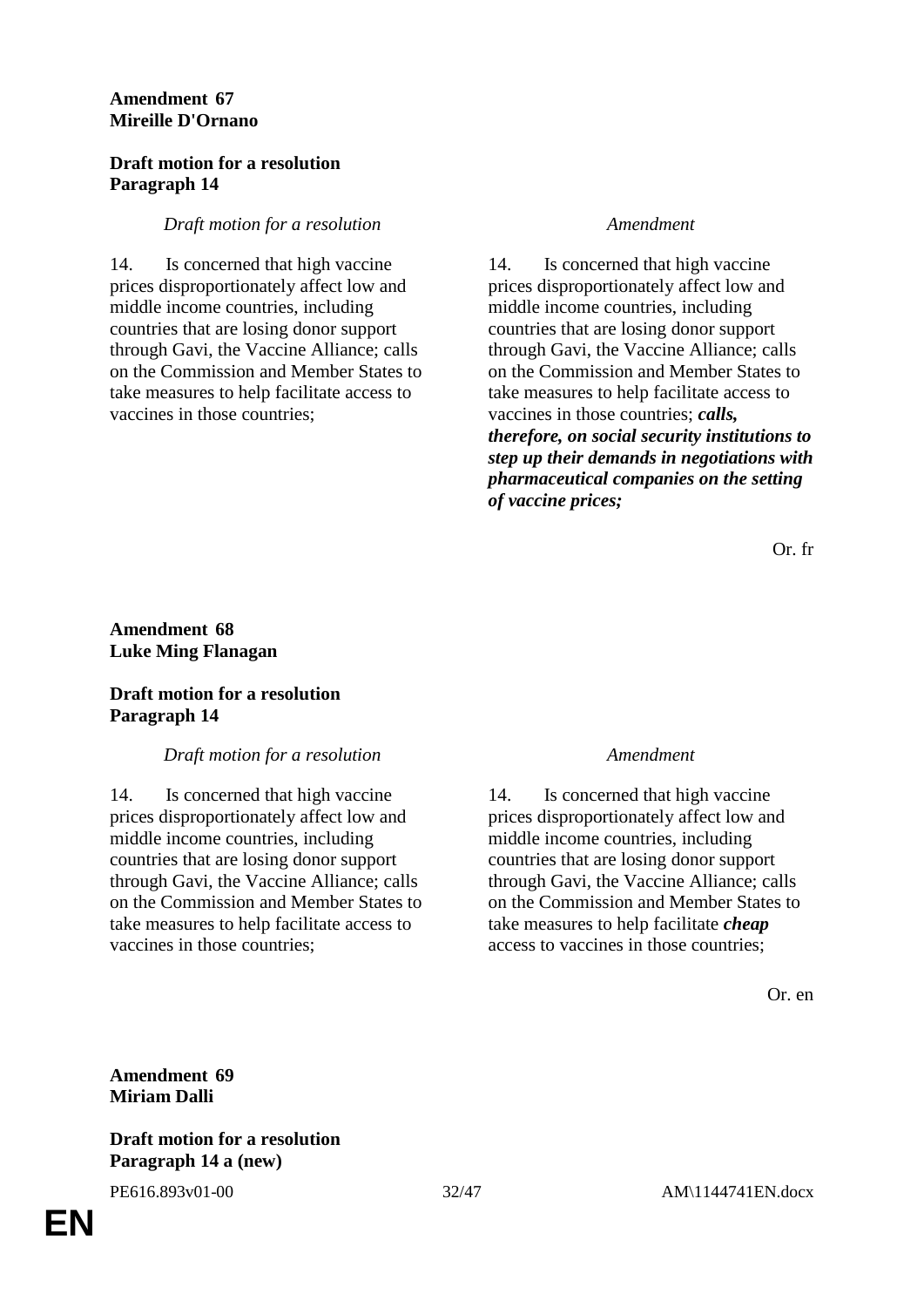*Draft motion for a resolution Amendment*

*14 a. Calls on the Commission to ensure that any development of new vaccines which receives public funding through the EU delivers more affordable end products by applying access conditions such as price ceilings or equitable licensing conditions;*

Or. en

### **Amendment 70 Guillaume Balas**

### **Draft motion for a resolution Paragraph 15**

*Draft motion for a resolution Amendment*

*15. Welcomes the encouraging progress made in the fight against cervical cancer thanks to vaccination programmes against the HPV virus; calls on the Member States to further develop these programmes and explore ways to increase coverage rates and prevent other forms of cancer, for example by including boys in vaccination programmes;*

**Amendment 71 Mireille D'Ornano**

### **Draft motion for a resolution Paragraph 15**

*Draft motion for a resolution Amendment*

15. *Welcomes the encouraging progress made in* the fight against cervical cancer *thanks to* vaccination *programmes*  against the HPV virus; calls on the Member States to further develop *these programmes and explore ways to increase* 

AM\1144741EN.docx 33/47 PE616.893v01-00

*deleted*

Or. fr

15. *Stresses the importance of* the fight against cervical cancer*; draws attention, nevertheless, to the potential side-effects of* vaccination against the HPV virus; calls on the Member States to further develop *the transparency of these vaccination*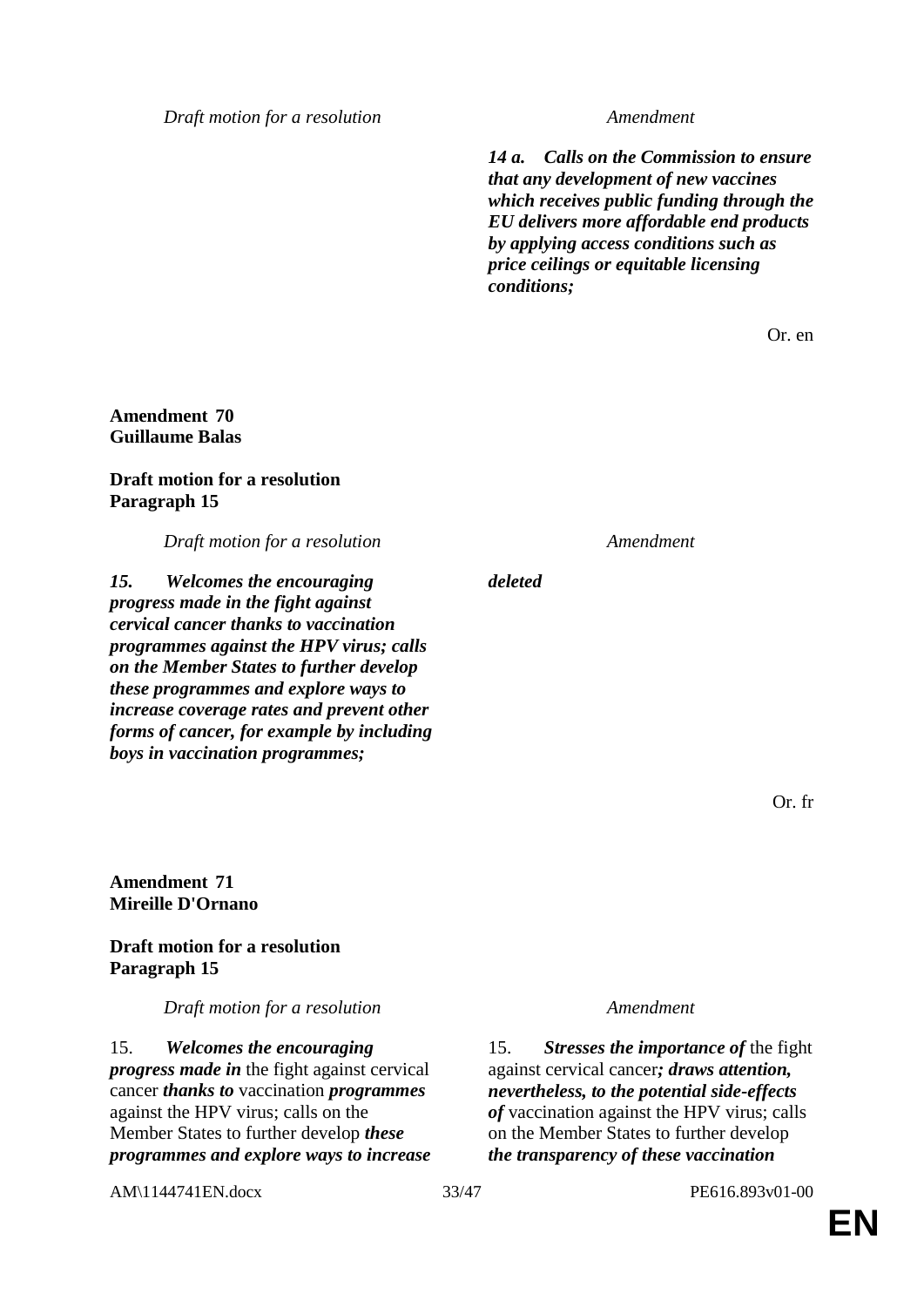*coverage rates* and prevent other forms of cancer, *for example by* including *boys in vaccination programmes*;

*programmes* and prevent other forms of cancer, including *male cancers*;

Or. fr

# **Amendment 72 Françoise Grossetête**

### **Draft motion for a resolution Paragraph 15**

# *Draft motion for a resolution Amendment*

15. Welcomes the encouraging progress made in the fight against *cervical cancer* thanks to vaccination programmes against the HPV virus; calls on the Member States to further develop these programmes and explore ways to increase coverage rates and prevent other forms of cancer, for example by including boys in vaccination programmes;

15. Welcomes the encouraging progress made in the fight against *HPV diseases and cancers* thanks to vaccination programmes against the HPV virus; calls on the Member States to further develop these programmes and explore ways to increase coverage rates and prevent other forms of cancer, for example by including boys in vaccination programmes;

Or. fr

# **Amendment 73 Jytte Guteland, Giorgos Grammatikakis, Rory Palmer, Nikos Androulakis, Pavel Poc, Miriam Dalli, Karin Kadenbach, Seb Dance**

### **Draft motion for a resolution Paragraph 15 a (new)**

*Draft motion for a resolution Amendment*

*15 a. Deplores the persisting inequalities between women and men in participation in clinical trials, which may hinder medicinal research and the development of vaccines for diseases where a majority of patients are women; calls on the Commission and Member States to take measures to eliminate this discriminating gender gap;*

Or. en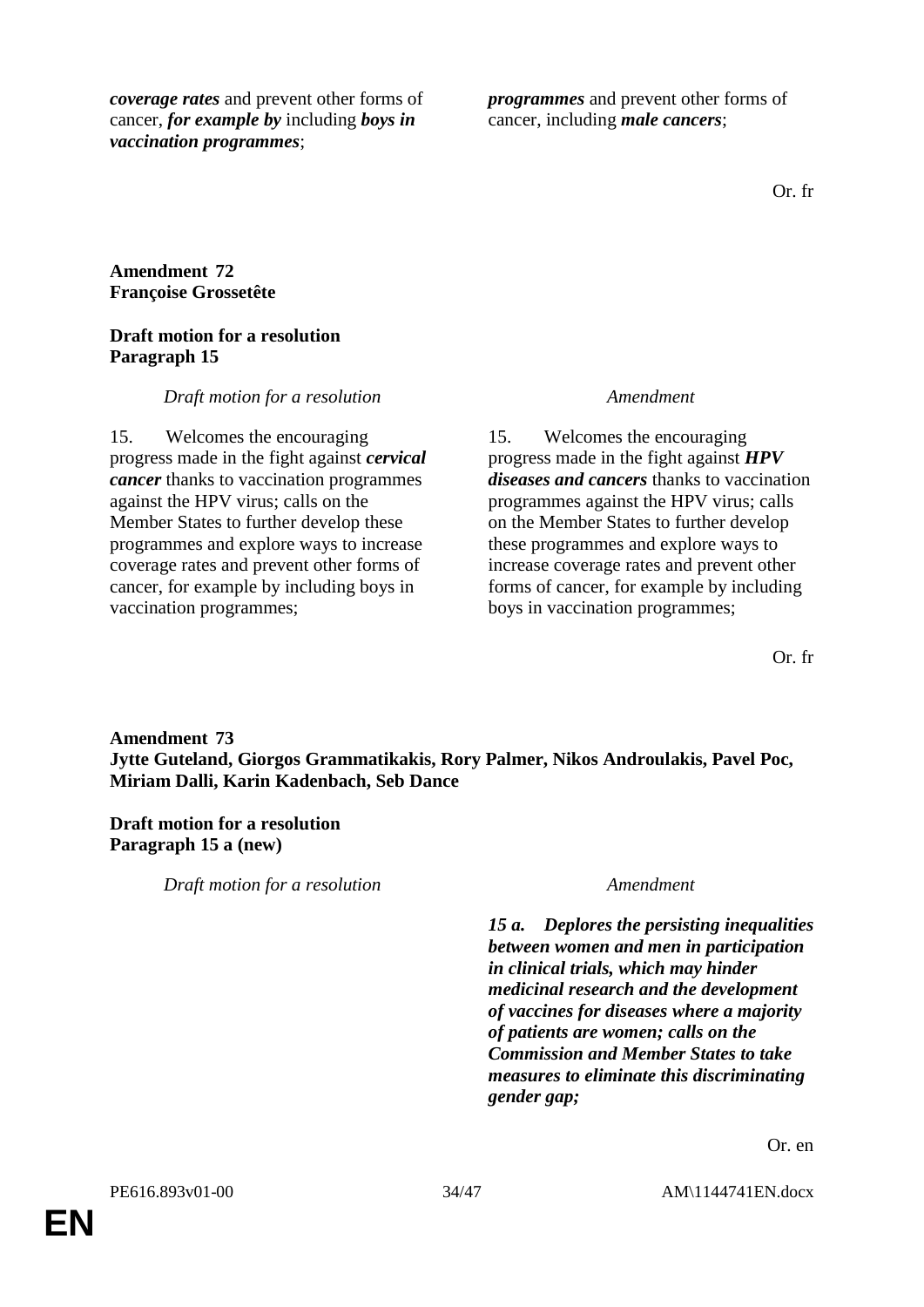### **Amendment 74 Mireille D'Ornano**

#### **Draft motion for a resolution Paragraph 16**

# *Draft motion for a resolution Amendment*

16. Believes providing vaccination services for migrants and refugees entering EU countries is critical; calls on the Commission and Member States to map what concrete vaccination activities are being implemented for migrants and refugees entering EU countries and work to address the identified gaps;

16. Believes providing vaccination services for migrants and refugees entering EU countries is critical *since mass vaccination can eradicate a number of diseases and thus avoid epidemics which could cause many deaths*; calls on the Commission and Member States to map what concrete vaccination activities are being implemented for migrants and refugees entering EU countries and work to address the identified gaps;

Or. fr

# **Amendment 75 Annie Schreijer-Pierik**

# **Draft motion for a resolution Paragraph 16**

# *Draft motion for a resolution Amendment*

16. Believes providing vaccination services for migrants and refugees entering EU countries is critical; calls on the Commission and Member States to map what concrete vaccination activities are being implemented for migrants and refugees entering EU countries and work to address the identified gaps;

16. Believes providing vaccination *screening and vaccination* services for migrants and refugees entering EU countries is critical; calls on the Commission and Member States to map what concrete vaccination activities are being implemented for migrants and refugees entering EU countries and work *energetically* to address the identified gaps;

Or. nl

### **Amendment 76 Mireille D'Ornano**

AM\1144741EN.docx 35/47 PE616.893v01-00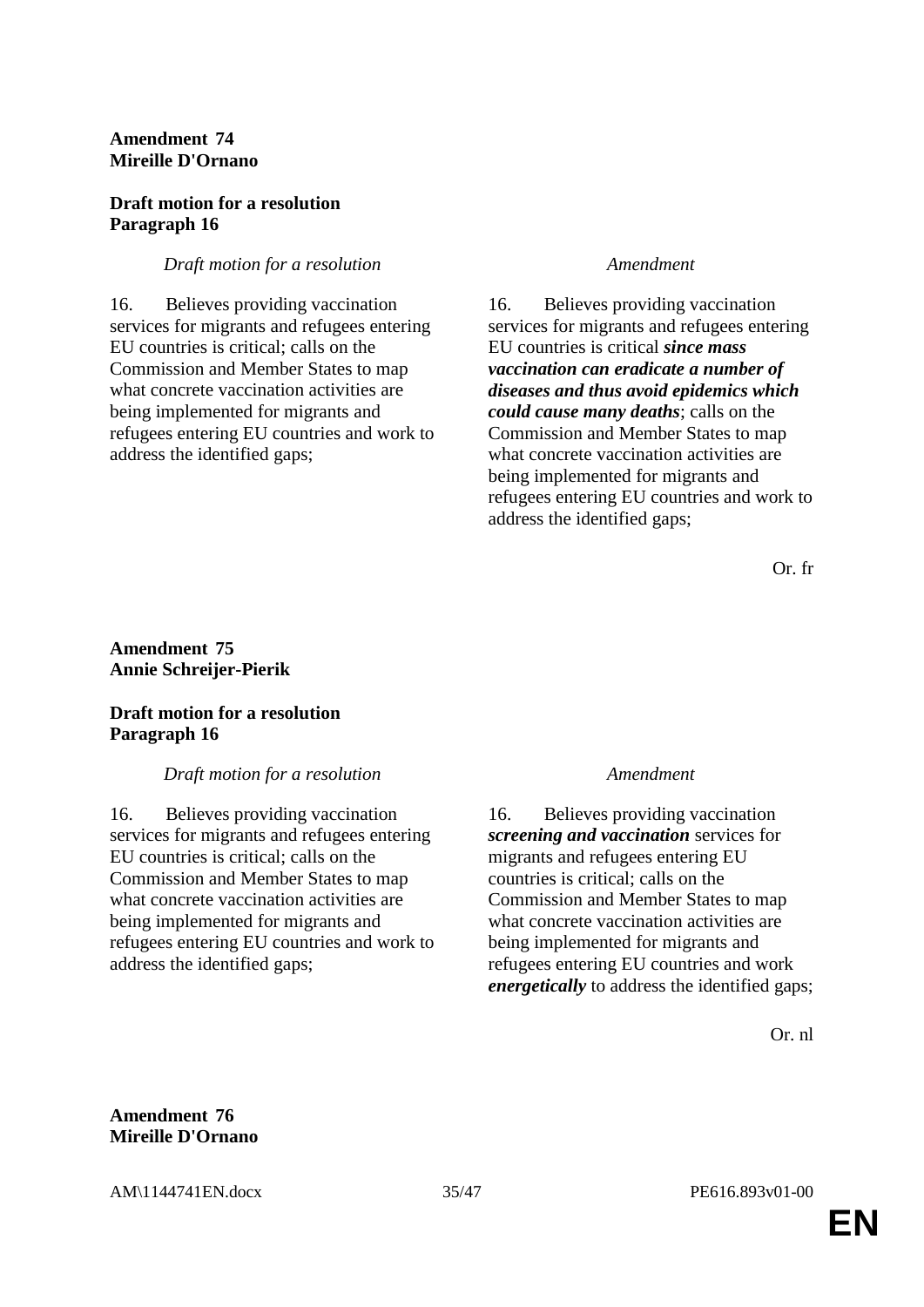### **Draft motion for a resolution Paragraph 16**

*Draft motion for a resolution Amendment*

16. Believes providing vaccination services for migrants and refugees *entering* EU countries is critical; calls on the Commission and Member States to map what concrete vaccination activities are being implemented for migrants and refugees *entering* EU countries and work to address the identified gaps;

16. Believes providing vaccination services for migrants and refugees *in* EU countries is critical; calls on the Commission and Member States to map what concrete vaccination activities are being implemented for migrants and refugees *in* EU countries and work to address the identified gaps;

Or. fr

# **Amendment 77 Miriam Dalli**

**Draft motion for a resolution Paragraph 16 a (new)**

*Draft motion for a resolution Amendment*

*16 a. Is concerned by vaccine shortages and calls on the Commission and the Member States to develop solutions to increase vaccine supply and availability, including arrangements for stockpiling vaccines;*

Or. en

**Amendment 78 Françoise Grossetête**

# **Draft motion for a resolution Paragraph 17**

*Draft motion for a resolution Amendment*

17. Calls on the Member States and on the Commission to promote awarenessraising campaigns among physicians who provide vaccinations underlining their *obligations, including* providing patients (or patients' legal guardians) with

17. Calls on the Member States and on the Commission to promote awarenessraising campaigns among physicians*, nurses and pharmacists* who provide vaccinations underlining their *obligation, both moral and ethical, to protect public*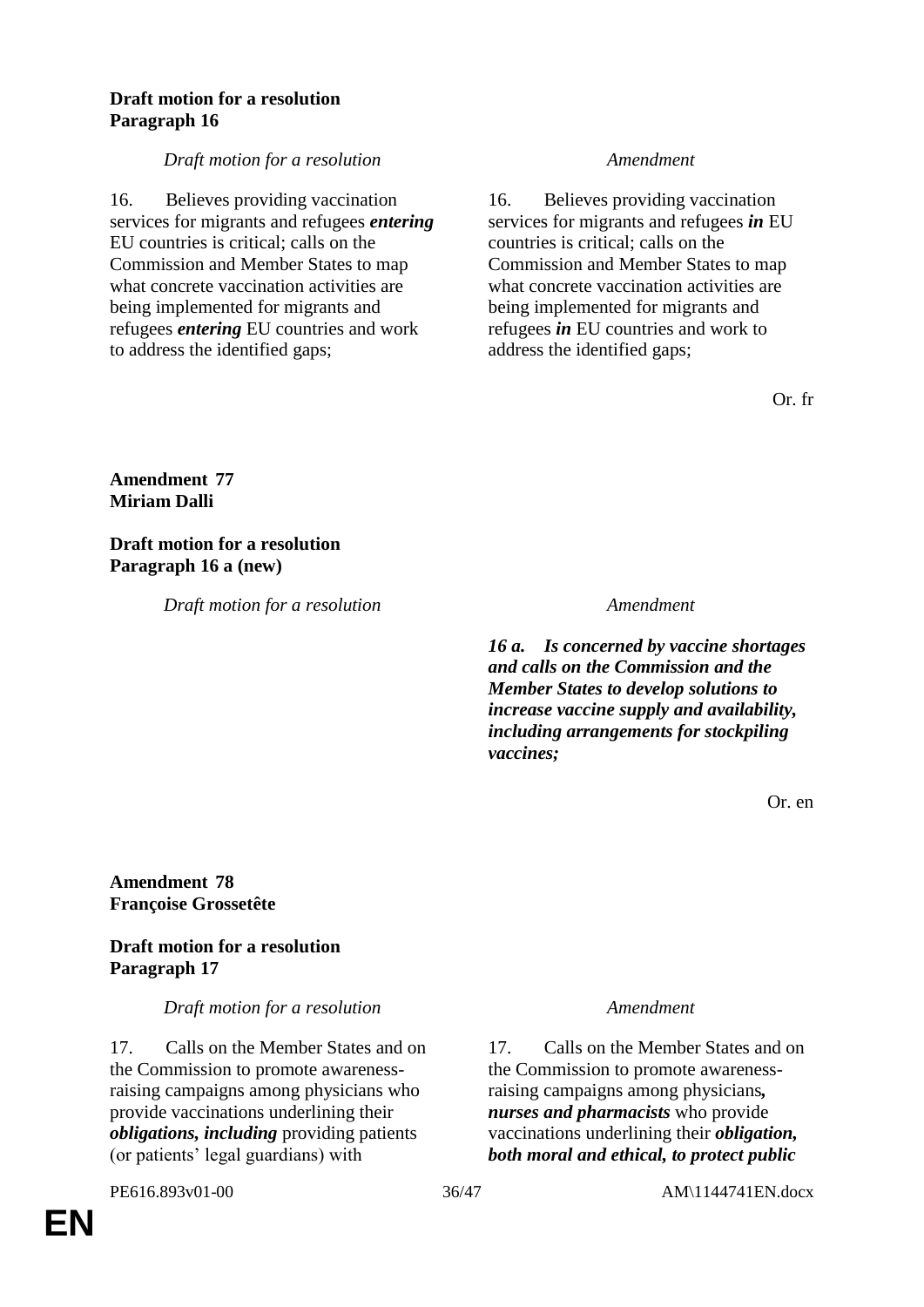sufficient information about recommended vaccines so that they can make an informed decision;

*health by* providing patients (or patients' legal guardians) with sufficient information about recommended vaccines so that they can make an informed decision;

Or. fr

### **Amendment 79 Biljana Borzan**

#### **Draft motion for a resolution Paragraph 17**

#### *Draft motion for a resolution Amendment*

17. Calls on the Member States and on the Commission to promote awarenessraising campaigns among *physicians* who provide vaccinations underlining their obligations, including providing patients (or patients' legal guardians) with sufficient information about recommended vaccines so that they can make an informed decision;

17. Calls on the Member States and on the Commission to promote awarenessraising campaigns among *health-care professionals* who provide vaccinations underlining their obligations, including providing patients (or patients' legal guardians) with sufficient information about recommended vaccines so that they can make an informed decision;

Or. en

### **Amendment 80 Mireille D'Ornano**

### **Draft motion for a resolution Paragraph 17**

# *Draft motion for a resolution Amendment*

17. Calls on the Member States and on the Commission to promote awarenessraising campaigns among physicians who provide vaccinations underlining their obligations, including providing patients (or patients' legal guardians) with sufficient information about recommended vaccines so that they can make an informed decision;

17. Calls on the Member States and on the Commission to promote awarenessraising campaigns among physicians who provide vaccinations underlining their obligations, including providing patients (or patients' legal guardians) with sufficient information about *compulsory and* recommended vaccines so that they can make an informed decision;

Or. fr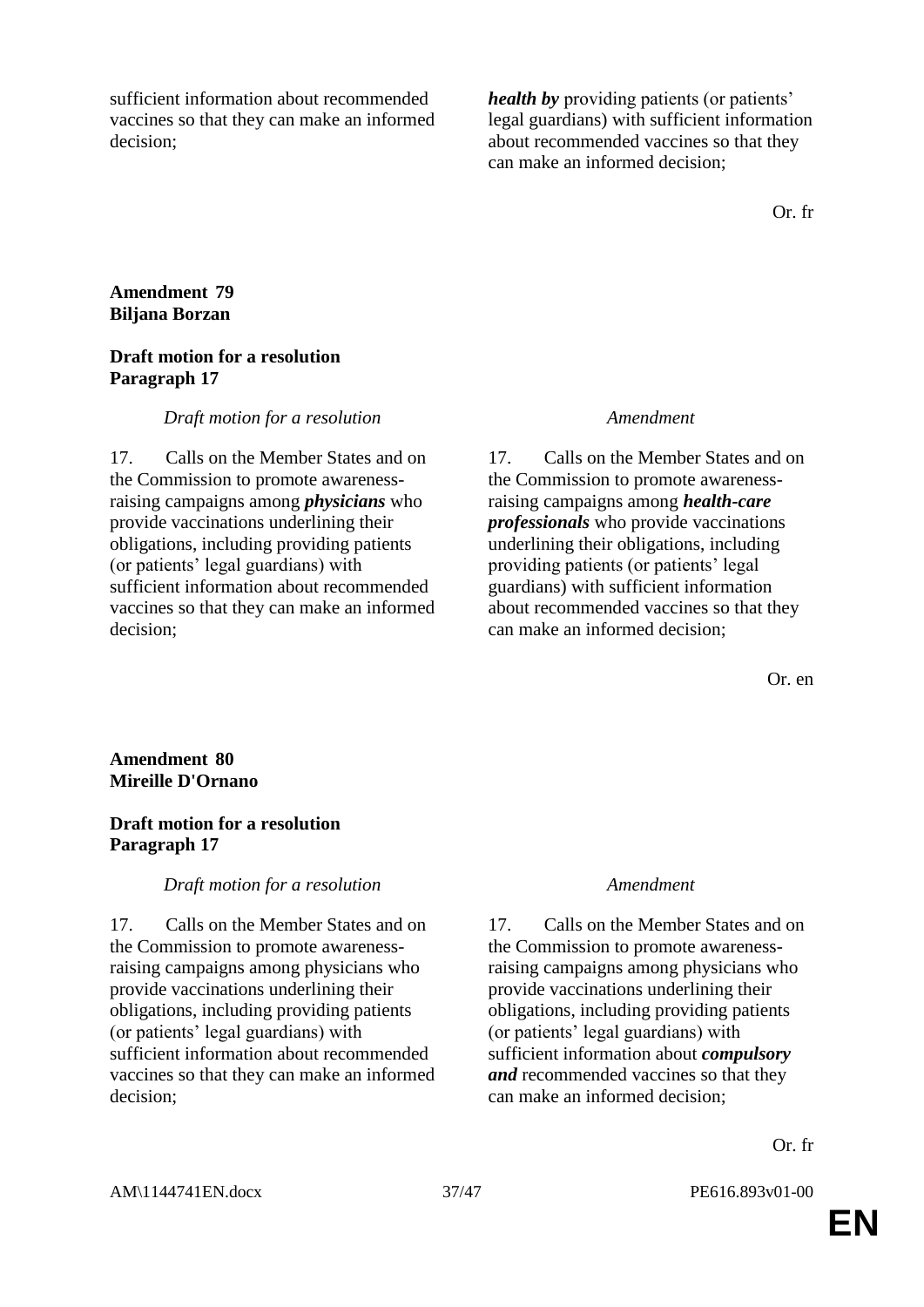**Amendment 81 Urszula Krupa**

#### **Draft motion for a resolution Paragraph 17**

### *Draft motion for a resolution Amendment*

17. Calls on the Member States and on the Commission to promote awarenessraising campaigns among physicians who provide vaccinations underlining their obligations, including providing patients (or patients' legal guardians) with sufficient information about recommended vaccines so that they can make an informed decision;

17. Calls on the Member States and on the Commission to promote awarenessraising campaigns among physicians who provide vaccinations underlining their obligations, including providing patients (or patients' legal guardians) with sufficient information about recommended vaccines so that they can make an informed decision; *calls for disciplinary accountability to be introduced for doctors who fail to provide such information;*

Or. pl

### **Amendment 82 Luke Ming Flanagan**

### **Draft motion for a resolution Paragraph 17**

# *Draft motion for a resolution Amendment*

17. Calls on the Member States and on the Commission to promote awarenessraising campaigns among physicians who provide vaccinations underlining their obligations, including providing patients (or patients' legal guardians) with sufficient information about recommended vaccines so that they can make an informed decision;

17. Calls on the Member States and on the Commission to promote awarenessraising campaigns among physicians who provide vaccinations*,* underlining their obligations, including providing patients (or patients' legal guardians) with sufficient information about recommended vaccines so that they can make an informed decision;

Or. en

### **Amendment 83 Urszula Krupa**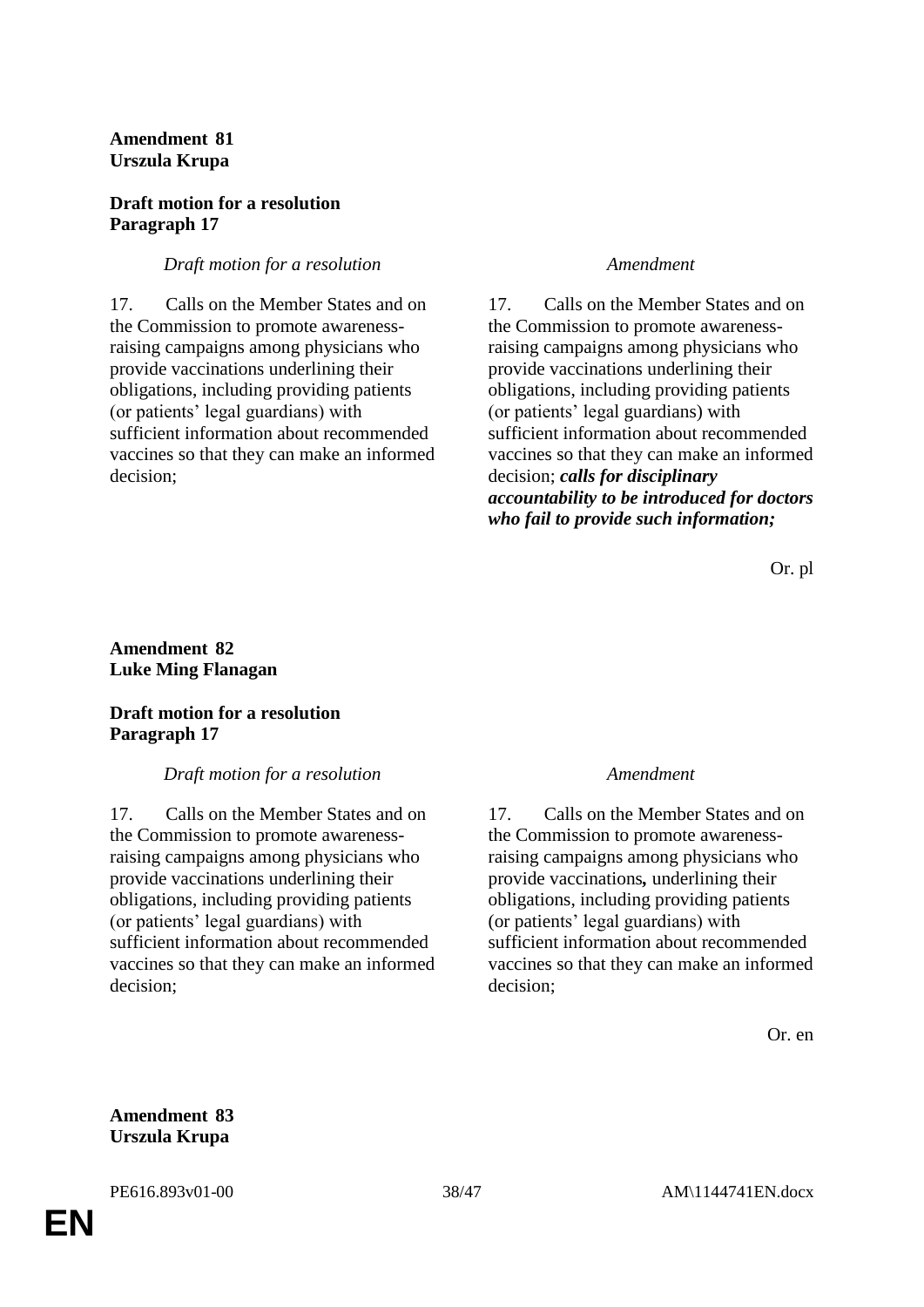# **Draft motion for a resolution Paragraph 17 a (new)**

*Draft motion for a resolution Amendment*

17a. *Points out that doctors often fail to provide all the information on the benefits of vaccines and on adverse effects that might occur after administration of one vaccine or another; points out that in this situation there is a need for doctors also to inform parents about possible adverse effects, and for sanctions to be imposed where doctors fail to comply with that obligation;*

Or. pl

**Amendment 84 Biljana Borzan**

**Draft motion for a resolution Paragraph 17 a (new)**

*Draft motion for a resolution Amendment*

*17 a. Points out that health-care professionals are the cornerstone of public acceptance of vaccination and their recommendations are consistently cited as a primary reason for vaccination1a .*

*1a Leask J, Kinnersley P, Jackson C, Cheater F, Bedford H, Rowles G. Communicating with parents about vaccination: a framework for health professionals. BMC Pediatr 2012;12:154.*

\_\_\_\_\_\_\_\_\_\_\_\_\_\_\_\_\_

Or. en

**Amendment 85 Marco Affronte**

**Draft motion for a resolution Paragraph 18**

AM\1144741EN.docx 39/47 PE616.893v01-00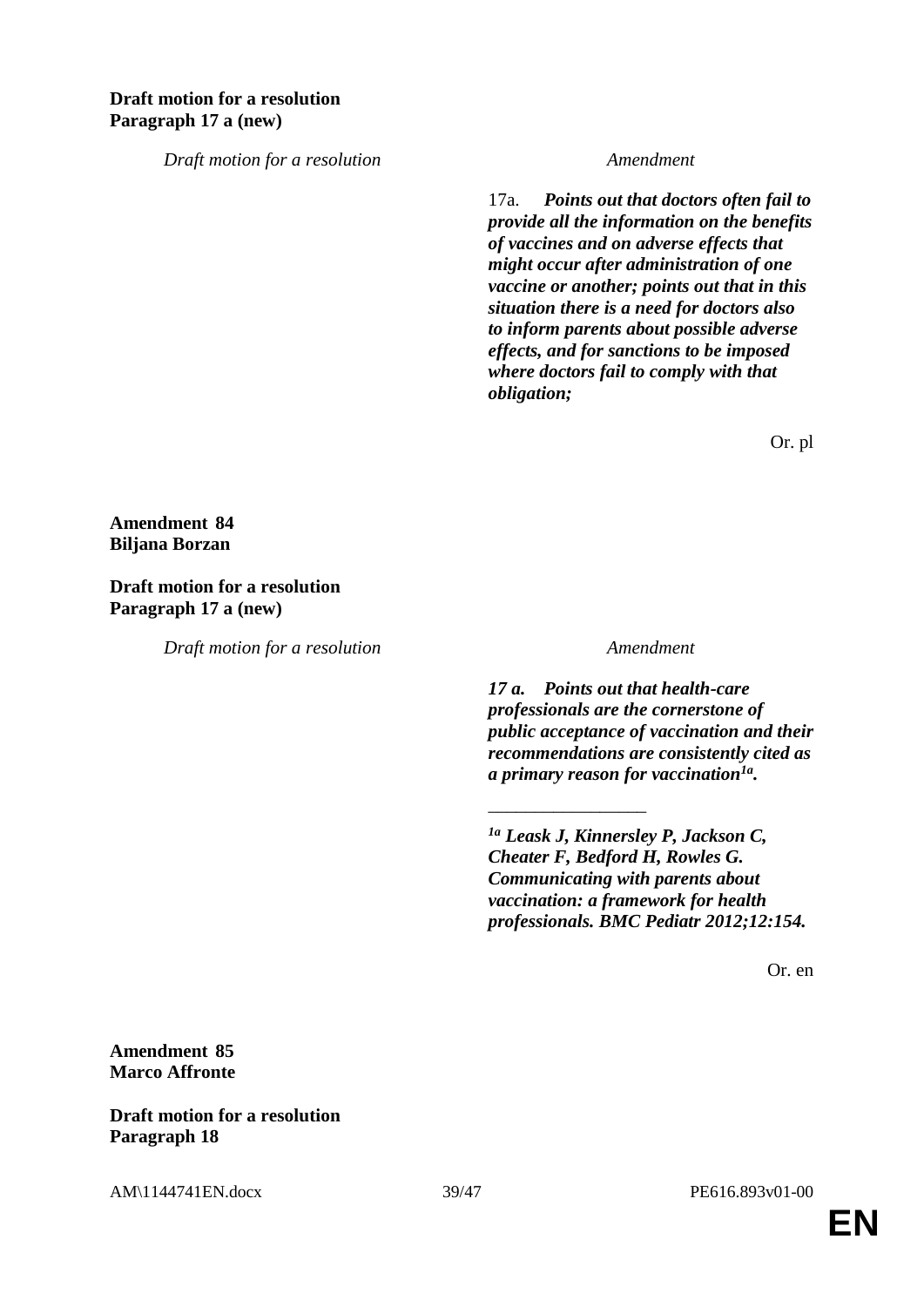### *Draft motion for a resolution Amendment*

18. Calls on the Commission and the Member States to elaborate a fully comprehensive EU Action Plan raising the social problem of vaccine hesitancy, strengthening Member States' commitments, including priority and region-specific actions, *and taking into account the varying circumstances and specific challenges faced by the Member States;*

18. Calls on the Commission and the Member States to elaborate a fully comprehensive EU Action Plan raising the social problem of vaccine hesitancy, strengthening Member States' commitments, including priority and region-specific actions, *in line with the European Vaccine Action plan 2015- 2020.*

Or. en

#### **Amendment 86 Mireille D'Ornano**

### **Draft motion for a resolution Paragraph 18**

### *Draft motion for a resolution Amendment*

*18.* Calls on the *Commission and the*  Member States to elaborate a fully comprehensive *EU* Action Plan raising the social problem of vaccine hesitancy, strengthening Member States' commitments, including priority and region-specific actions, and taking into account the varying circumstances and specific challenges faced by the Member States;

*18.* Calls on the Member States to elaborate a fully comprehensive Action Plan raising the social problem of vaccine hesitancy, strengthening Member States' commitments, including priority and region-specific actions, and taking into account the varying circumstances and specific challenges faced by the Member States:

Or. fr

**Amendment 87 Daciana Octavia Sârbu**

# **Draft motion for a resolution Paragraph 18**

*Draft motion for a resolution Amendment*

18. Calls on the Commission and the Member States to elaborate a fully comprehensive EU Action Plan raising the

18. Calls on the Commission and the Member States to elaborate a fully comprehensive EU Action Plan raising the

PE616.893v01-00 40/47 AM\1144741EN.docx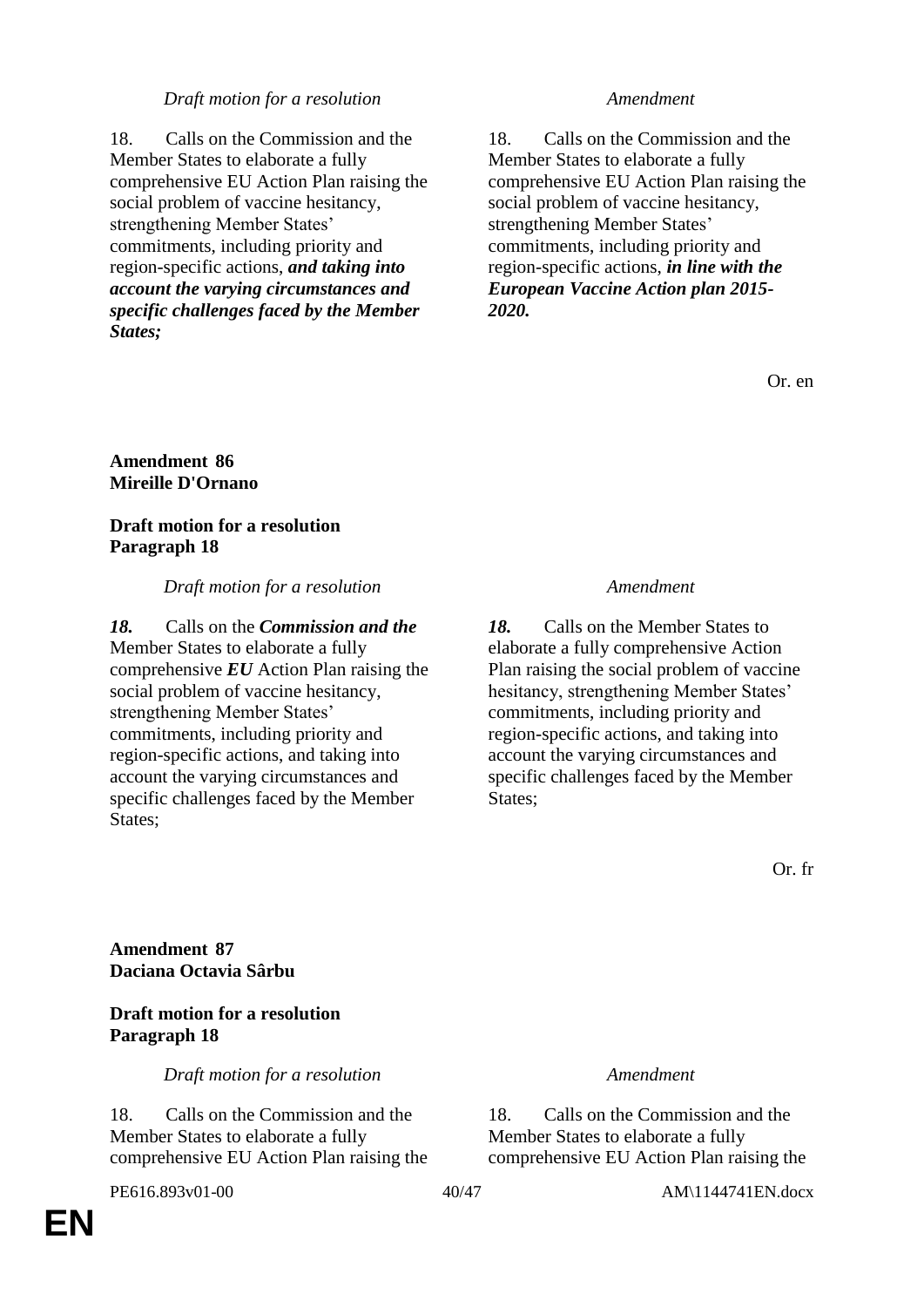social problem of vaccine hesitancy, strengthening Member States' commitments, including priority and region-specific actions, and taking into account the varying circumstances and specific challenges faced by the Member States:

social problem of vaccine hesitancy, strengthening Member States' commitments *to immunization as a priority public health measure*, including priority and region-specific actions, and taking into account the varying circumstances and specific challenges faced by the Member States;

Or. en

### **Amendment 88 Nicola Caputo**

#### **Draft motion for a resolution Paragraph 19**

#### *Draft motion for a resolution Amendment*

19. Calls on the Commission to facilitate a more harmonised schedule for vaccination across the EU, to share best practice, ensure even coverage across Europe *and* reduce health inequalities;

19. Calls on the Commission to facilitate a more harmonised *and better aligned* schedule for vaccination across the EU, to share best practice, ensure even coverage across Europe*,* reduce health inequalities *and help to increase trust and confidence in vaccination programmes and vaccines*;

Or. en

### **Amendment 89 Mireille D'Ornano**

### **Draft motion for a resolution Paragraph 19**

#### *Draft motion for a resolution Amendment*

19. Calls on the Commission to *facilitate* a more harmonised schedule for vaccination across the EU, to *share* best practice, ensure even coverage across Europe and reduce health inequalities;

19. Calls on the Commission to *coordinate* a more harmonised schedule for vaccination across the EU, to *supplement* best practice *between countries*, *to support Member States' action to* ensure even coverage across Europe and reduce health inequalities;

Or. fr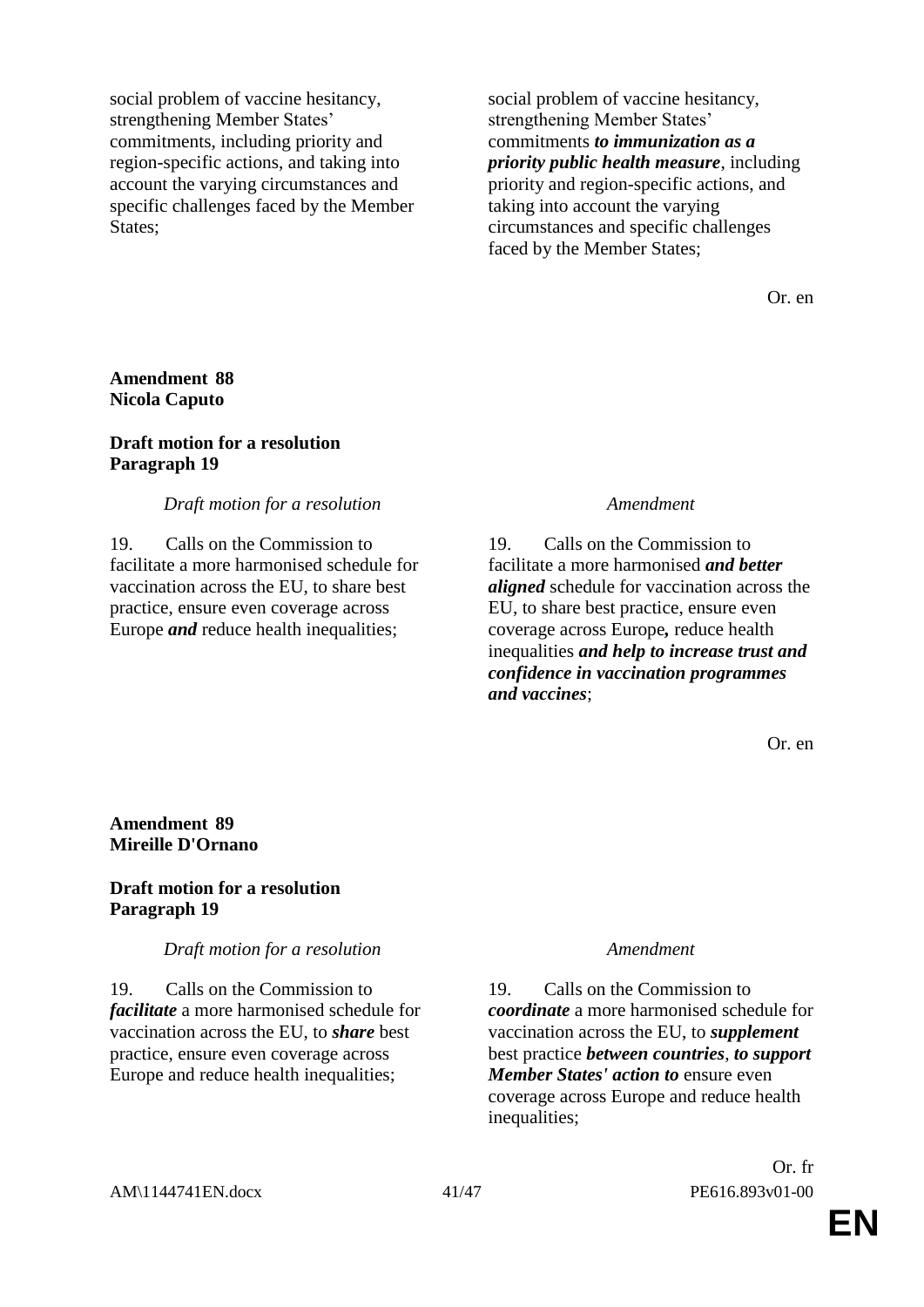**Amendment 90 Miriam Dalli**

#### **Draft motion for a resolution Paragraph 19**

### *Draft motion for a resolution Amendment*

19. Calls on the Commission to facilitate a more harmonised schedule for vaccination across the EU, to share best practice, ensure even coverage across Europe and reduce health inequalities;

19. Calls on the Commission to facilitate a more harmonised schedule for vaccination across the EU, to share best practice, *to explore with Member States options to establish an EU platform for the monitoring of the safety and effectiveness of vaccines, to* ensure even coverage across Europe and reduce health inequalities;

Or. en

# **Amendment 91 Luke Ming Flanagan**

### **Draft motion for a resolution Paragraph 19**

#### *Draft motion for a resolution Amendment*

19. Calls on the Commission to facilitate a more harmonised schedule for vaccination across the EU, to share best practice, ensure even coverage across Europe and reduce health inequalities;

19. Calls on the Commission to facilitate a more harmonised schedule for vaccination across the EU, to share best practice, ensure even coverage across Europe and reduce *costs and* health inequalities;

Or. en

**Amendment 92 Françoise Grossetête**

### **Draft motion for a resolution Paragraph 19 – subparagraph 1 (new)**

*Draft motion for a resolution Amendment*

**EN**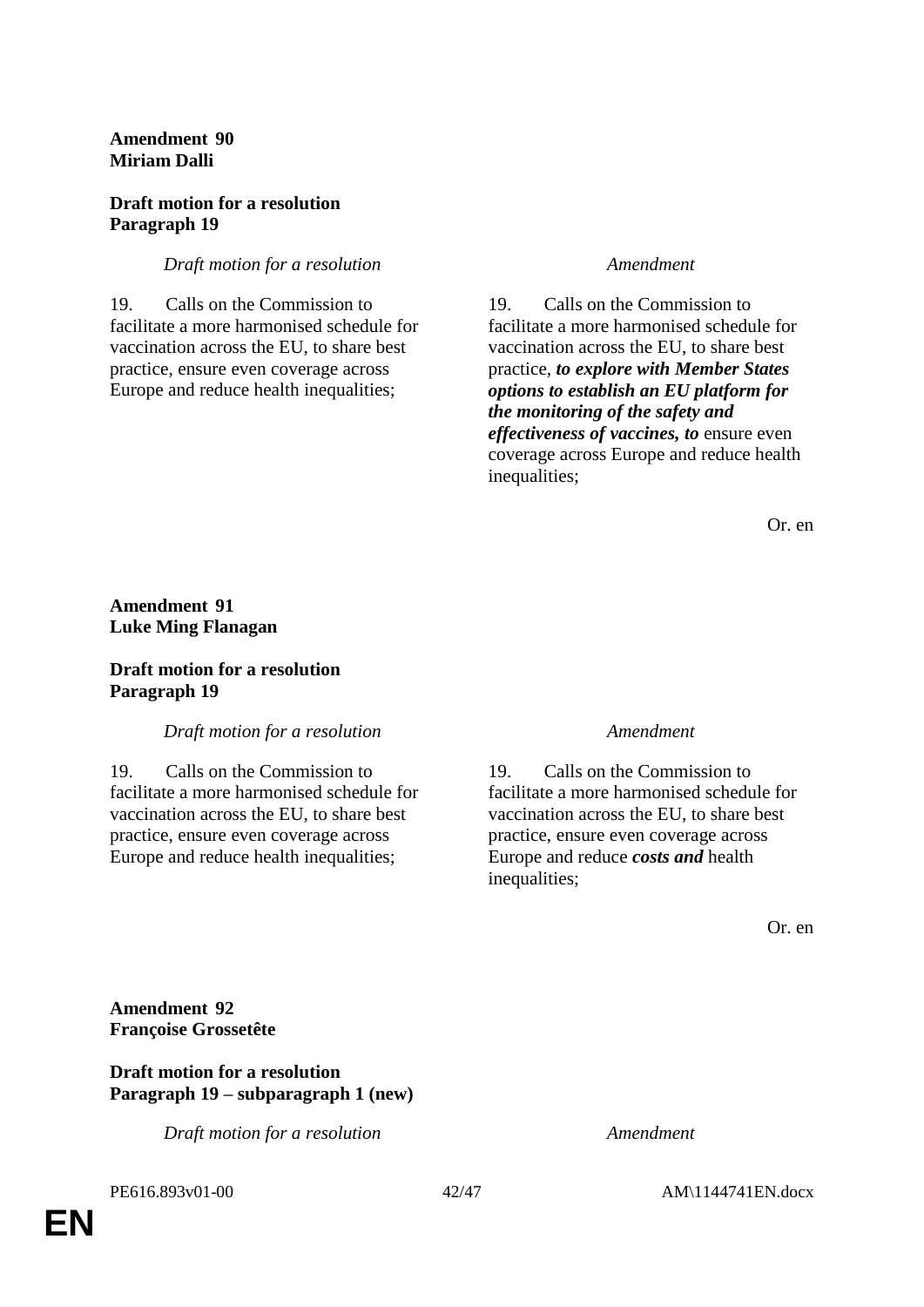*Calls on the Commission to establish targeted vaccination initiatives, such as a 'European influenza vaccination day', which could be used each year to launch the vaccination campaign in line with the 75% coverage target laid down in the Council recommendations on seasonal influenza;*

Or. fr

# **Amendment 93 Urszula Krupa**

#### **Draft motion for a resolution Paragraph 19 a (new)**

*Draft motion for a resolution Amendment*

19a. *Calls on the Member States to introduce voluntary vaccination, ensuring that all those who are prepared to be vaccinated have access to free vaccines, and, in countries in which vaccination is compulsory, to set up funds to compensate those who experience adverse effects following vaccination; points out that in countries like Poland, where vaccination is compulsory, and additionally the subject of coercion on the part of the state, there is no compensation fund for those who experience adverse effects following vaccination; proposes that funds be introduced in all Member States to compensate those who experience adverse effects following vaccination;*

Or. pl

**Amendment 94 Annie Schreijer-Pierik**

#### **Draft motion for a resolution Paragraph 19 a (new)**

*Draft motion for a resolution Amendment*

AM\1144741EN.docx 43/47 PE616.893v01-00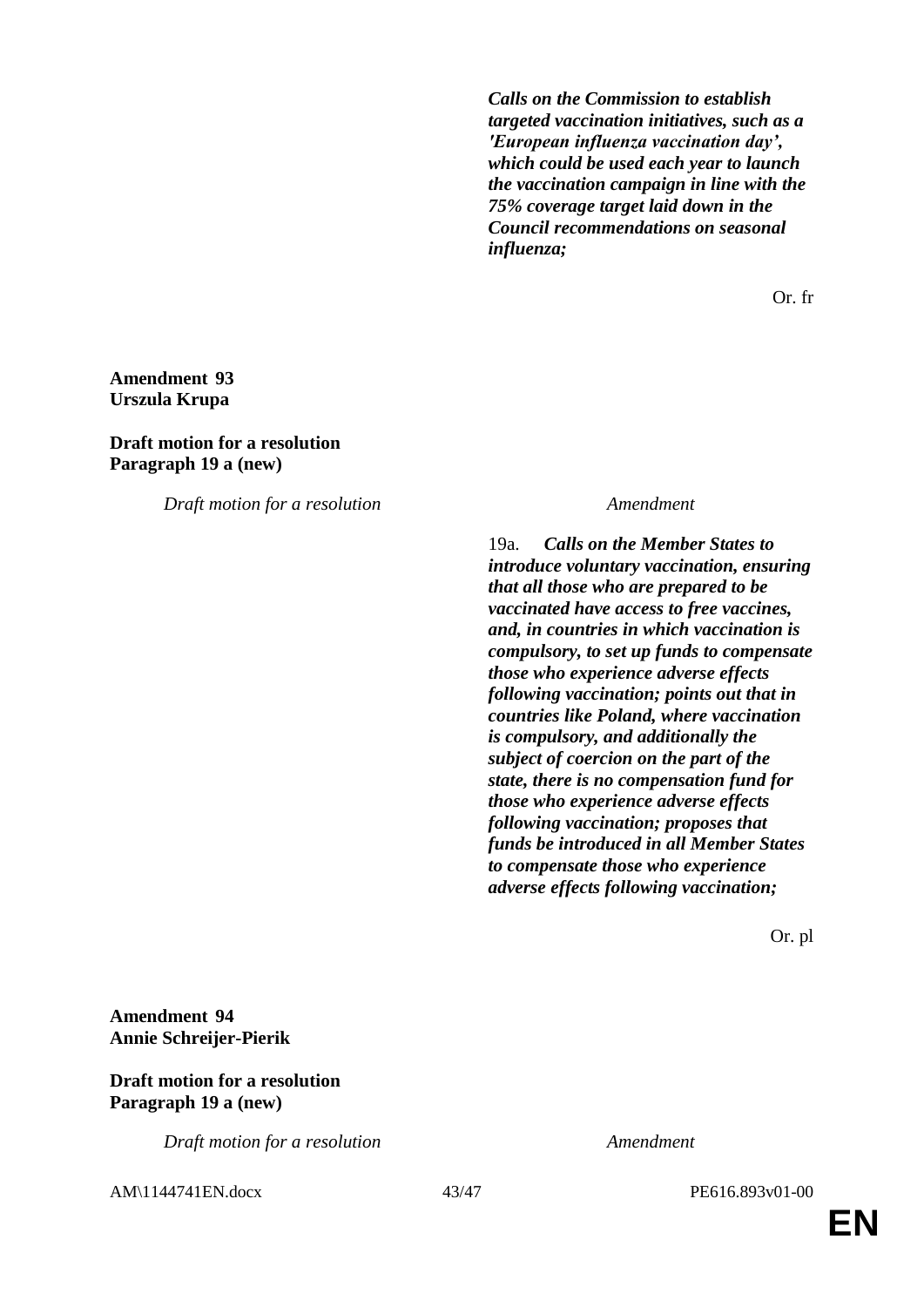*19a. Calls on the Commission and Member States to adopt concrete 'One Health' measures to increase vaccination rates in both humans and, where necessary, animals by means of financial and policy incentives, and thus to combat infectious diseases and also antibiotic resistance more cost-effectively, inter alia in the context of the future Common Agricultural Policy beyond 2020;*

Or. nl

### **Amendment 95 Urszula Krupa**

### **Draft motion for a resolution Paragraph 19 b (new)**

*Draft motion for a resolution Amendment*

*19b. Calls on the Member States to set up a targeted compensation fund to provide financial support and rehabilitation for people who have experienced complications following vaccination; points out that forced vaccination is a breach of the Convention for the Protection of Human Rights and Fundamental Freedoms; points out that the European Court of Human Rights, for example, has taken such a position with regard to compulsory vaccination, stating that coercion is a breach of Article 8 of the Convention for the Protection of Human Rights and Fundamental Freedoms: 'The Commission recalls that private life [...] includes a person's physical and psychological integrity' (No 32647/96, Decision of 1.7.1998, DR 94, p. 91-93); points out that the Court examined an application on the basis of Article 8 of the Convention, which stipulates: '1. Everyone has the right to respect for his private and family life, his home and his correspondence. 2. There shall be no interference by a public authority with the exercise of this right except such as is in accordance with the*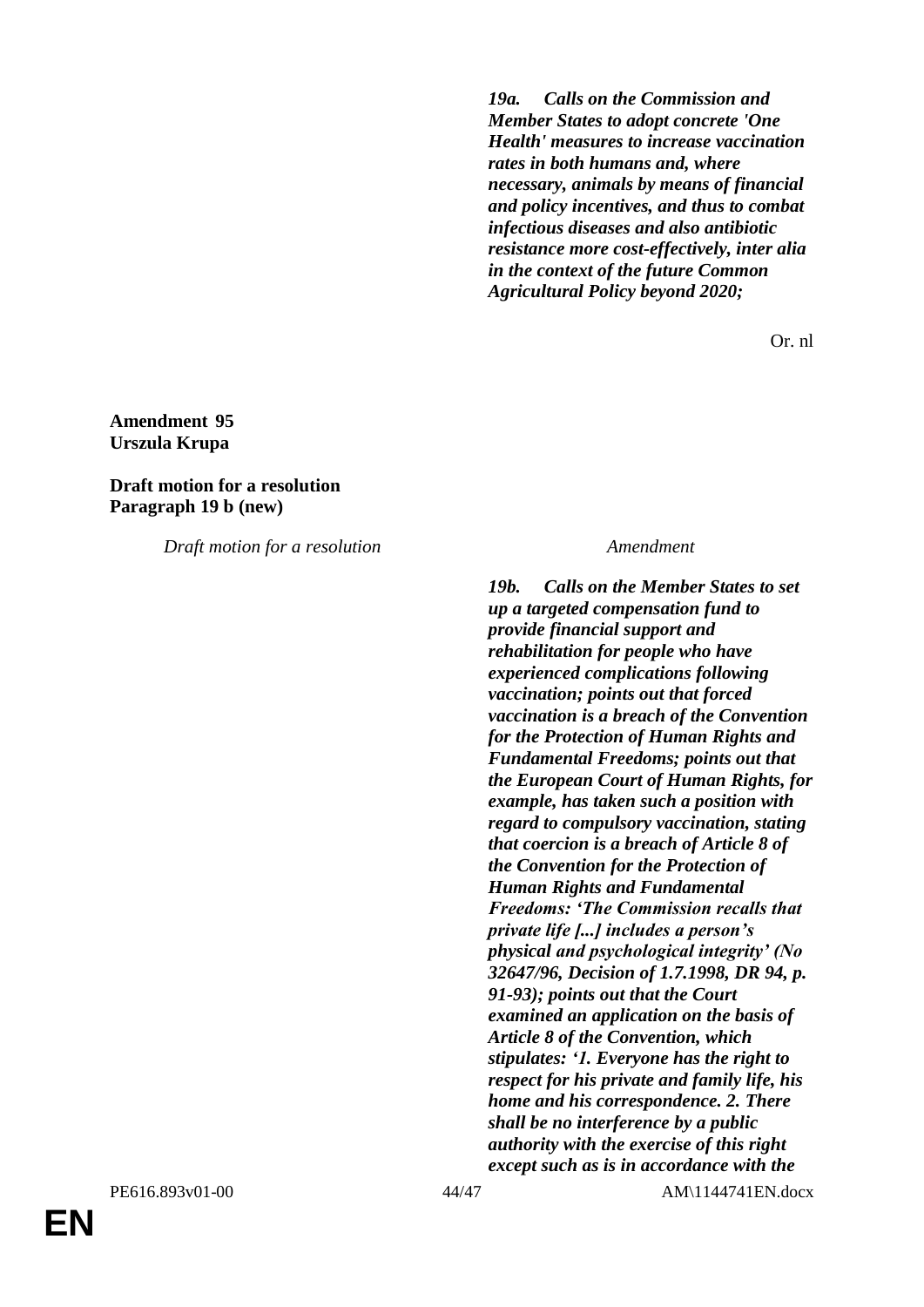*law and is necessary in a democratic society in the interests of national security, public safety or the economic well-being of the country, for the prevention of disorder or crime, for the protection of health or morals, or for the protection of the rights and freedoms of others'; points out that the Court considers that compulsory vaccination, as compulsory medical intervention, constitutes interference with the right to respect for private life guaranteed by Article 8(1);*

Or. pl

# **Amendment 96 Urszula Krupa**

#### **Draft motion for a resolution Paragraph 19 c (new)**

*Draft motion for a resolution Amendment*

*19c. Calls on the Member States to monitor the adverse effects caused by vaccines, to keep registers of the adverse effects of vaccinations, to bring in judicial oversight of those records, and to take action to minimise or eliminate adverse effects caused by vaccines;*

Or. pl

### **Amendment 97 Urszula Krupa**

**Draft motion for a resolution Paragraph 19 d (new)**

*Draft motion for a resolution Amendment*

*19d. Points out that although a register of the adverse effects of vaccinations is kept in Poland, it does not always reflect the actual situation; points out that the body whose job it is to keep the register* 

AM\1144741EN.docx 45/47 PE616.893v01-00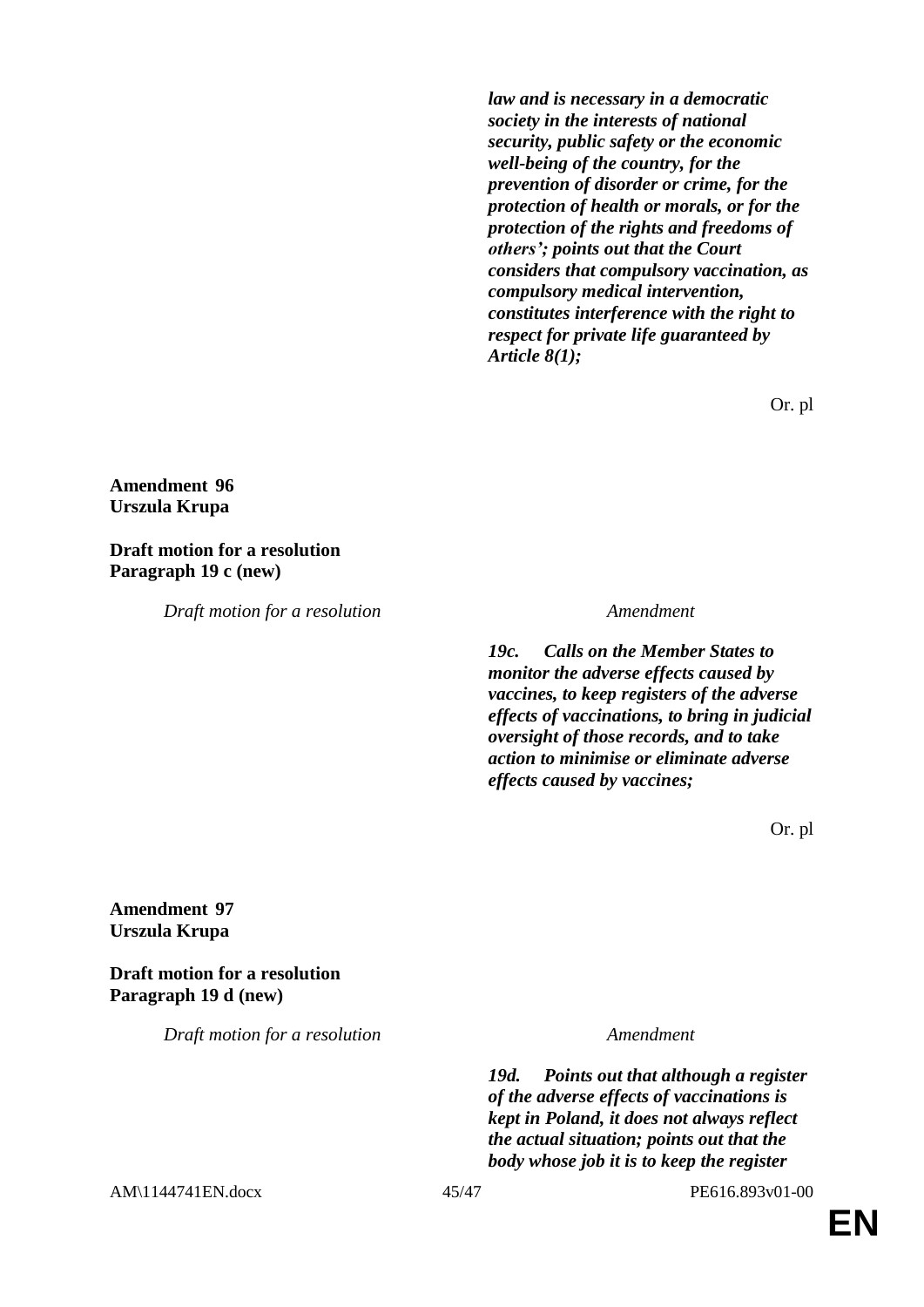*has conflicting responsibilities, in that it is also responsible for ensuring that vaccination rates remain sufficiently high; points out that this justifies the need for registers of adverse effects to be monitored by independent courts that are not involved in ruling on the cases concerned;*

Or. pl

# **Amendment 98 Marco Affronte**

#### **Draft motion for a resolution Paragraph 20**

*Draft motion for a resolution Amendment*

20. Calls on the Member States to punctually provide data on vaccination;

20. Calls on the Member States to punctually provide data on vaccination; *Moreover, member States have to monitor and report every year to the regional offices all progresses made, remaining challenges and updated actions to reach the national immunizations targets.*

Or. en

### **Amendment 99 Nicola Caputo**

### **Draft motion for a resolution Paragraph 20**

*Draft motion for a resolution Amendment*

20. Calls on the Member States to punctually provide data on vaccination;

20. Calls on the Member States to punctually provide data on vaccination *and the situation with regard to the spread and reduction of diseases which can be prevented by means of vaccines*;

Or. it